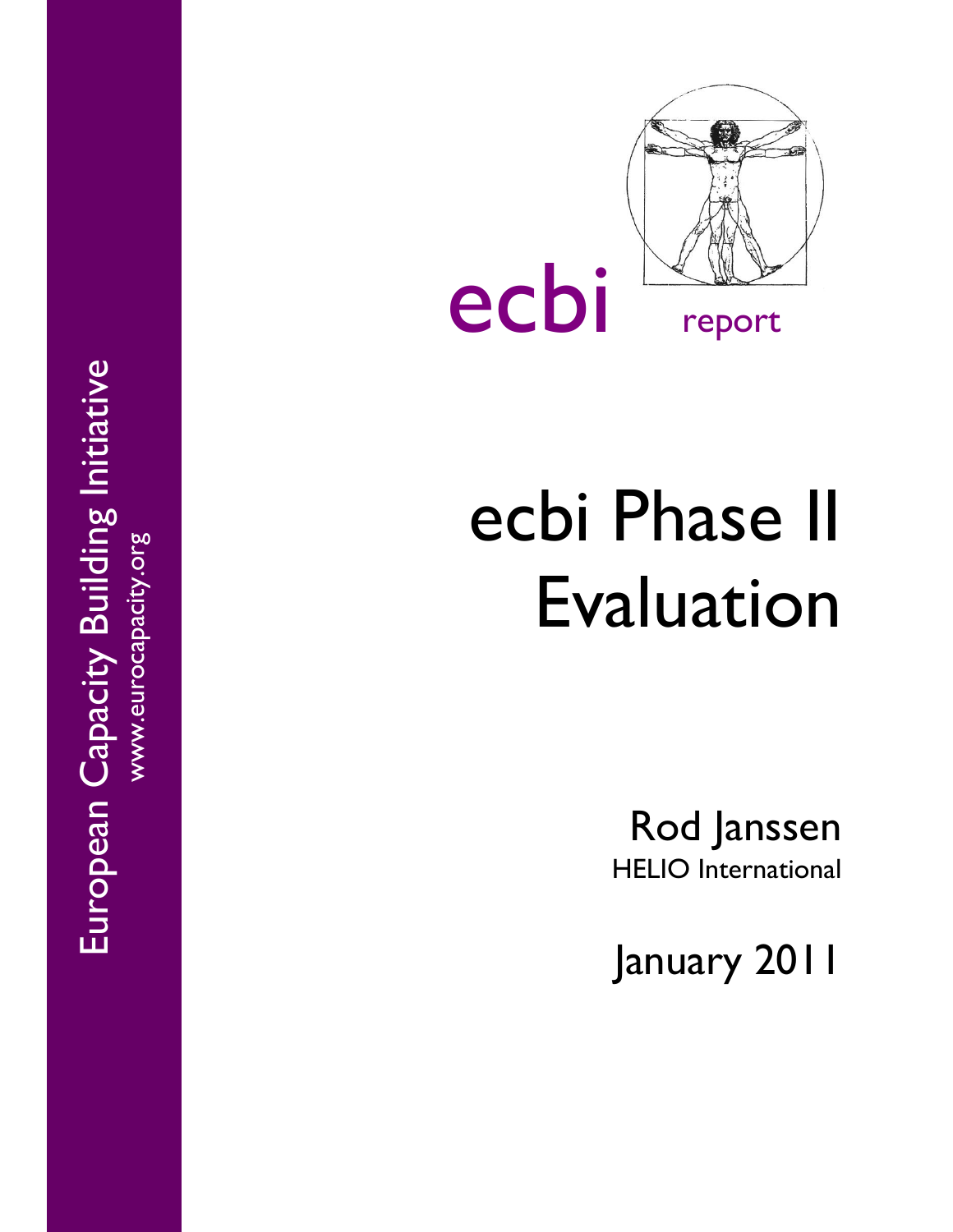The contents of this paper are the authors' sole responsibility. They do not necessarily represent the views of the European Capacity Building Initiative (ecbi) or any of its Members

All rights reserved. No part of this publication may be reproduced, stored in a retrieval system, or transmitted in any form or by any means, electronic, mechanical, photocopying, recording, or otherwise, without prior permission of the ecbi.

# **Acknowledgments:**

This work has been made possible through core funding support to the ecbi from the **Swedish International Development Cooperation Agency.**

# **To the Steering Committee of ecbi:**

The following is my evaluation of the ecbi as is required under your statutes to be undertaken regularly. The evaluation follows the approach required by the Swedish International Development Agency (Sida).

I would like to thank everyone who helped me during this evaluation. The review period lasted from June 2010 to September 2010.

I want to thank the entire ecbi team for all the help they have given me.

Rod Janssen HELIO International

#### **About the authors:**

### *Rod Janssen*

56, rue de Passy – 75016 Paris – France Tel: (33) 1.42.24.51.48 – Fax: (33) 1.42.24.86.33 Email: [helio@helio-international.org](mailto:helio@helio-international.org)

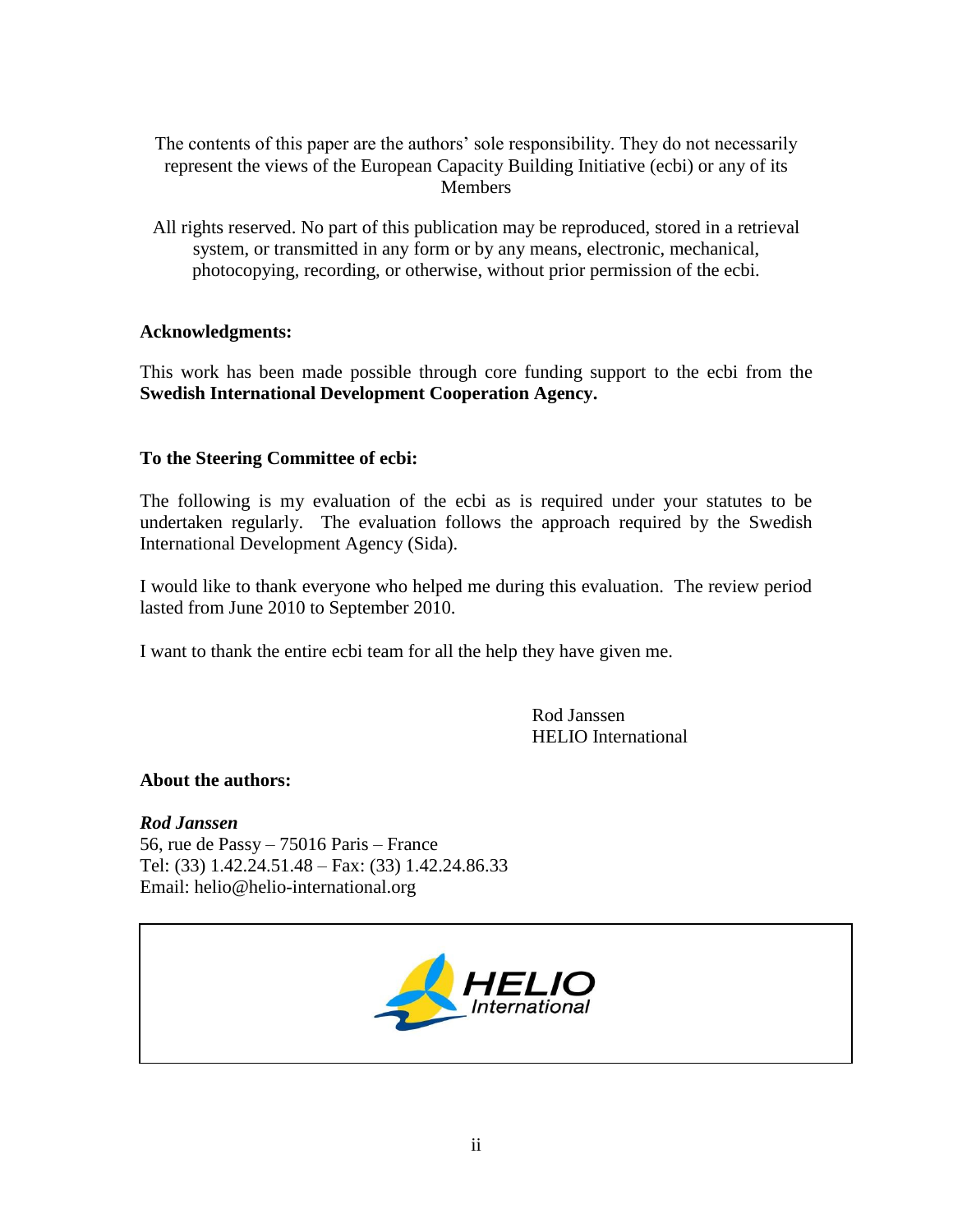# **Table of Contents**

| $\mathbf{1}$     | <b>Conclusions and Recommendations</b>                              |                |  |
|------------------|---------------------------------------------------------------------|----------------|--|
|                  | 1.1 Overview                                                        | $\mathbf{1}$   |  |
|                  | 1.2 Conclusions                                                     | $\overline{2}$ |  |
|                  | 1.3 Recommendations                                                 | $\overline{4}$ |  |
| $\boldsymbol{2}$ | <b>The Evaluation Review Process</b>                                | 9              |  |
| 3                | An Overview of the ecbi                                             | 11             |  |
|                  | 3.1 Governance and Management                                       | 12             |  |
|                  | 3.2 Objectives of ecbi                                              | 13             |  |
|                  | 3.3 Elements of ecbi                                                | 13             |  |
|                  | 3.4 Highlights Since 2007                                           | 16             |  |
| 4                | <b>Major Findings – Performance Measurement</b>                     | 18             |  |
|                  | 4.1 The Fellowship Programme                                        | 19             |  |
|                  | 4.2 The Workshop Programme                                          | 25             |  |
|                  | 4.3 Common Activities                                               | 30             |  |
| 5                | <b>Implementation Status</b>                                        | 32             |  |
|                  | <b>Annex 1 Conclusions and Recommendations from 2007 Evaluation</b> | 34             |  |
|                  | <b>Annex 2 Terms of Reference for 2010 Evaluation</b>               | 38             |  |
|                  | <b>Annex 3 Phase II Expenditures</b>                                | 41             |  |
|                  | <b>Annex 4 Management Response</b>                                  | 42             |  |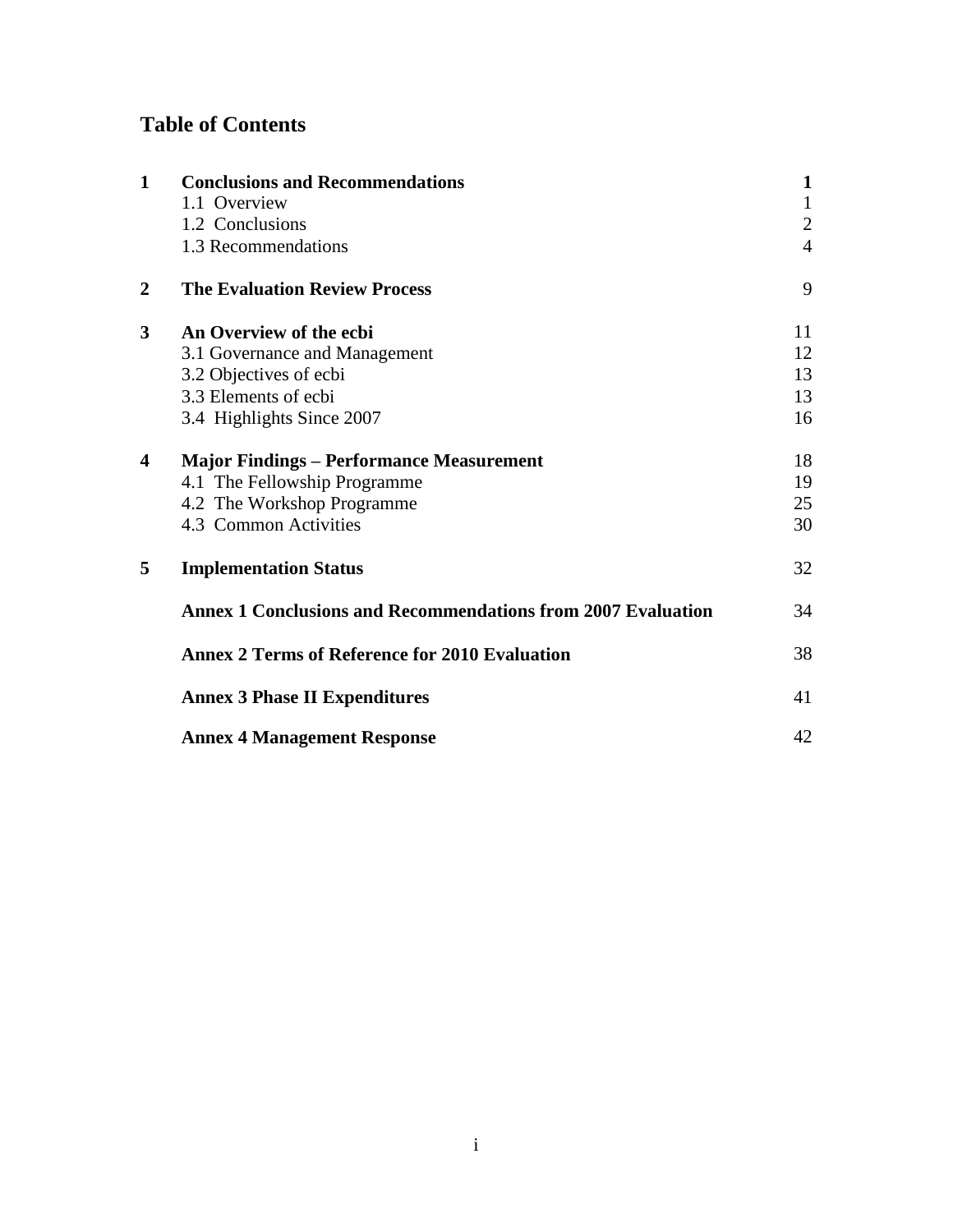# 1 Conclusions and Recommendations

#### **1. 1 Overview**

 $\overline{a}$ 

ecbi was first formed in 2005 and it is now in its sixth year. It is an "initiative" bringing together partner organisations to help remove some of the barriers in order to promote more effective climate negotiations. The two main barriers addressed are capacity and trust.

Developing countries, with a special emphasis on Least Developed Countries (LDCs), have generally been at a disadvantage in the climate change negotiation process. They are frequently hampered because of limited financial and human resources to participate fully in the negotiations. There are not enough desk officers to cover the myriad of climate issues. They do not have the same access to or capacity to prepare appropriate background studies and resource libraries that countries from the North have. It is difficult to afford staff or even have a process to properly train new negotiators on the intricacies of the negotiation process and track the status of on-going negotiations. Furthermore, it is challenging to agree on common regional positions, in part because it is hard for negotiators in regions or on continents to meet together.<sup>1</sup> Finally, it is difficult to develop personal relationships that help in trust building because the LCD negotiators do not meet as frequently as their European counterparts.

On the trust side, there are many levels of concern. From the individual"s perspective, trust is needed amongst negotiators in the G77+China to clearly develop and define common positions. There is a gulf between negotiators in LDCs and the emerging economies in terms of capacity and often differing priorities. There are even greater concerns about trust between negotiators from the South and the North. Then there is a question of trust at the national or international levels amongst governments. This was a major concern arising from the Copenhagen Accord, for example. At times like these, it is all the more essential that national negotiators have enough confidence in each other to maintain some channels of communication.

ecbi has a wide remit to try and play a role in overcoming these challenges by building capacity and building trust. It does this through a variety of distinct but inter-related activities. It brings together senior negotiators from the South to meet in Oxford and then after several days it brings in European negotiators to meet jointly for two days. There are regional workshops, pre-COP workshops, policy reports and briefings, bursaries for LDC negotiators from Africa and Asia, an annual seminar in Bonn, a Finance Circle of negotiators working on finance issues, a website for awareness creation and dissemination of materials and news, and then mentoring and encouragement.

This evaluation is intended to provide feedback to ecbi management on results to date, to critically take stock of achievements and challenges and, most importantly, to get an

 $1$  Contrast that to EU negotiators who meet regularly in Brussels when they are not at UNFCCC negotiation sessions.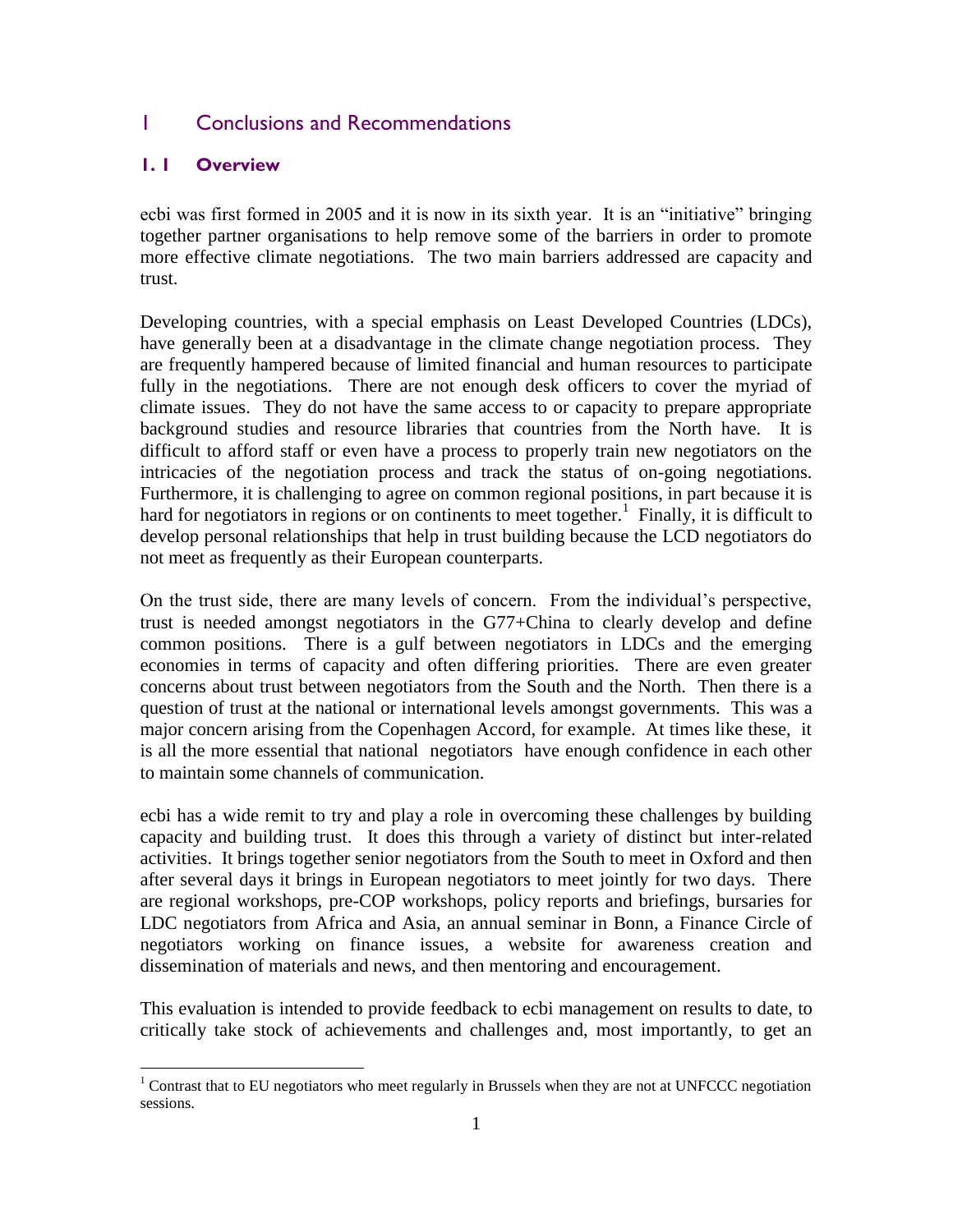indication whether ecbi is having an effect on trust building amongst climate negotiators and if there is effective capacity building to support the negotiation process. The evaluation was undertaken, half way through its current business plan 2008-2012 so as to have enough data to perform the evaluation as well as sufficient time to adapt the activities to address the identified weaknesses.

The evaluation was undertaken by Rod Janssen of HELIO International. Mr. Janssen also carried out the evaluation of the first phase of the ecbi in 2006-7. The main findings of that evaluation are available in Annex 1.

#### **1.2 Conclusions**

ecbi is a unique programme to help developing countries play an effective role in the climate change negotiations. The Initiative was assessed in terms of its relevance, effectiveness, impact, efficiency and sustainability. This report shows that in all those categories, ecbi has performed well.

#### **Relevancy**

In terms of relevance, ecbi has identified the needs in developing countries to have greater effectiveness in the climate change negotiations and it has targeted support to achieve those ends.

To be effective, ecbi has had to implement its various programme components well and it has. The Oxford Fellowship and Seminar are very well executed and the feedback has been very positive. The setting for creating an environment conducive for trust building is exemplary. New initiatives, such as the Finance Circle, have gained in importance in a short period of time. The Regional Workshops are well managed and well attended. There is an increasing body of support documents prepared by the ecbi to help facilitate discussions.

#### Impact

 $\overline{a}$ 

Its impact of ecbi and its programme components is growing. The overall impact has improved because climate change negotiators have been able to come together in an enabling environment to discuss openly what they think and believe. They can put positions into context, and "test the water" with new proposals. They know this can be done freely using the Chatham House Rule.<sup>2</sup> Well over 1,200 people have participated in at least one ecbi activity since 2005. There have been 65 Fellows, all senior climate change negotiators from developing countries, a mixture from LDCs, middle-income countries and emerging countries. Seventy-nine senior negotiators from EU member states and the European Commission have also participated. Most of the participants have come from developing countries; many are from ministries that are not traditionally involved with the global climate change negotiations, but that have a direct influence on

 $2$  "When a meeting, or part thereof, is held under the Chatham House Rule, participants are free to use the information received, but neither the identity nor the affiliation of the speaker(s), nor that of any other participant, may be revealed". Source: http://www.chathamhouse.org.uk/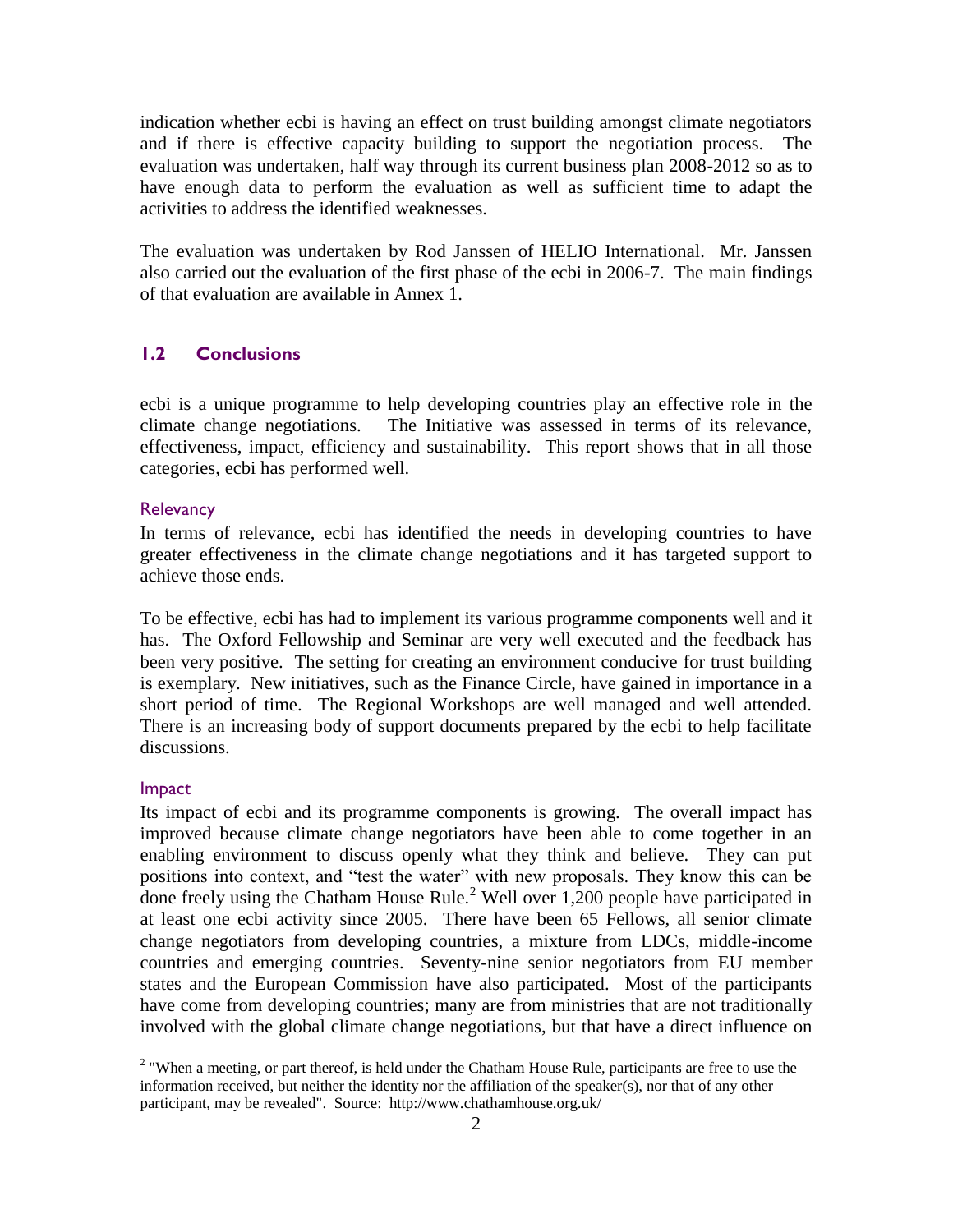related national policy (for instance, from finance ministries). Participation in ecbi"s activities has built up capacity within those countries and gained support from key ministries.

There are two good examples from 2010 that demonstrate the impact of ecbi's work. A proposal to create a Standing Committee on Finance was developed at the 2010 Oxford Fellowship and discussed at length at the Oxford Seminar. It was carried forward to the Geneva Finance Ministerial and to Tianjin where it became the G77+China position. The proposal then went forward to COP 16 at Cancun. Separately, the ecbi Finance Circle, created in 2010 at its November 2010 meeting, discussed a Transitional Expert Panel. This discussion, based on background documents prepared by the ecbi, was carried through to the negotiations and was reflected in the text of the Cancun Agreements. These are but two examples; other examples are detailed below in Section 4.

#### **Efficiency**

Concerning efficiency, ecbi undertakes its activities quite efficiently with management costs at a low level. The total cost was just under £1.7 million ( $\epsilon$ 1.99 million) for the three years. Administrative costs were low.

#### Programme Sustainability

ecbi is six years old and sustainability is difficult to assess. The context is constantly changing as negotiations evolve. Negotiators themselves rotate positions within their administrations and the archives available from ecbi provide a valuable source of context and content for new negotiators. There is a strong legacy that will endure.

#### **Innovation**

Overall, ecbi is innovative, always looking how to provide new services to increase impact. ecbi"s work programme reflects the changing character of the climate negotiations over the years including: the complexity of going from a one-track to a possible two-track approach; new science creating a sense of urgency only to be met with growing scepticism; countries expecting accelerated decisions only to find the process stalling; adaptation gaining a greater emphasis, particularly amongst developing countries; growing emphasis and concerns about financing; and so on. ecbi thrives in this evolving context.

#### **Governance**

ecbi has a good governance system and it is well managed. The ecbi has a good internal review process of its activities and results. It is constantly assessing how to improve the various components. This is illustrated in the complete revamping of the former policy component of ecbi and with the creation of the Finance Circle in 2010.

#### Value

In all the discussions and interviews during the evaluation process, the overwhelming response was how valuable ecbi is and that it fills a vacuum that no other organisation is trying or capable of doing. Participants expect ecbi to deliver and to provide added value to the entire negotiating environment. That is the reputation that ecbi has gained over the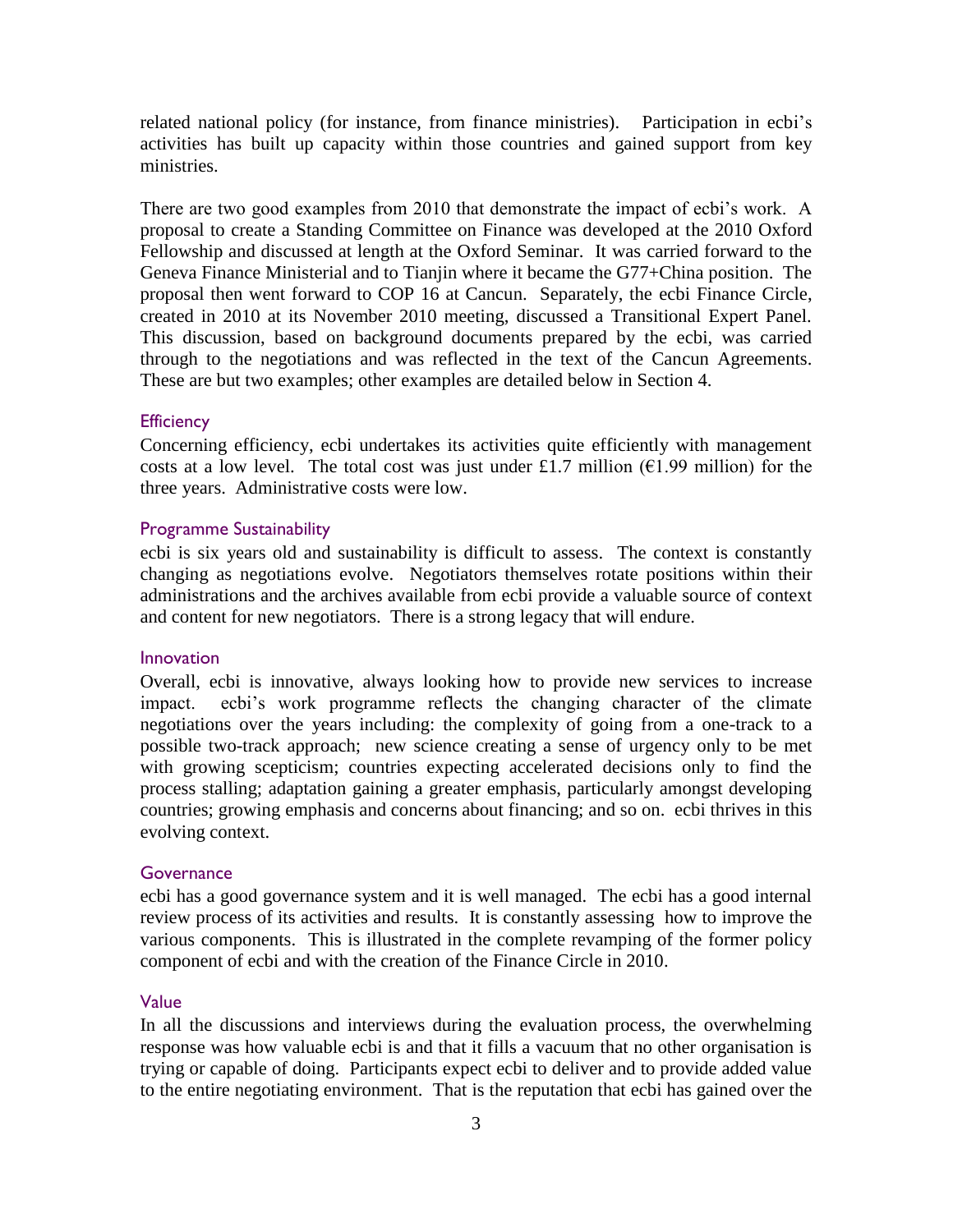years. The LDCs in particular feel a strong link with the Initiative. ecbi"s challenge is to manage expectations, because those expectations are high. In the responses, people wanted to see ecbi build on its success. The participants also know how difficult building trust is and so are realistic about what ecbi can do. Most see ecbi as a valuable platform to facilitate the trust building.

As a brand, ecbi has performed exceptionally well. It is an initiative and has no legal status. While there is an organisation and governance system, it is built on personalities, but experts in their own right, particularly Benito Müller and Saleemul Huq, who have given it credibility. ecbi is seen as very professional and that it sets the right tone for facilitating the trust building and capacity building processes. This obviously includes the facilities used for the Oxford Fellowship and Seminar as well as for the Bonn Seminar.

Even hosting dinners for the newly created Adaptation Fund Board provided a relatively informal occasion for team building – capacity and trust building.

# **1.3 Recommendations**

The ecbi has evolved well since its start in 2005 and the conclusions and recommendations from the 2007 evaluation remain relevant (see Annex 1). The ecbi used the 2007 evaluation as a starting point for its current business plan.

The main conclusions of the evaluation (drawing from the analysis in Section 4) are summarised as following:

#### **Overall**

- ecbi has a solid governance and management system that performs well and is efficient at delivering the programme elements
- ecbi is small in terms of staff and financial resources, given its objectives and work programme, but has utilised them effectively
- ecbi has gained an excellent reputation globally and is respected and looked upon as an important "driver" to address concerns on trust building and capacity building for negotiators.

#### Fellowship Programme

• The Fellowship Programme has evolved into a very effective element of ecbi. It has created an environment for negotiators that is conducive for honest and open discussions on climate change issues, either directly or indirectly related to on-going negotiations.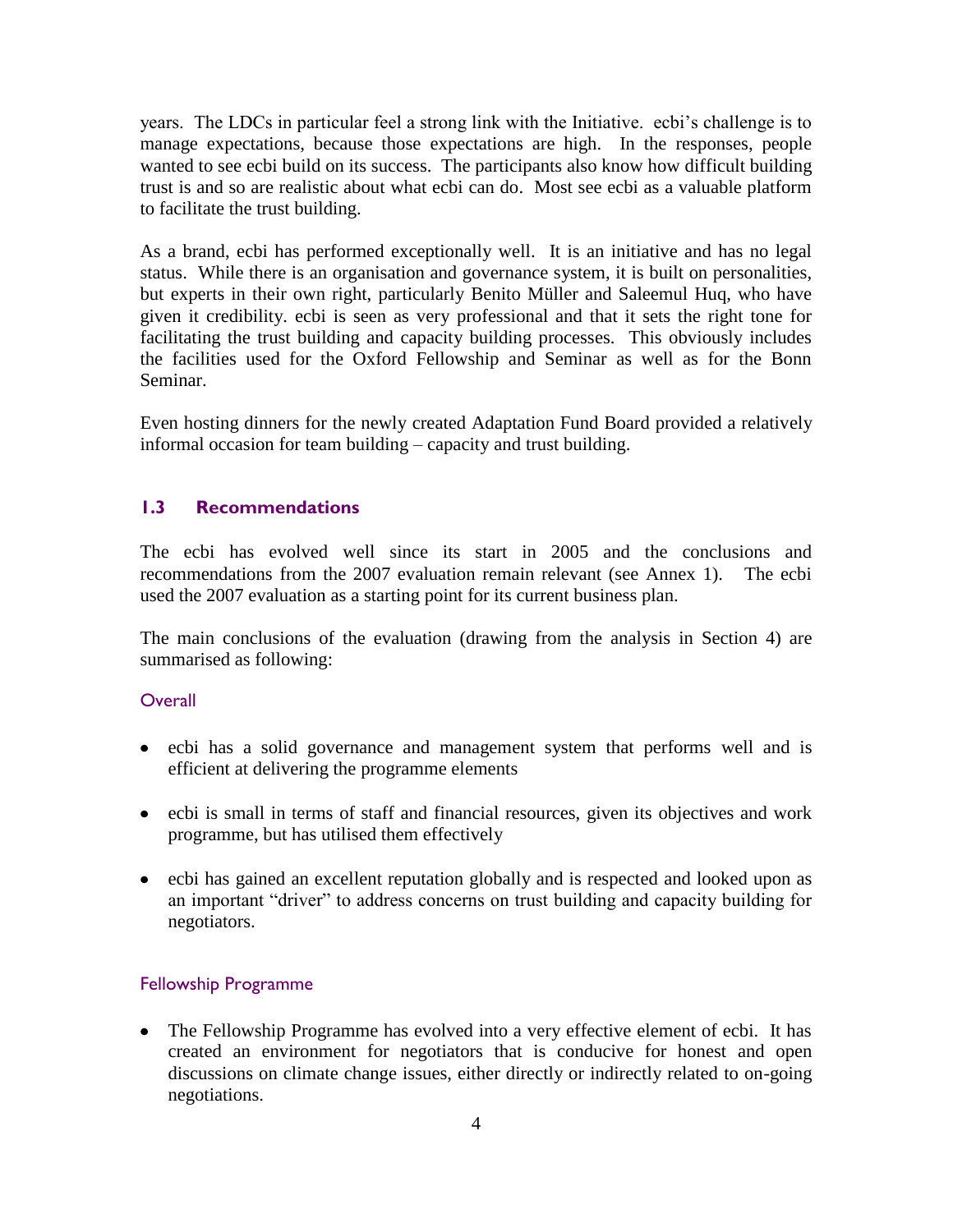- The programme has allowed Fellows to be open and frank with each other, leading to important consensus building that help in setting regional and group negotiating positions.
- Oxford Fellows are most proud to be counted as member Fellows, and are convinced that there is important impact deriving from the Fellowship.
- With EU negotiators the relationship development with Fellows is very positive but more nuanced. Since EU negotiators meet together regularly, there was no real issue of trust building amongst them. Some felt less than fully comfortable because they did not know in advance what would be discussed. For people who are highly concerned at being prepared in advance, this can be somewhat disarming, but it is probably more the case for "new" participants who are not used to this type of format. Several participants believed the facilitation and chairing could have been more neutral and structured. Some felt that EU negotiators should be given a chance to help set the agenda in advance in order to raise their concerns that they want discussed. Nevertheless, the Seminar was seen as an important element in trust building.
- The Fellowship has been instrumental in bringing some contentious issues forward in  $\bullet$ the negotiating process. This has led to a direct impact on negotiations. This includes, *inter alia*, the proposal for a Standing Committee on Finance in the COP and the adaptation fund discussions amongst others.
- There is an appreciation by all participants that trust building will not happen easily or quickly. Trust building is a human element that can be encouraged but not forced. Personality plays a role: some people are more out-going/gregarious. Language can affect trust building; while negotiations are in English, for many non-native English speakers, being informal does not come naturally. Some people are naturally able to get along quickly with others. It is helped when negotiators know each other for several years and the level of contact increases.
- The Bonn Seminar received very favourable comments and is seen as an important date in the annual June/Bonn calendar.
- ecbi introduced some new features that were not part of the 2008-2012 Business Plan. Notable additions are the dinner discussions for the Adaptation Fund Board and the ecbi Finance Circle of climate finance negotiators. ecbi has hosted several dinner discussions since the first meeting of the Adaptation Fund Board in 2007. The Finance Circle started in 2010 and has now met four times and has an interactive forum on the ecbi website.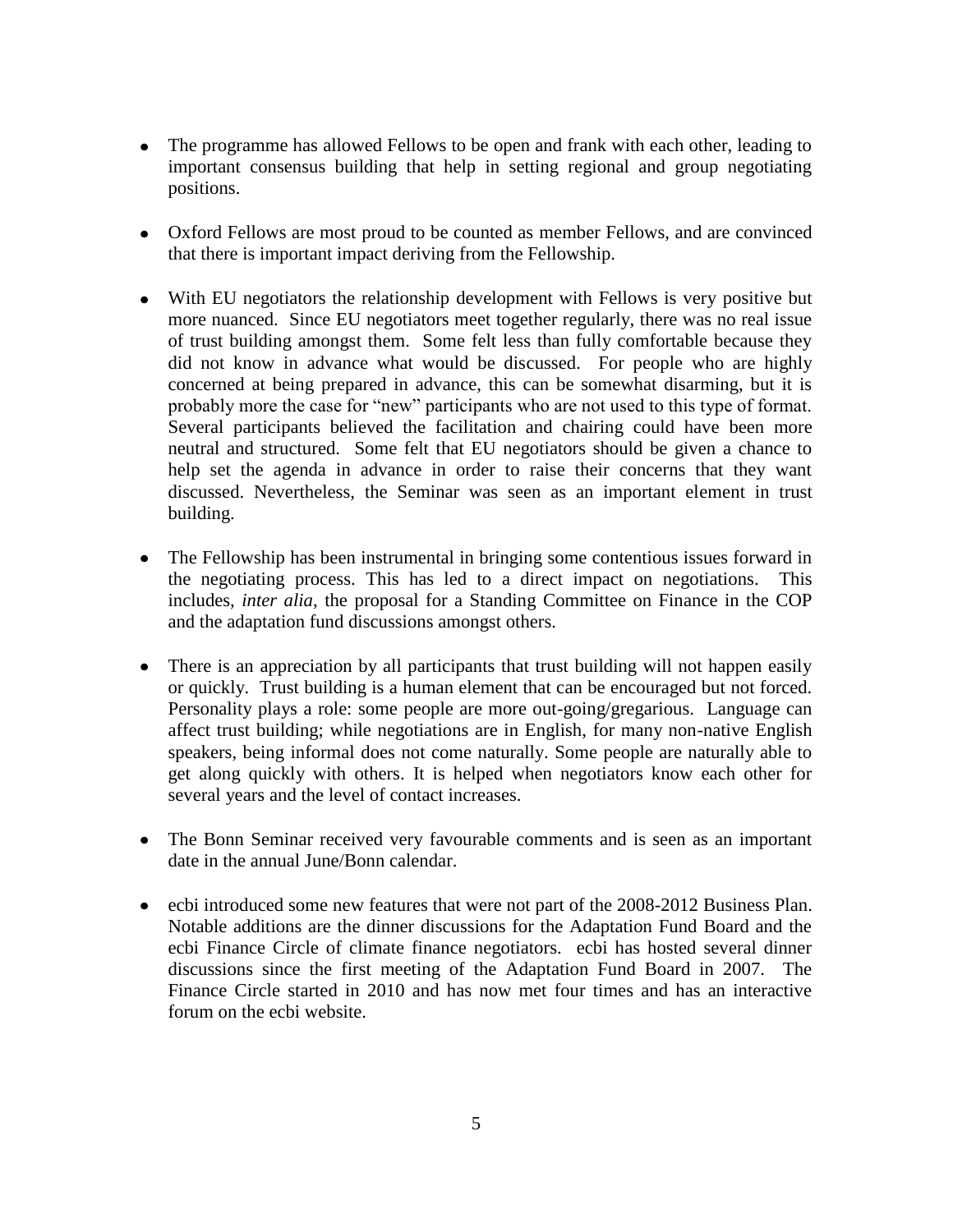# Workshop Programme

- The Regional Workshops have been effective in capacity building in a regional context, including the UNFCCC process, the climate issues and the status of negotiations.
- Participants to the regional workshops have included LDC and Africa group chairs as resource persons.
- The Regional Workshops have been successful in creating synergy at the regional level, helping countries develop regional positions or share analysis and resources. They have also been effective in bringing representatives from ministries of finance together with climate specialists in order to broaden the awareness of climate issues throughout the government administration. This helps facilitate national decisionmaking and priority setting and implementation.
- Regional Workshops have often taken topics from the Fellowship Programme and either discussed them in a regional context or helped further develop the themes.
- The pre-COP Workshops have helped create a new generation of negotiators, giving them the skills, knowledge and confidence to play more effective roles. As shown in the section on findings, one pre-COP workshop is often not enough to bring a new negotiator to satisfactory level (in his or her estimation).
- The bursaries have been a lifeline to the recipients, most of whom could not have participated in all the negotiating sessions without such support. The recipients have become increasingly motivated and thankful because of the bursary. Several of the bursary holders have gone on to play key roles in the negotiation process.

# Common Activities

- Moving the policy analysis activity under the theme of "common activities" and changing the character of that function was an important step forward for ecbi. The 2007 evaluation called for a re-launch of the policy analysis activity. This was attempted at the time but it did not succeed. The policy activity is responsive to the needs of the Fellowship, the Seminars (Oxford and Bonn) and the Regional Workshops. The reports and briefings are timely and important for stimulating discussion amongst participants.
- Reports and briefings are primarily promoted through ecbi's own database and website as well as through IISD"s Climate-L distribution network.
- Respondents noted that they used the website for downloading reference documents. Several said they had not used the website but because of their participation at one of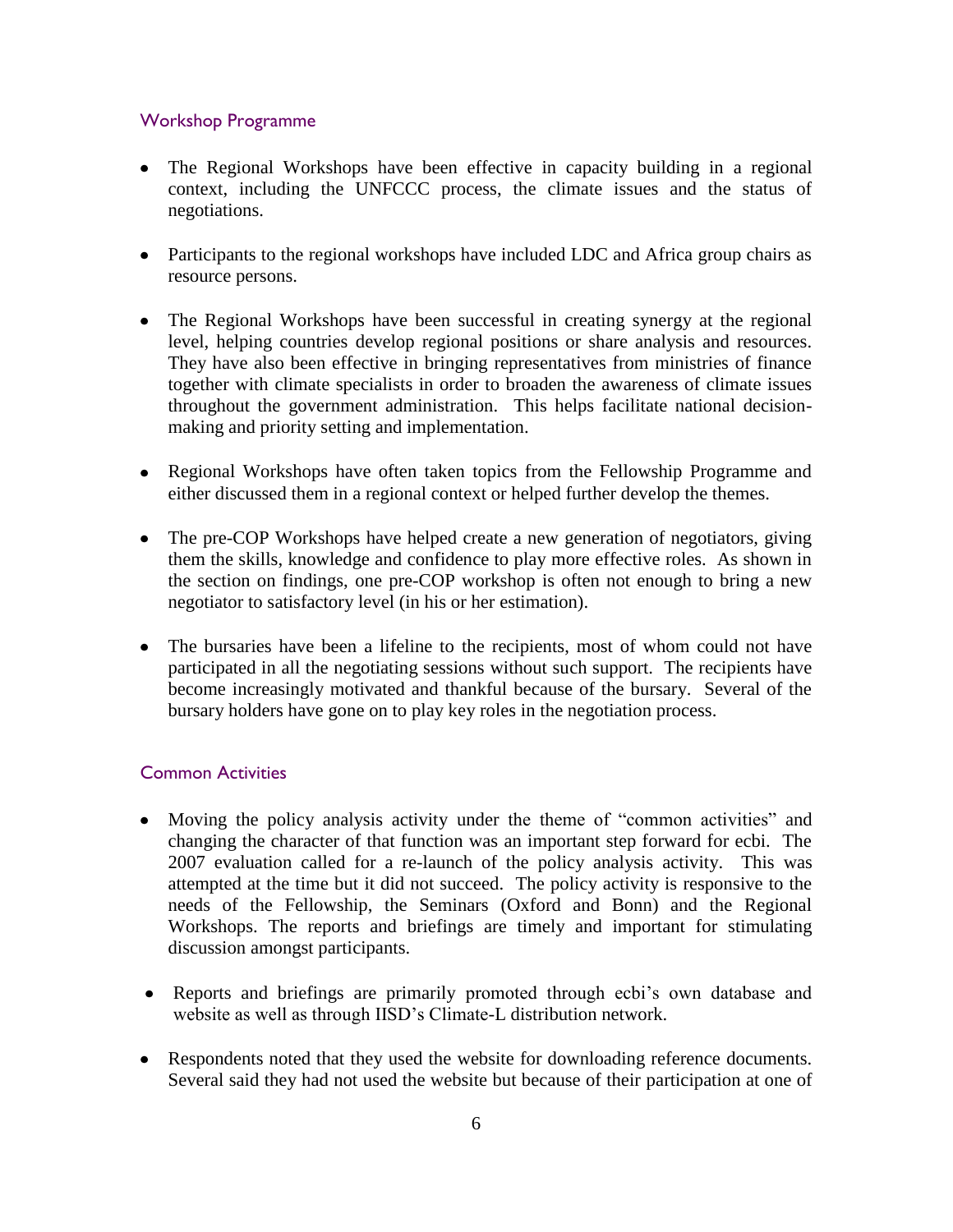the ecbi events, they would start to. It is too early to see how effective the website will be for the discussion forum for the Finance Circle.

The social functions at COPs or wherever are effective to allow for informal gatherings of the ecbi network. They are well organised and fully appreciated by attendees.

# 1.3 Recommendations

The following recommendations are made to ecbi:

# **Overall**

- Maintain the high standards and reputation set for organising the range of ecbi activities
- Given the size of ecbi in both human and financial capacity, ensure that the range of activities does not broaden to the point that the high standards cannot be assured with the given resources
- Ensure that trust- and capacity-building are explicitly key drivers in programme planning
- Monitor all activities regularly, particularly concerning trust building and capacity building $3$
- Ensure that activities are "driven", and are seen to be driven, by country needs. This can be accomplished in part through focus groups. Needs assessment should be an on-going process. ecbi needs to be seen to be facilitating discussions and not driving the discussions and the agenda.
- Ensure that the three components of ecbi support and mutually reinforce each other

# Fellowship Programme

- Consideration should be given to using an external facilitator for the Oxford Seminar, in order to comprehensively promote trust building during the two day seminar
- While there is a sense of informality, it is important to give extra time to allow for unstructured networking and bonding

 $\overline{a}$  $3$  The evaluator will work separately with ecbi staff to improve the survey questionnaires that are used.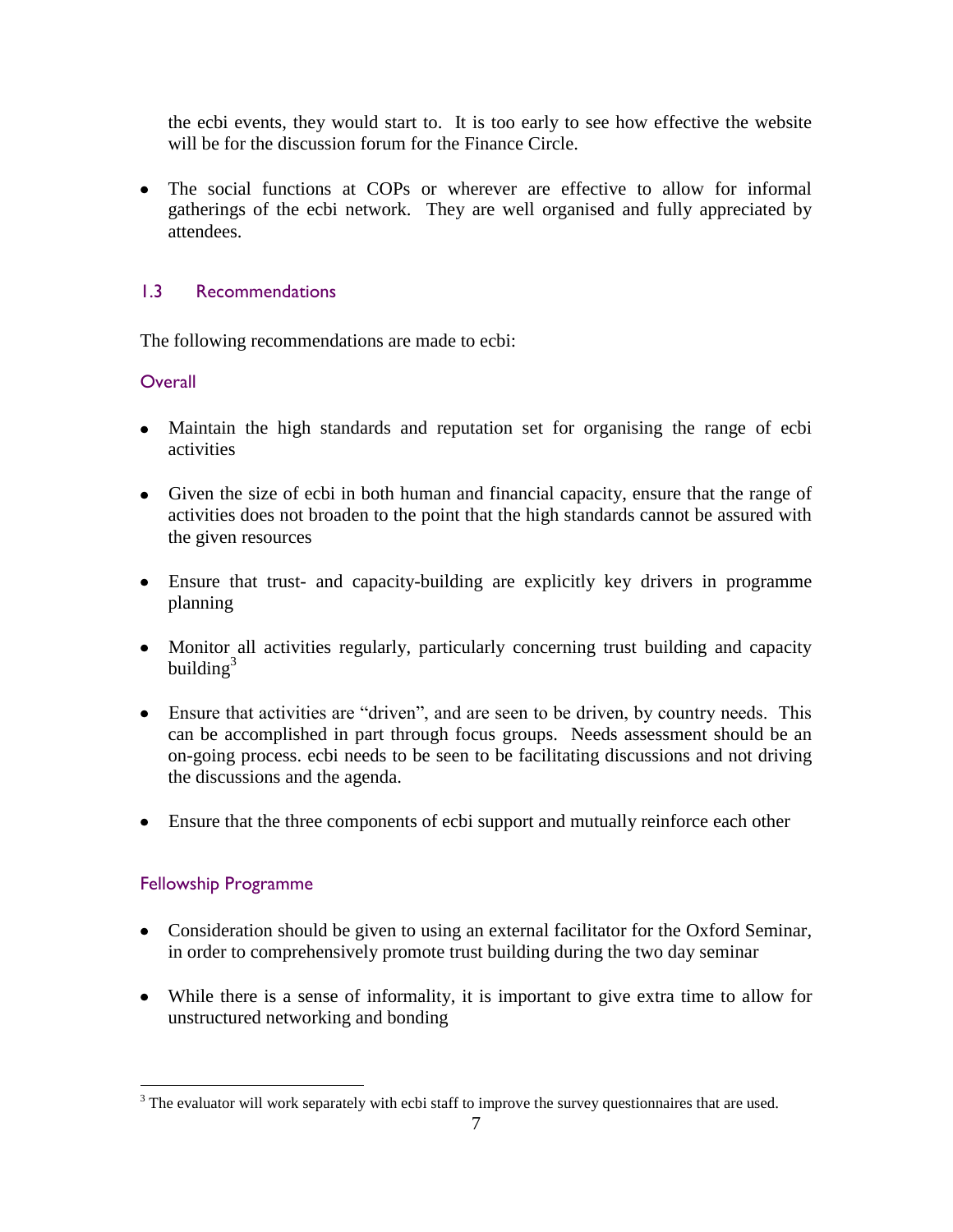- Consideration could be given to novel formats, including using smaller groups to discuss specific issues in order to encourage more synergy and team-building
- Monitor the discussion forum of the Finance Circle to ensure that this new initiative is working to expectations
- Regularly monitor the on-going dinner discussions for effectiveness and relevance
- Ensure that the impacts of the Fellowship is well documented, particularly in the annual reports

# Workshop Programme

- Through feedback and monitoring, regularly assess what changes, if any, are needed to the content and format of the workshops and set annual objectives
- Regularly monitor the results of the workshops to see what impact there is on regional policymaking and regional support throughout the climate negotiations
- Regularly monitor the impact of including representatives from key line ministries in creating awareness and effective policy making at the national level
- Continue broadening the range of participation, with the possible inclusion of civil society and selected media
- Develop an explicit strategy for the bursaries sub-programme, if it is continued
- For the pre-COP workshops, monitor how effective capacity building is and whether there are secondary benefits such as team building

# Common Activities

- Regularly monitor the usefulness of the policy briefs and background papers, to get feedback on what is needed by the target audiences
- Regularly survey users of the website to ensure its effectiveness and appropriateness
- Survey the ecbi network on a regular basis to ascertain why some people do not use the website and what steps can be taken to improve usage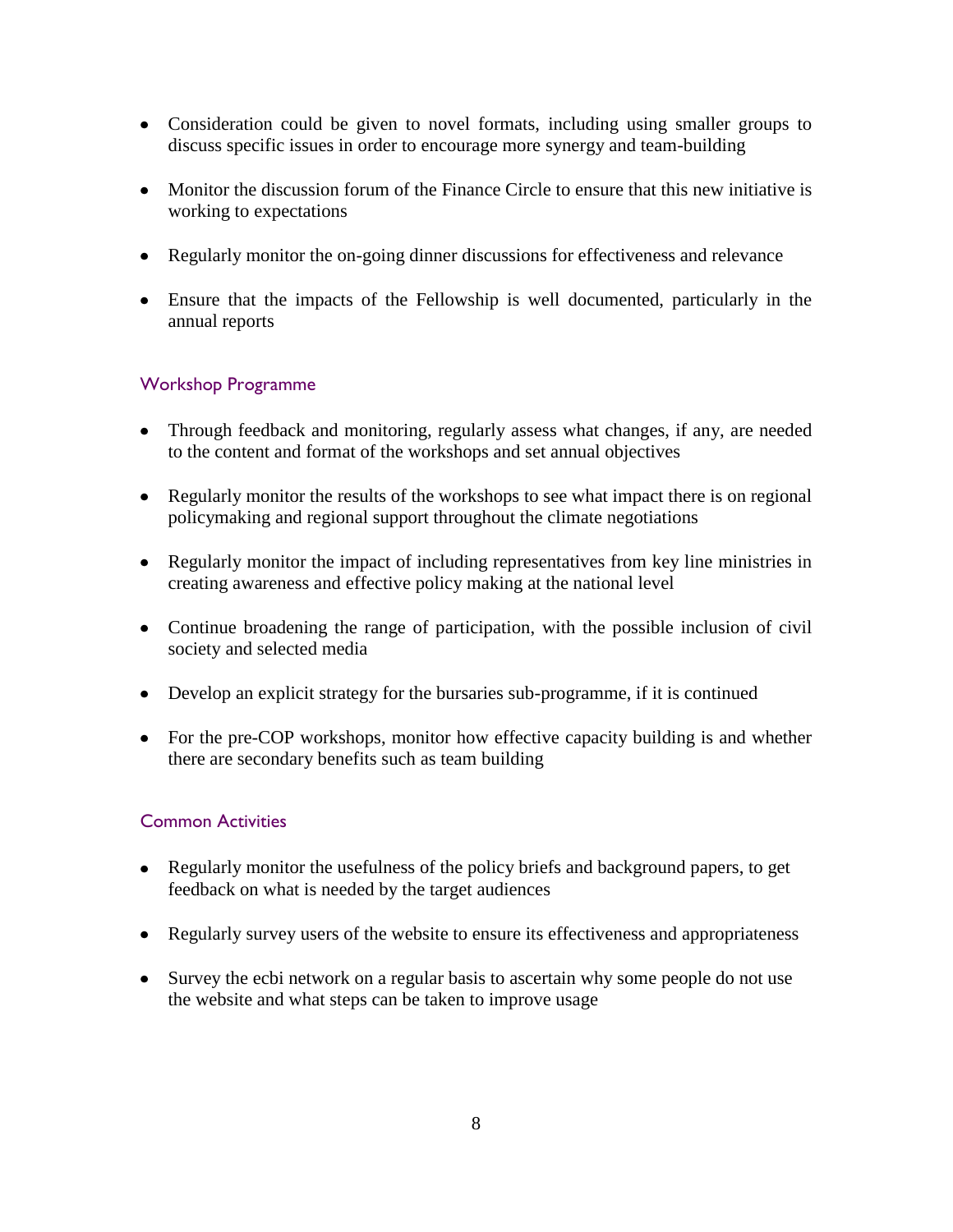# **2 The Evaluation Review Process**

This evaluation covers activities from 2008 and 2009, and on-going activities in 2010. There will be regular references to the first phase of ecbi because of the general continuity of the approach.<sup>4</sup> The evaluation follows the terms of reference prepared by Oxford Climate Policy, dated May 13, 2010 (see Annex 2).

# Objectives of the evaluation

This evaluation is important because it assesses ecbi"s work, approximately half way through the current business plan for Phase II (2008 and 2012). According to the terms of reference, this external evaluation has several objectives:

- to provide feedback to ecbi management on results to date, and how to improve the initiative;
- to critically take stock of achievements and challenges facing ecbi; and,
- to assess whether trust building is taking place and how that is being manifest.

The evaluation is also to determine how successful the ecbi is in achieving its aims to promote a more level playing field between government delegations to the international climate change negotiations, and to facilitate mutual understanding and trust – both between European and developing countries and among developing countries. It aims to assess how effective the linkages are amongst the programme components to achieve these common goals.

This evaluation takes place at a crucial period because a global climate change agreement was not achieved at COP 15 (Copenhagen, December 2009) and there is no clear way forward. Moreover, trust that existed between the North and South before COP 15 was sorely tested and many countries, particularly in the South, felt let down by the results. Thus capacity building and trust are all the more important at this strategic moment and provide an ideal juncture to assess how effective ecbi has been in improving negotiating skills and building trust amongst negotiators, both North-South and South-South.

While ecbi is not a big programme with a three-year budget of under  $\epsilon$ 2 million, the interaction of its three components is important for its overall impact. An independent assessment helps determine what fine-tuning or changes need to be made to improve the impact and sustainability of the programme. An external assessment also assists the Executive and Steering Committees to better evaluate the overall impact of the Initiative, identify areas for improvement, and inform funders how effectively the funds are being used.

Issues for the evaluation were raised in the May 28, 2010 inception report for this project. Briefly, they are the following:

 4 It also covers 2007, a year that was not covered by the previous evaluation on phase one of the ecbi.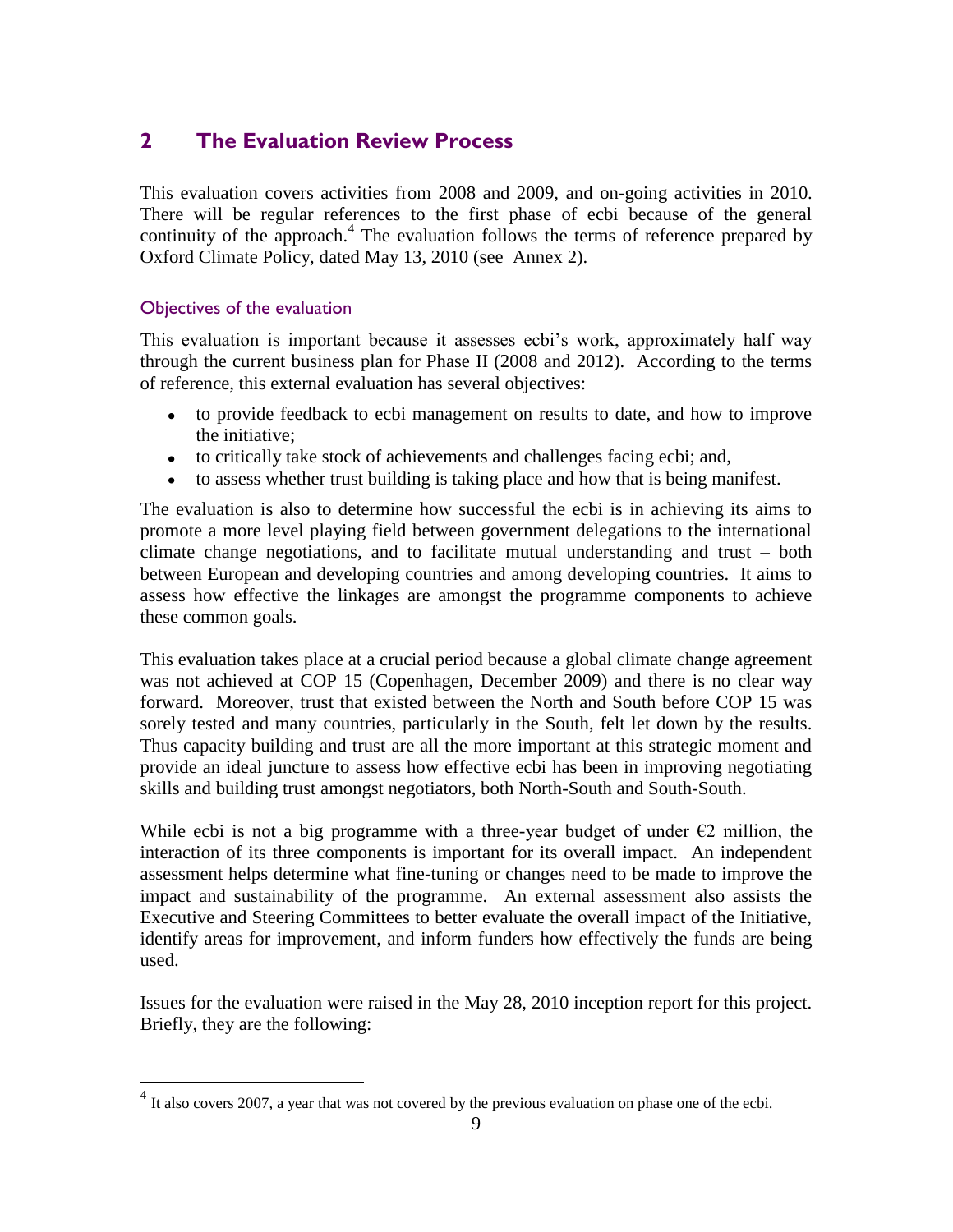- Examine the approach and performance of the different activities that ecbi has implemented, with special attention to their relevance, effectiveness, efficiency, impact and sustainability;
- Assess the range of activities undertaken by ecbi including common activities such as website management – and comment on their appropriateness, relevance to partners, effectiveness, impact and contribution to ecbi"s overall objectives;
- Extract lessons learned by ecbi since its creation in terms of capacity building, establishing trust, effectiveness of negotiators at climate change;
- Provide recommendations on how to improve the operational efficiency of the ecbi and make suggestions about possible directions that the ecbi may want to consider for the future; and
- Propose indicators to monitor outputs and outcomes during programme implementation.

The evaluation particularly assesses ecbi"s contribution to trust and capacity building. As a starting point, the following indicators were used to structure the discussion:

- The extent to which intelligence or information sharing takes place between contacts established initially through ecbi;
- The extent to which participation and working together takes place in informal working groups organised by ecbi on specific topics;
- The level and extent of participation in informal meetings that include heads of delegation, etc at COPs and UNFCCC intersessionals;
- The extent of sharing draft working or negotiating documents, particularly those that are restricted;
- Trying new ideas and trial balloons with counterparts getting feedback on ideas before delegation or regional positions are solidified;
- How well the ecbi approach is seen by peers as open-minded and with good interpersonal skills; seen to provide unofficial intelligence that may help develop negotiating positions;
- The level of socialising when possible with negotiators from the North and South;
- Whether networking was used such as ecbi itself or even social networking websites such as Facebook or LinkedIn; and
- The extent that information was shared on sensitive issues: national or regional positions, etc.

These indicators were used to develop questions for the evaluation process. Given the nature of meeting or contacting participants, it was not possible to have detail for each of these indicators. Thus, they were used to guide the evaluation process. They will, however, be used for refining on-going ecbi event surveys as much as possible.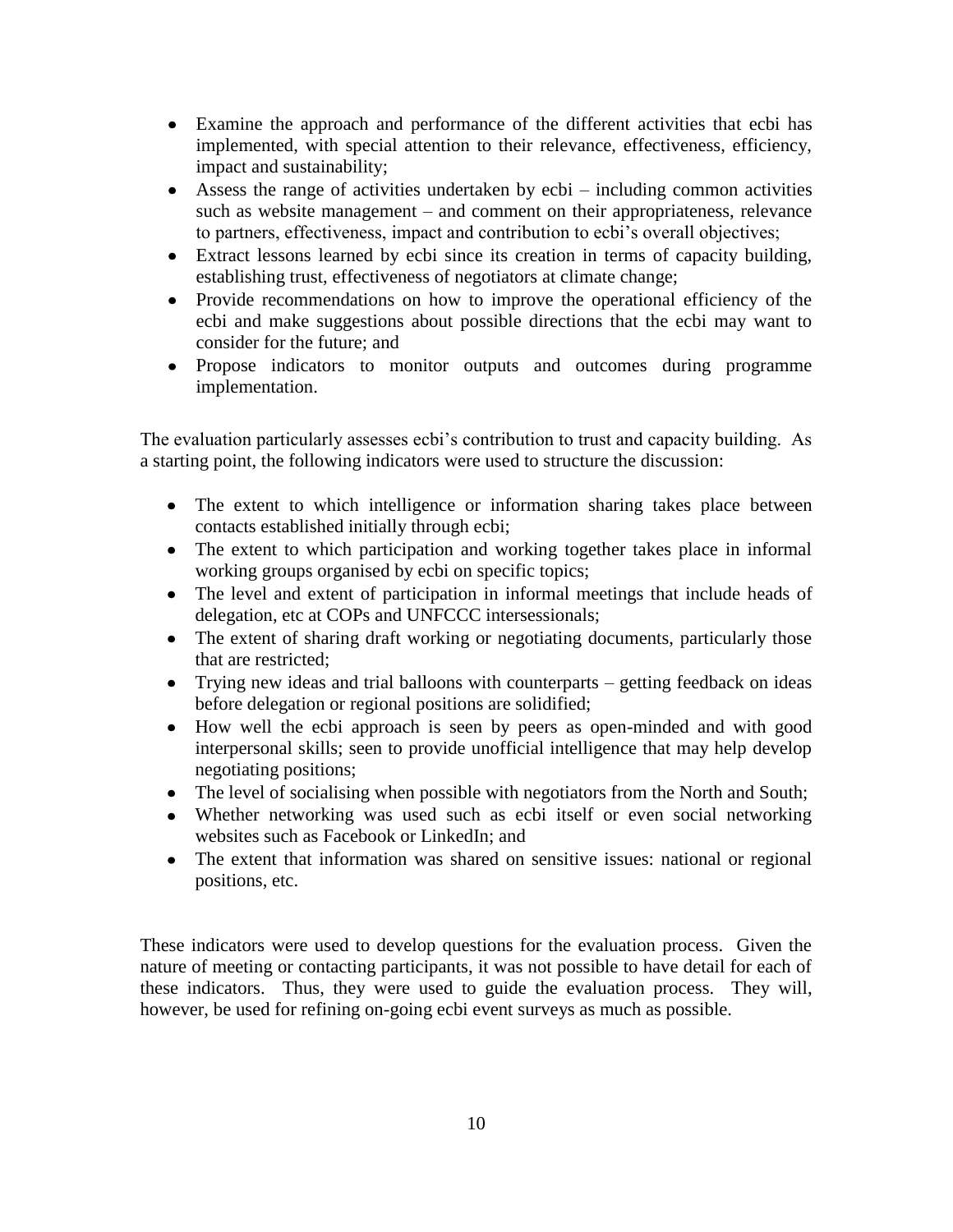#### Indicators for Capacity Building

The success of ecbi in building Fellows capacity was measured by the level of:

- Understanding regarding the detail and nuances of the UNFCCC process and official documents, including the Kyoto Protocol, from ecbi activities
- Understanding and appreciation of the reports and analyses prepared by ecbi through its policy analysis activities
- His/Her ability to more actively and effectively participate in the negotiations in UNFCCC bodies
- Informal network building with other "related" negotiators within the region or developing countries
- Using knowledge management systems for climate change science, policies, issues are available through ecbi
- Participation in development of national and regional policy positions on climate change issues

The evaluation process included the evaluator attending the Bonn Seminar, the annual general meeting and the steering committee meeting in June 2010. The HELIO evaluator also attended the Oxford Seminar in August 2010. The evaluator met with many participants during those meetings and he also contacted many others through a questionnaire that was distributed by email. For the Workshop Programme, a questionnaire was sent to many participants, working documents were reviewed and there were discussions with ecbi organisers. There was an extensive review of ecbi documents that are available on the ecbi website.

# **3 An Overview of the ecbi**

The ecbi was launched in May 2005 during the  $22<sup>nd</sup>$  Meeting of the UNFCCC Subsidiary Bodies (SB) in Bonn. It was created to increase the capacity of developing country negotiators to help facilitate their participation at UN climate change negotiations.

The ecbi is not a "typical" development project/programme. It is an initiative to provide specialised support to the negotiations underway in the UNFCCC process and all that brings. It means ecbi itself must evolve as the negotiations do.

The political scene has changed significantly since the ecbi's creation. There has been the rise of the large emerging economies<sup>5</sup> and the voice of the LDCs has grown stronger. There is a realisation that the BRICs<sup>6</sup>, in particular, are going to have to accept some form of mitigation obligation. The Copenhagen Accord at COP 15 tried to address some of these issues but unfortunately the process alienated many countries both from the South and North.

 $\overline{a}$ 

<sup>&</sup>lt;sup>5</sup> Including, inter alia, Brazil, China, India, South Africa

<sup>6</sup> BRIC: Brazil, Russia, India and China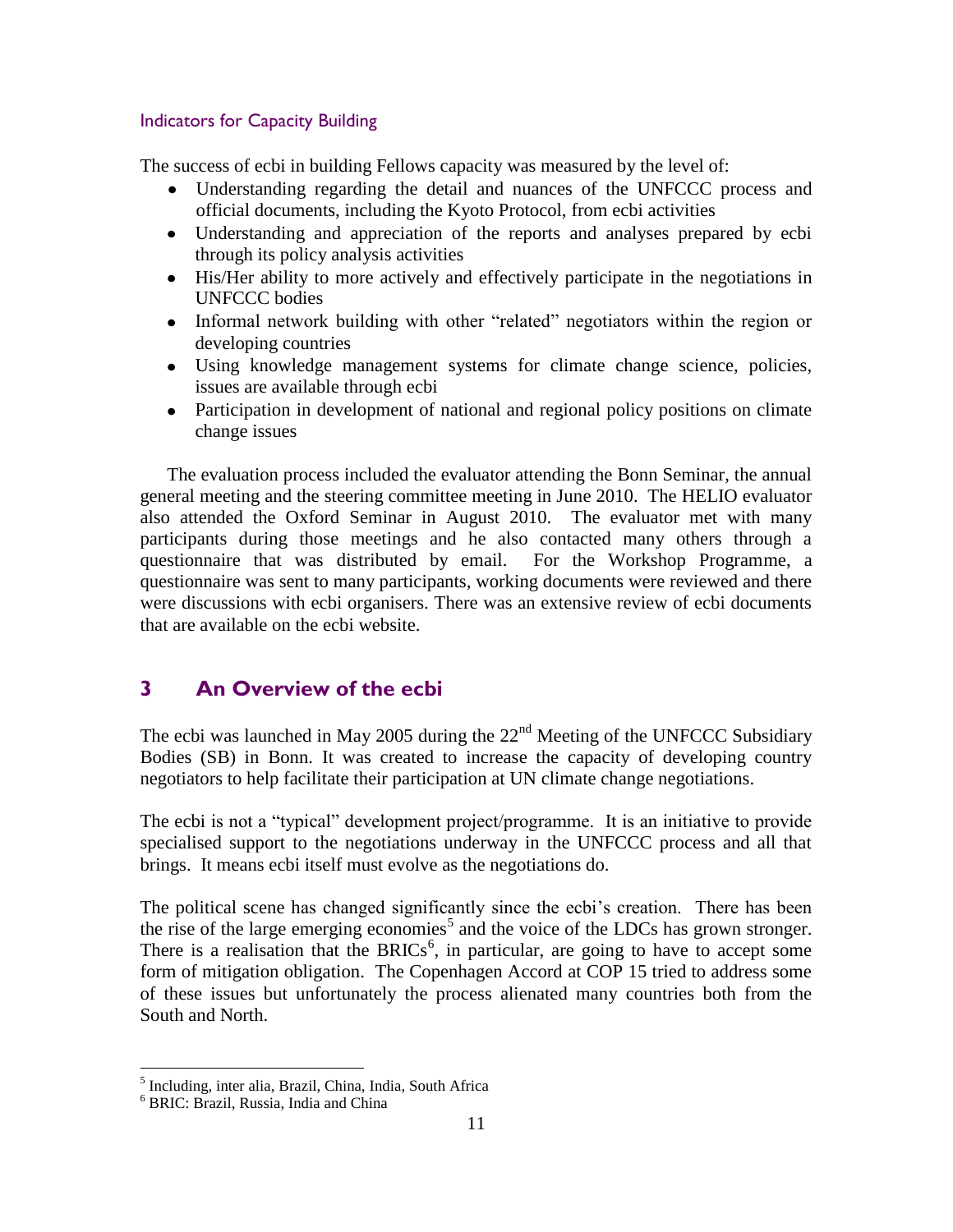The ecbi's work is conducted in relatively unchartered territory. The main players are negotiators who are senior civil servants within their administrations. Many know each other and have worked in the same environment for years. Others are relatively new to the process. This is particularly true for junior negotiators who are normally from environment ministries and would probably not be able to attend the climate change conferences without ecbi"s support. The ecbi team is made up of experienced climate change policy people and organisations with expertise in various aspects of climate change. Some are respected climate change experts originally from developing countries and thus have been able to develop a level of respect from the negotiators and their administrations.

# 3.1 Governance and Management

 $\overline{a}$ 

The ecbi has no legal standing, being instead an umbrella group for linking the programme components and participating organisations. It nonetheless has a governance and management system to ensure its activities are well planned and organised. The ecbi has a governing structure outlined in its ecbi Handbook from May 2005 and remains basically the same in 2010.

For the *External Management*, there are three main components. First, there is the Annual General Meeting that is designed to provide feedback and strategic guidance to the EC. Attendees include representatives of Partner Agencies, of institutional Members or individual members. The AGM is co-chaired by the two co-Chairs of the Steering Committee. The Steering Committee (SC) provides external guidance to ecbi activities and, essentially, is designed to ensure that ecbi activities are 'country driven.'<sup>7</sup> The SC is also responsible for ensuring external monitoring and evaluation (such as this current evaluation.) The SC has two to four ordinary members, besides the two co-Chairs. The SC meets annually, normally during the UNFCCC Subsidiary Body meetings in Bonn. The ecbi Director provides operational support to the two co-chair: Ambassador Bo Kjellen of Sweden and Mr. Mama Konaté of Mali. Other members are Mr. Lorenz Petersen of Germany and Ms. Sumaya Zaki Eldeen of Sudan.

For the *Internal Management*, there is an Executive Committee (EC), chosen by the Lead Member Institutions of the ecbi<sup>8</sup> and with the Director and Programme Heads as  $ex$ *officio* members. This Committee is responsible for the administrative and financial management. The Director is furthermore responsible for managing the common, ecbilevel activities, the workshop programme and the re-defined policy analysis work. There is a Programme Head for the workshops programme who is not involved in day-to-day

 $^7$  ecbi Handbook, p. 3. "The purpose of the small Steering Committee (SC) is to provide external guidance to the ecbi activities, as required, in particular, to ensure the "country driven" nature of the Policy Analysis and Workshop Programmes, and the integrated nature and quality of the ecbi activities in general. For this purpose, the Steering Committee will perform the (external) monitoring, ensure follow-up, and evaluate ecbi activities in general."

<sup>&</sup>lt;sup>8</sup> Oxford Climate Policy (OCP) operates the Fellowship Programme and International Institute for Environment and Development (IIED) operates the Workshop Programme.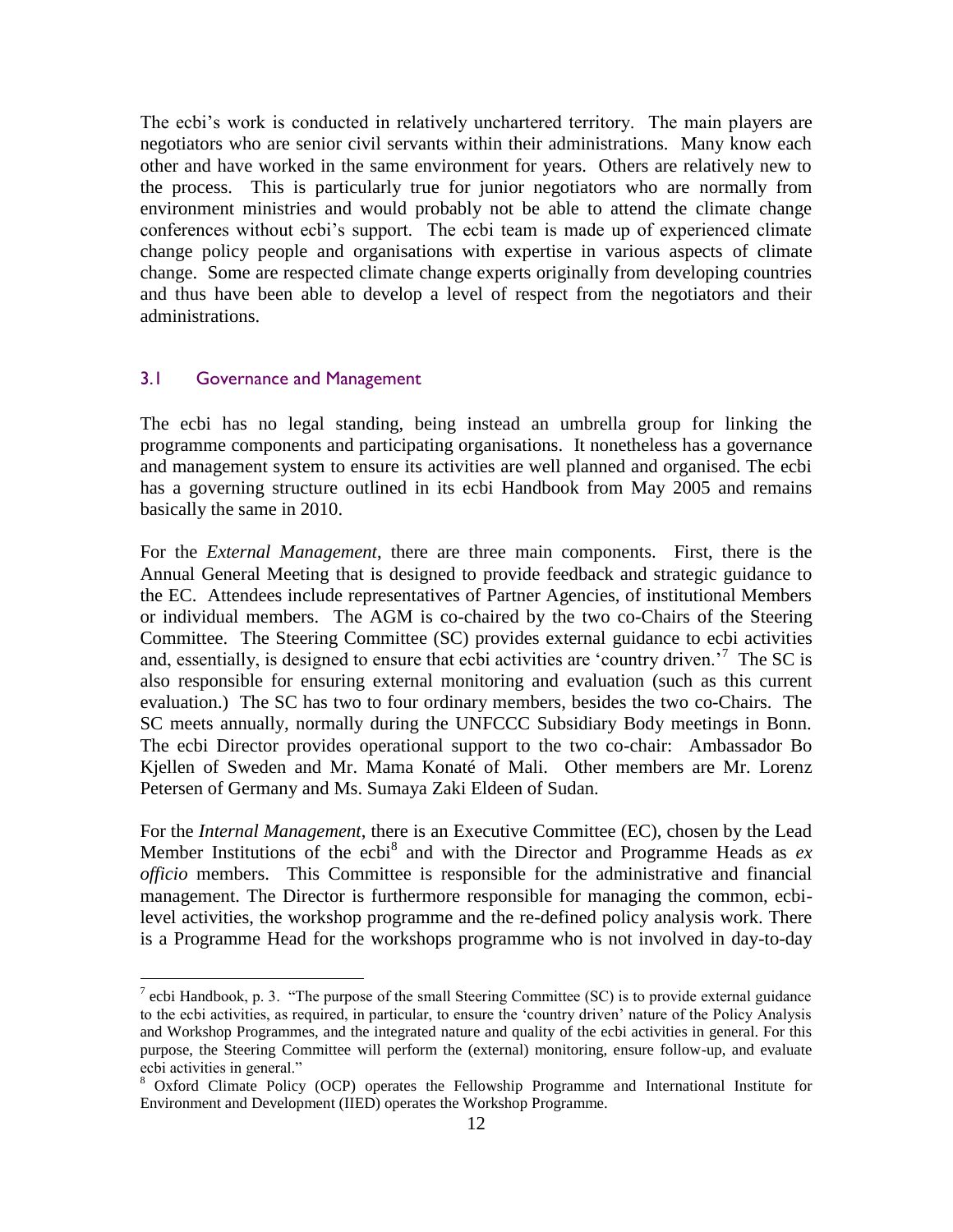running of the activities but is a member of the Executive Committee. There are also: a Project/Activity Leader responsible for project quality and implementing the guidance of the EC; and Project/Activity Managers (who manage the individual components of ecbi).

The ecbi publishes an annual report detailing all the activities from that year, including management issues and programme details. The annual report is available on the ecbi website.

#### 3.2 Objectives of ecbi

The overall objective of ecbi is to overcome the lack of a level playing field between many delegations at climate change negotiations that includes mutual misunderstanding and a lack of trust. These are oriented both North-South and South-South. ecbi is designed to address those concerns and takes its role from Article 2 of the UNFCCC and the Millennium Development Goals.<sup>9</sup>

### 3.3 Elements of ecbi

The ecbi is made up of three distinct but inter-related elements:

- 1. Fellowship Programme: primary trust building Fellowship Programme with an informal (senior level) exchange of information throughout the year;
- 2. Workshop Programme to enhance negotiating skills; and,
- 3. Common activities that includes the old policy analysis component, the website and other related functions.

The three elements are different in character but collectively work together to help build capacity to enhance negotiating at all levels. Together these programmes strive to generate a level playing field in the climate change negotiations. It is important to review the objectives of the main elements of ecbi as they currently stand.

The total budget for ecbi for Phase II (2008-9 to 2010-11) came to £1684,485  $(€1,987,692)$ . The total budget is available in Annex 3.

#### Fellowship Programme

 $\overline{a}$ 

<sup>&</sup>lt;sup>9</sup> The UNFCCC Article 2 states:

The ultimate objective of the Convention and any related legal instruments that the Conference of the Parties may adopt is to "prevent dangerous anthropogenic interference with the climate system." And while it stands to reason that we are already facing some impacts of climate change which could be construed as a result of dangerous anthropogenic interference, there can be no doubt that these impacts, while no longer preventable, must be minimised through mitigation and adaptation efforts at all levels, domestic, regional and international.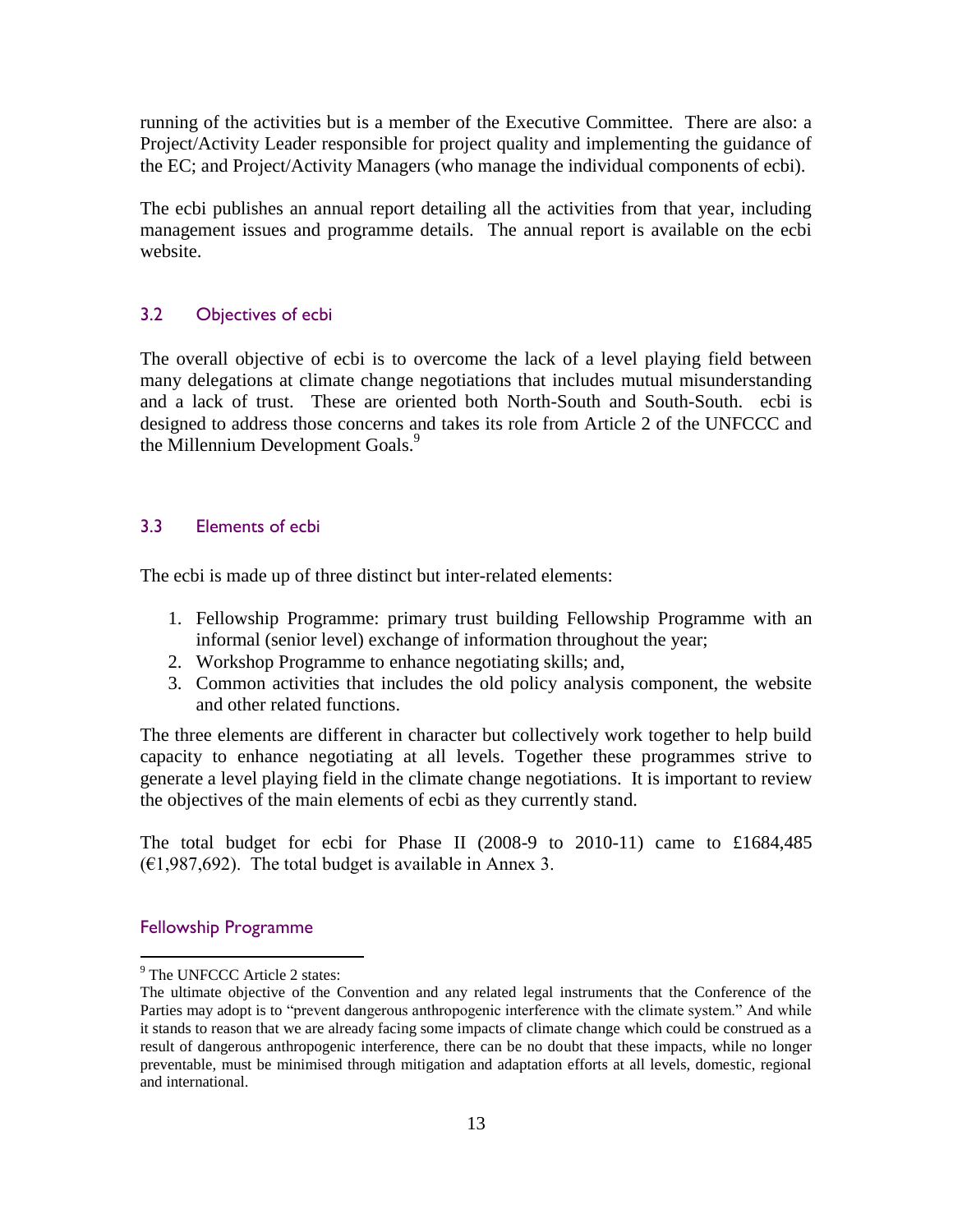Its primary purpose is to build trust and exchange procedural and institutional knowledge both among the Fellows ('South-South trust building'), and between them and their European colleagues ('North-South trust building'). The programme is divided into two parts: part one is when the Fellows meet alone, part two is when the Fellows come together with EU negotiators.

The Fellows meet in Oxford for several days in late August or early September. Often there is a specific theme and the group of Fellows prepare material to discuss with participating EU negotiators during the Oxford Seminar.

The North-South element of this trust-building effort is carried out through the Oxford Seminar, which includes the EU negotiators for a two-day event. Both activities bring together developing country Fellows and their European counterparts in a structured but relatively informal framework that helps to establish working relationships outside context of the official negotiations. The seminar is under Chatham House Rule. There is a published summary of the seminar available on the ecbi website.

To maintain the momentum of these trust-building activities, the Fellowship Programme includes an annual one-day Bonn Seminar during the intersessional Subsidiary Bodies meetings in Bonn, Germany (held in May or June of each year).

The Fellowship Programme expanded in 2010 to include the Finance Circle. It is a relatively new initiative to provide a platform for informal in-depth discussions among key experts on the technical aspects of the issues discussed in the AWG-LCA<sup>10</sup> negotiations on financial architecture and governance. As of September 27, 2010 there were 47 members, including from Australia, Canada and the United States, countries that do not participate in ecbi. It is open to all delegates of the UNFCCC.

The ecbi has hosted several dinners for many of the developing country and European representatives on the Adaptation Fund Board since the creation of the Fund in 2007. These dinners were part of the trust building element of the Fellowship Programme.

The total budget for the Fellowship Programme in Phase II was £539,519 ( $6636,632$ ) over the three years. This represented 32 per cent of the total ecbi expenditure for Phase II.

#### Workshop Programme

 $\overline{a}$ 

The ecbi Workshop Programme is designed to help primarily LDC negotiators develop negotiating skills, although it is not restricted to LDCs. The programme is multifaceted with Regional Workshops and an annual LDC pre-COP workshop.

<sup>&</sup>lt;sup>10</sup> Ad Hoc Working Group on Long-term Cooperative Action under the Convention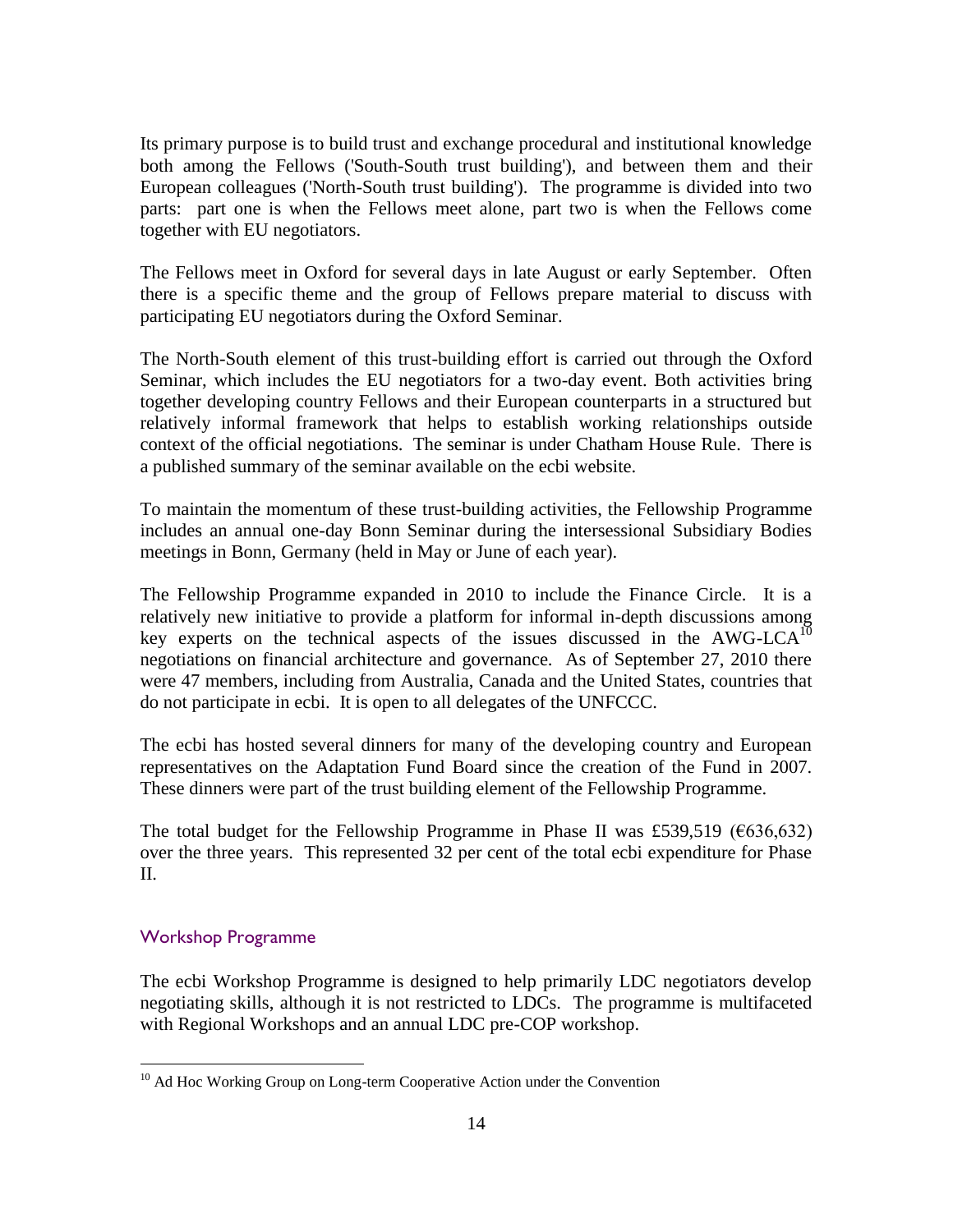The Regional Workshops are designed to foster collaboration within the regions by enabling negotiators from the region to meet, exchange views, and if they wish plan together. The Workshops also contribute to mainstreaming climate change issues by including officials from key line ministries (such as the ministries of finance, planning, etc). Open to all the countries in the region, the Regional Workshops aim to:

- discuss upcoming negotiation issues of regional importance, with a view to facilitating negotiation positions for the subsequent UNFCCC Sessions;
- introduce the participants from the mainstream ministries to the climate change problem, with particular focus on its regional aspects; and,
- facilitate networking, especially between the climate change negotiators and their mainstream colleagues.

The ecbi provides facilitation for the meetings and prepares a number of background documents.

The main purpose of the Pre-COP Workshops, meanwhile, is to support selected negotiators from LDCs to gain a better understanding of the issues discussed at the COPs, as well as to be able to act more effectively as a group, e.g. by dividing tasks among the group instead of all of them to following the same negotiating track. The workshops also help to build negotiating skills through role-playing and practice sessions.

The workshop programme has also provided bursaries for a select few negotiators to attend UNFCCC negotiation sessions.

The total budget for the workshop programme in Phase II was £943,199 ( $\epsilon$ 1,112,974) over the three years. This represented 56 per cent of the total expenditure for Phase II.

#### Common Activities

 $\overline{a}$ 

Common ecbi activities include website management, report writing and organisation of events such as ecbi dinners and special events. The 2009-2010 annual report cites several activities: an LDC Group strategy meeting held in Bonn, an ecbi and World Economic Forum Dinner in Barcelona and a side event in Bangkok.<sup>11</sup>

Targeted policy analysis to support and enhance analytic capacity in a number of participating developing countries is now included under common activities. Since the 2007 ecbi Business Plan, the policy analysis programme has transformed into an element of ecbi that is less structured. After four years of effort, the programme was deemed not

 $11$  It also included the bursaries for African LDC negotiators but the 2010-2011 strategy document includes it under the Workshop Programme. The evaluator has continued that categorisation.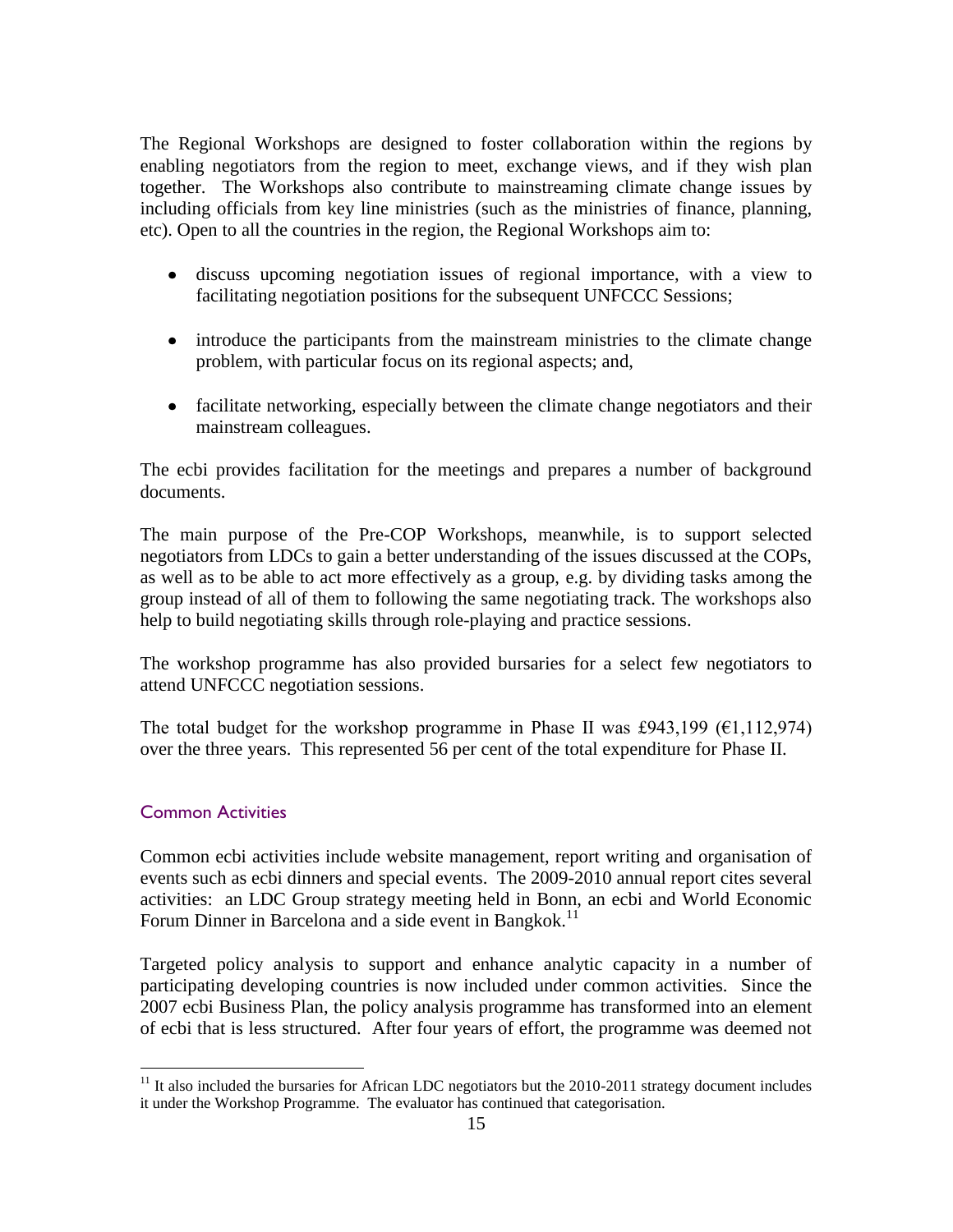to have worked and ecbi was not able to secure dedicated funding for it. Now policy analysis is considered part of the common activities and ecbi publishes a wide range of reports and presentations. The theme for publications in 2009, for example, was financing.

The total budget for common activities in Phase II was £201,766 ( $\epsilon$ 238,083) for the three years. This represented 12 per cent of the total expenditure for Phase II.

#### 3.4 Highlights since 2007

It is instructive to review some of the highlights over the review period. The ecbi annual reports documents all the activities and this section only provides some of the key ones.

#### Fellowship Programme

There are have been six years of Fellows since the beginning of ecbi. This evaluation covers four years of Fellows. The distribution of Fellows by country is important. Note how Brazil, China, India, Mexico and South Africa have provided Fellows most, if not all, years.

#### Table 1: Number of Oxford Fellows 2005- 2010



Of the 54 Fellows in the past five years, 28 per cent were women. This compares to 12- 15 per cent for Heads of Delegations at the COPs and 30 per cent for all Party delegates.

The themes for the various years are important:

• For 2007, there were 11 Fellows and the themes were: Post 2012, CDM, Operating modalities of Adaptation Fund (esp. institutional aspects), REDD and Capacity Building.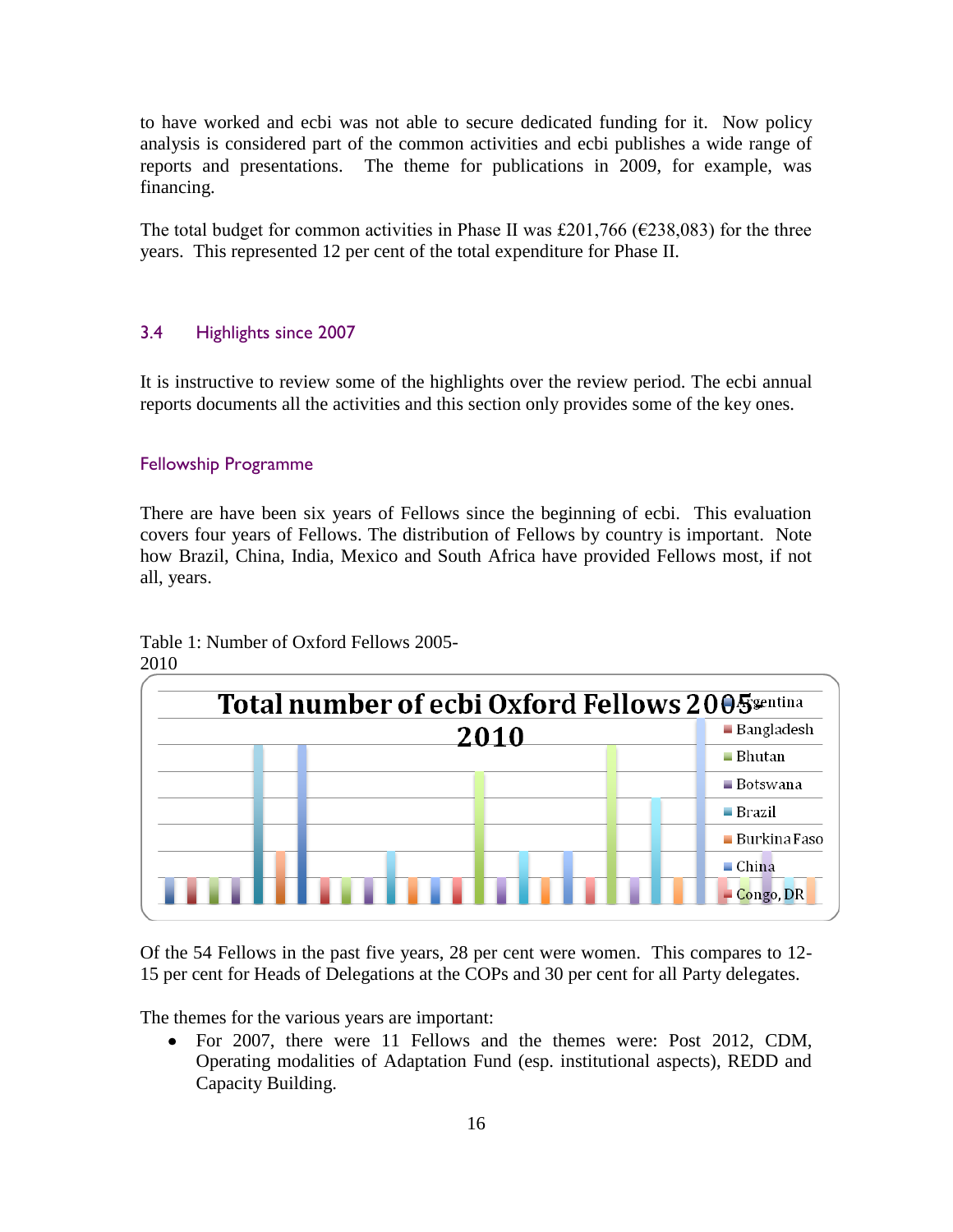- For 2008, there were 11 Fellows and the themes were Finance and adaptation, the future of CDM and the Bali Action Plan (technology transfer and implementation of paragraph 1.b)
- For 2009, there were 10 Fellows and the theme was climate change finance
- For 2010, there were 10 Fellows and the themes were finance (including fast start finance), reforming the financial mechanisms and, in general, preparation for Cancun.

The annual Bonn Seminars have specific themes for discussion. For example, in 2010, there were presentations on unilateral declarations and on the UNFCCC negotiating process (based on a survey carried out after COP 15). Details are well documented in the ecbi annual reports

In 2010, ecbi started the Finance Circle that has already met four times, most recently in October in Tianjin. The Finance Circle includes an on-line discussion forum for participants to share ideas on important financial aspects that are of key importance to the negotiations.

# Workshop Programme

 $\overline{a}$ 

There have been regional workshops annually in South and South-east Asia,  $^{12}$  West and Francophone Africa and Eastern and Southern Africa. The meetings are normally three days in length and they generally include field trips. In 2009, the first regional workshop in Latin America was held. The workshop was attended by participants from Argentina, Bolivia, Chile, Costa Rica, Cuba, Guatemala, Mexico, Paraguay, Uruguay, Venezuela, Panama and Peru.

Altogether there were 326 participants at the regional workshops<sup>13</sup>, of which 74 were women. That represented 23 per cent of the total. The share of women ranged from 0 per cent in one workshop to 61 per cent in another. There was no overall trend.

The ecbi states in its 2007-8 annual report that in each of the regional workshops both the UNFCCC Focal Point (i.e. the Climate Change Negotiator) as well as representative from the Ministries of Finance were invited. Sessions were run by Regional Resource Persons were senior negotiators. Thus the regional workshops have become more of a meeting of the negotiators from the region themselves but are combined with other relevant groups including representatives of ministries of finance and also, in some cases, parliamentarians.

Much of the in 2009 was to prepare for COP 15 in Copenhagen, which was expected to agree on a post-2012 climate regime. For example, for South and East Africa, the report,

<sup>&</sup>lt;sup>12</sup> In 2009 South and South-east Asia did not have a workshop.

<sup>&</sup>lt;sup>13</sup> This also included Pre-COP workshops, one of which was a regional workshop.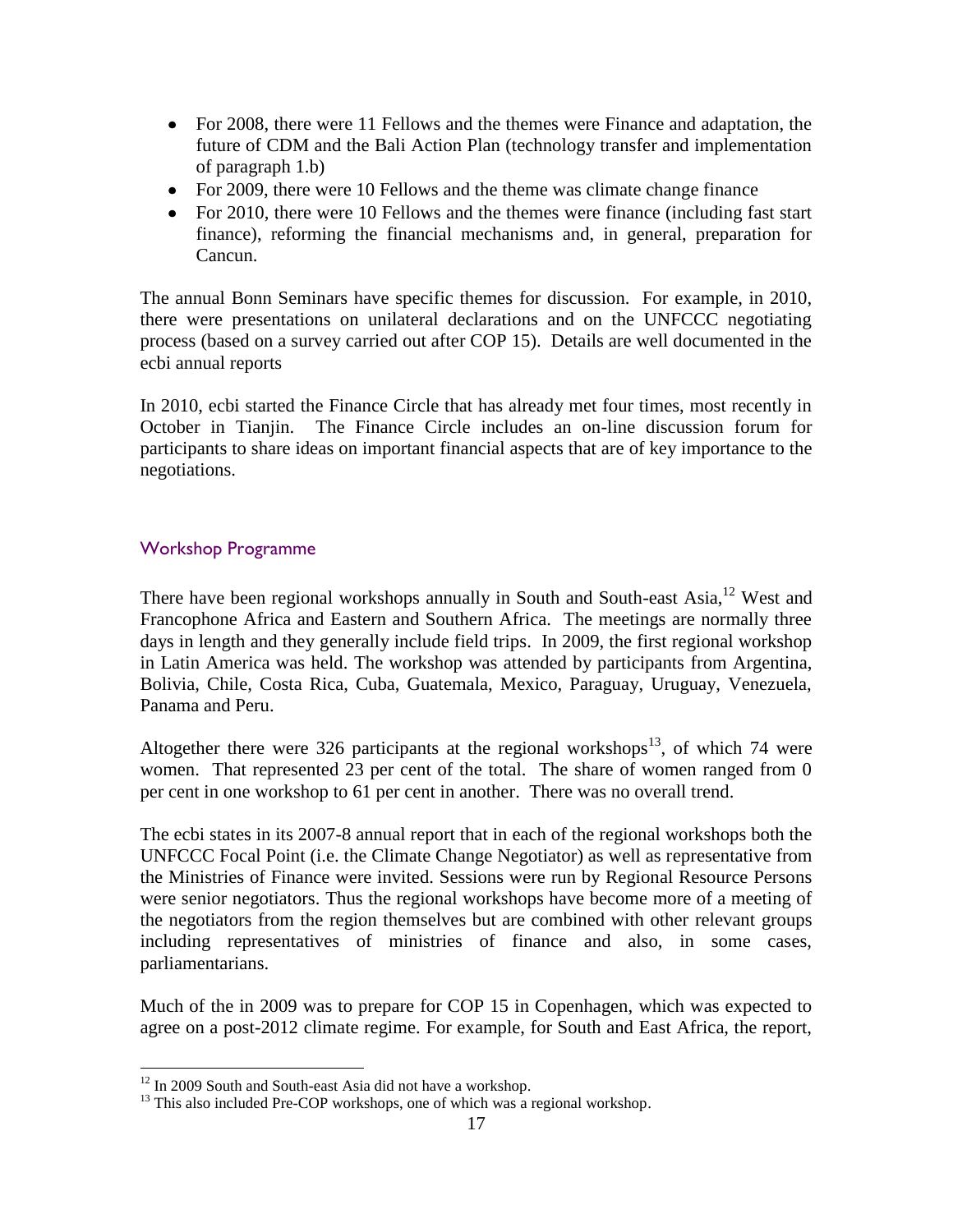*Negotiating the Development and Transfer of Technologies for a Copenhagen Outcome: Issues for Consideration*, was prepared.

In 2010, ecbi invited the Chairman of the LDC group (Lesotho) as a resource person to the Nairobi workshop for South and East African countries and the Chairman of the Africa Group Chair (DRC) to the Dakar workshop for Francophone African country workshop. They presented and discussed their group strategies for negotiations at the workshops.

#### Pre-COP Workshops

In 2008, the ecbi brought together UN climate change delegates from 12 countries to strengthen the capacity of Least Developed Countries to negotiate and implement the UNFCCC and the Kyoto Protocol and to engage in a number of trust-building activities. The ecbi Pre-COP Workshop was held in Poznan, Poland, prior to COP 14.

The 2009 annual report does not state the number for 2009, only to say that delegates came from the Least Developing Countries, Small Island States, and Developing Countries especially from the Sub-Saharan region.

#### Common Activities

This has evolved throughout the evaluation process because it was realised the former Policy Analysis Programme was not working. A less structured but more responsive policy analysis activity was included in common activities. The website has a complete archive of all presentations, reports, notes and articles.

# **4 Major Findings – Performance Measurement**

The performance of the ecbi has been analysed for the individual elements: fellowship programme, workshops programme and common activities. They have been assessed according to their relevance, effectiveness, efficiency, impact and sustainability. The same definitions for these terms were used as for the 2007 evaluation. An analysis of the overarching objectives particularly related to capacity building and trust building then follows.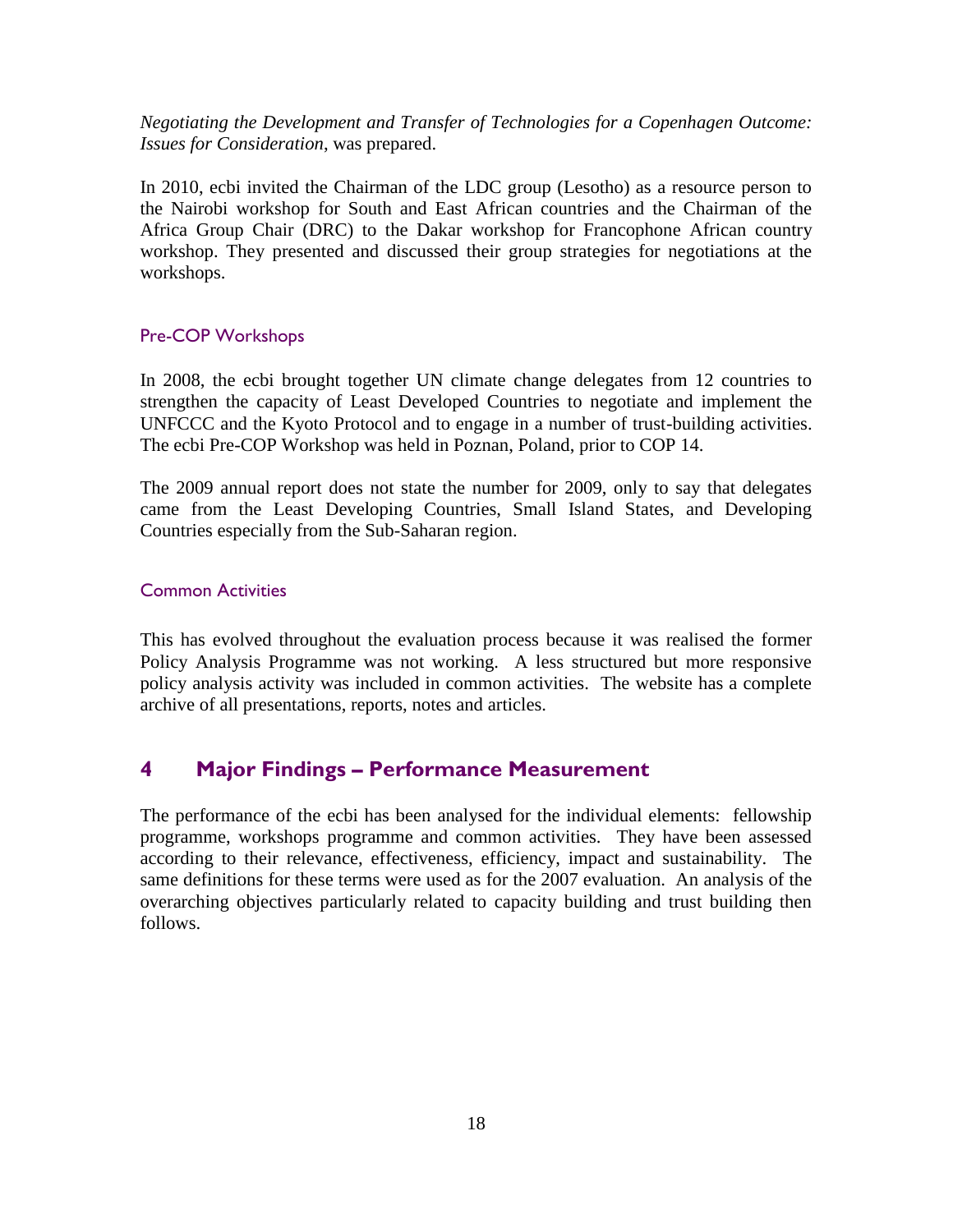#### 4.1 The Fellowship Programme

#### **Relevance**

#### **Relevance: are we doing the right thing?**

The extent to which the objectives of the project or programme match the needs of the target groups, the policies of the cooperation country and partner institutions, the global development goals and the client"s basic development policy orientation.

The main goal of the ecbi is to build trust and capacity among the Fellows ('South-South trust building'), and between them and their European colleagues ('North-South trust building'). This is highly relevant, as recognised in the 2007 evaluation.

The following table shows the number of Fellows and the total number of European negotiators. European negotiators have consistently attended. In only one year were there more Fellows than Europeans.

| Year | <b>Number of Fellows</b> | <b>Number of Europeans</b> |
|------|--------------------------|----------------------------|
| 2005 |                          | 13                         |
| 2006 |                          | 19                         |
| 2007 | 13                       |                            |
| 2008 |                          | 18                         |
| 2009 |                          |                            |
| 2010 |                          |                            |

#### **Table 2: Fellowship and Seminar Participants**

The negotiating process is complex where it takes years to achieve results, and where outcomes are often driven by the human factor. Negotiators need to fully understand the UNFCCC process and the details of specific elements of climate change topics from adaptation to mitigation, from financing to institution building. For many developing countries, and in particular LDCs, this is incredibly difficult because they have a lack of capacity with very small teams required to follow the same issues and countries with many officials involved. But the human factor is key to successful negotiations at all stages: within the G77+China, within the EU and globally.

The Fellowship Programme gives support to negotiators from developing countries to allow them to more effectively participate in negotiations. There have been many discussions amongst participants on the process, the role of chairs and co-chairs, the effectiveness of the process and what institutional arrangements can be made for the adaptation fund and so on. Each year, there has been considerable discussion on process. These discussions are generally amongst seasoned negotiators who can openly debate the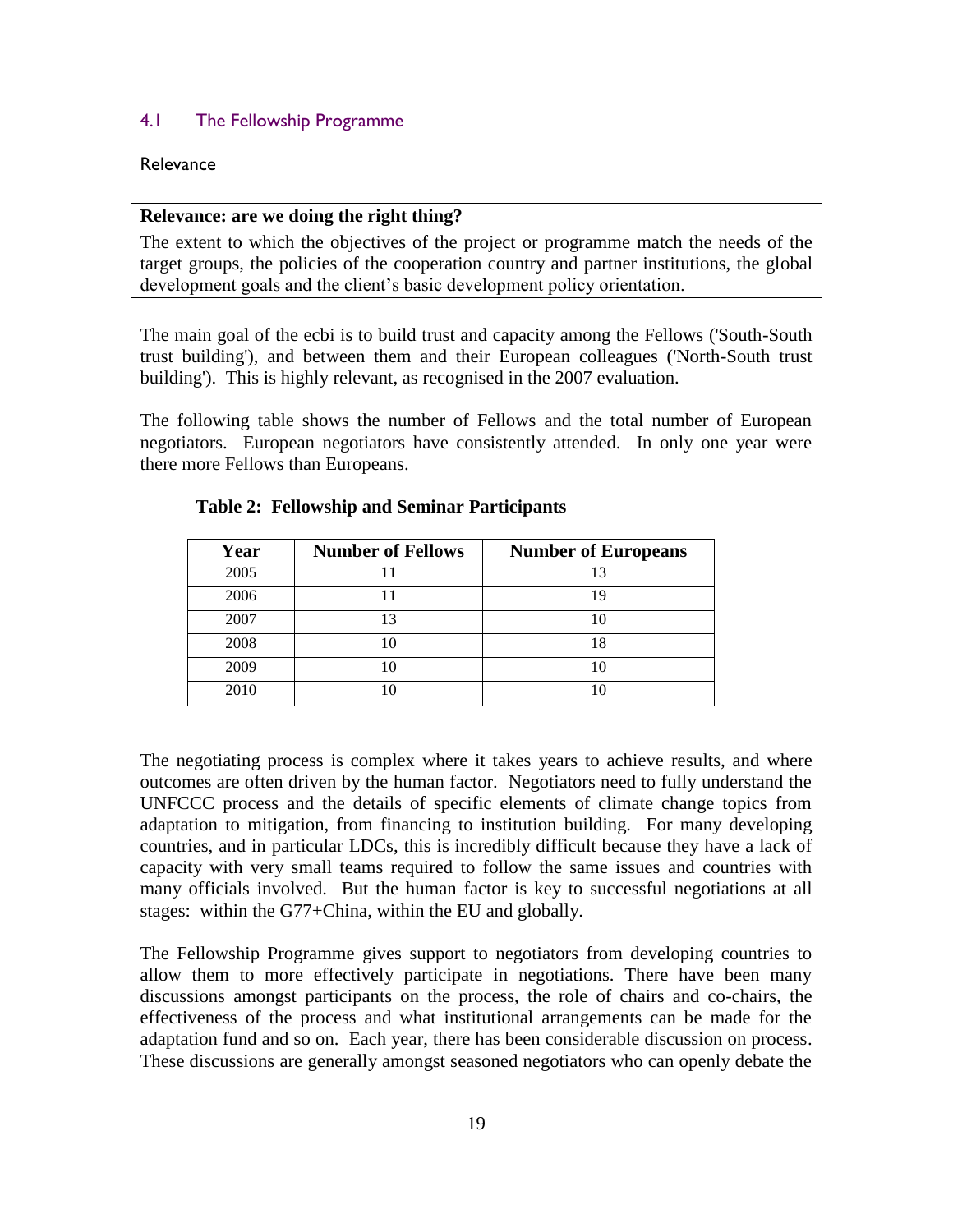issues without constraints, first with fellow developing country colleagues and then with European negotiators.

The Fellowship Programme also delves into specific topics. In the past two years, the issue of financing has been a high priority, whether to do with the adaptation fund or on fast track financing proposed under the Copenhagen Accord.

The Fellowship Programme component of ecbi includes the Finance Circle that began in 2010. Four meetings have been held as of October 2010, and this is testament to strong interest and importance in the subject, thus showing it is highly relevant.

All of these activities within the Fellowship Programme are highly relevant to creating trust as well as building capacity.

#### **Effectiveness**

**Effectiveness: are we achieving the project/programme objectives?**  The extent to which the desired direct results are achieved and other direct results arise.

The fact that busy negotiators from both developing countries and the EU volunteer to come annually means that there are many benefits deriving from the Fellowship and Seminars. Several Fellows have attended on more than one occasion. Many EU negotiators have returned on several occasions. One even used personal holiday time to attend. All of this speaks volumes.

Many of the Fellows provided valuable comments and insight specifically for this evaluation. There was a wide range of responses. In responses directly to the evaluator, only one Fellow felt he saw no trust building at all between developing country negotiators and EU negotiators. The rest stated that they could express their views openly, and with frankness. One participant commented that the Fellows were more open and frank between – rather than during – sessions. Likewise, another Fellow felt that EU negotiators were often more open "after dinner," rather than at formal sessions. It was also accepted that Fellows understood each other"s "real positions" better as a result of the discussions. This was important in preparation for meeting EU negotiators.

Some of the EU negotiators felt that Fellows often followed their country"s official position instead of expressing their own views. Others felt that it got better as time went on and after they had more time to interact during informal gatherings, including dinners. The time dimension was often raised by participants, although they fully understood that the Seminar could not be more than two days.

There was agreement from both groups that at as a result of their interaction at the Fellowships, it was easier to talk to colleagues during the negotiating sessions, and that these personal relationships were important. This understandably helped maintain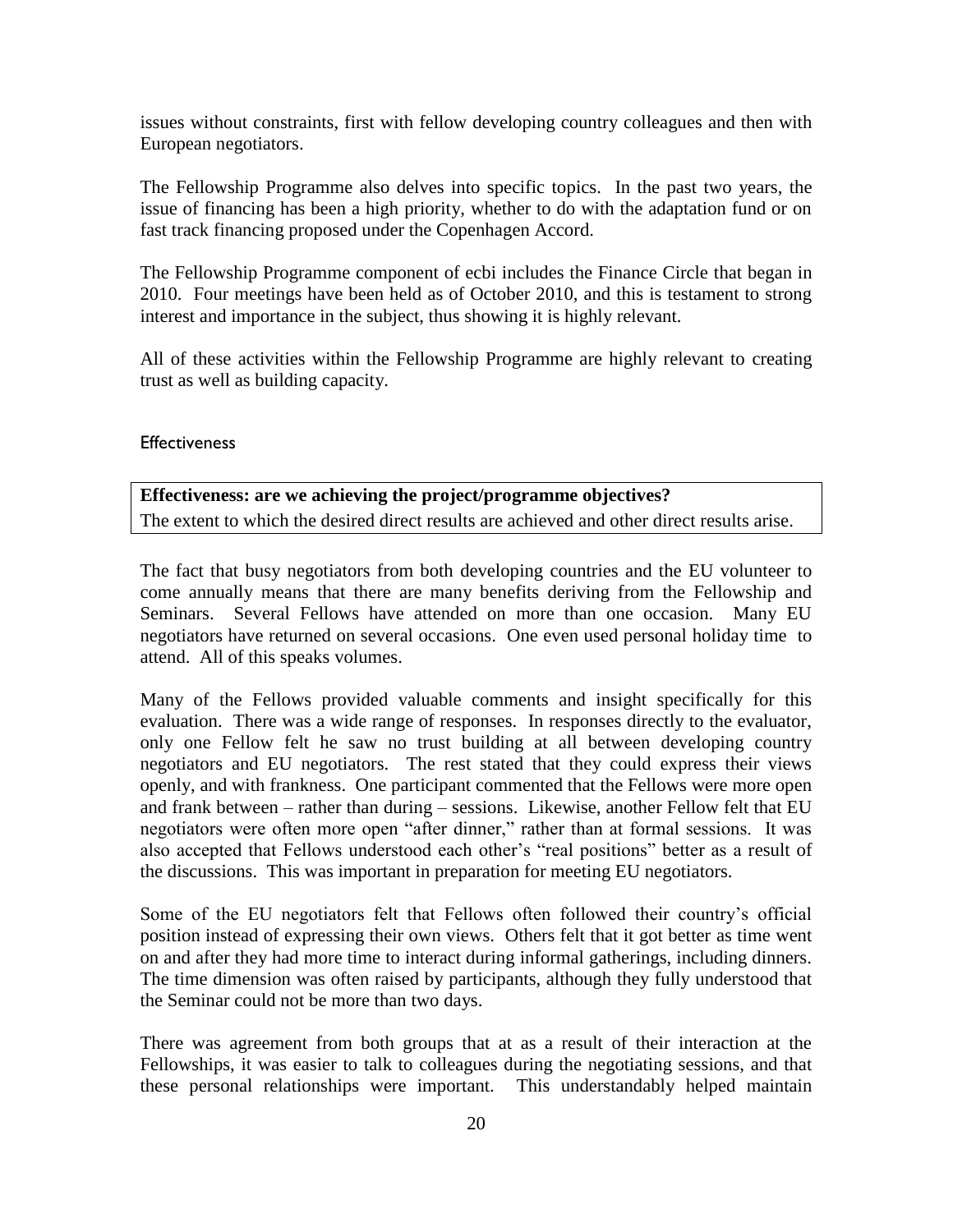communication although not necessarily to changed positions.<sup>14</sup> One negotiator stated, *"The relationship became more personal and friendly, which makes it easier to talk openly about different issues during negotiations."* This did not happen quickly – it is the result of an evolving relationship.

Interestingly, the discussions at the 2010 Seminar were often directly related to trust but in the sense that the Fast Track Funding was to help create trust, that the Copenhagen Accord led to distrust or that more trust was needed on the capacity of developing countries to directly access the fund for national projects. What was important was that the participants were expressing very delicate and contentious issues in an open manner and creating their own level of trust. This was important in demonstrating the effectiveness of the Fellowship Programme.

One EU negotiator stated that he did *"try and develop joint positions, or at least try to clarify positions and bridge the gaps. Sometimes I share analyses and insights."* This is a strong indication of trust building. On the other hand, another who had attended several Seminars felt that the Fellows did not express their views openly and he himself would intervene tactically. While he said this, he still felt the Fellowship Programme was extremely valuable.

The recently created Finance Circle has an open forum on the website for participants. It has also included, as stated above, negotiators from Australia, Canada and the United States and this has widened the opportunities for frank exchanges. The responses after the June meeting were most positive and encouraging, but these are still early days for this new initiative. Twenty-one attended in June and a further 18 in August. These meetings were held when negotiators were to have free time so their attendance is positive. There is no information on how the on-line discussion group has worked.

On capacity building, there are presentations on specific and related topics. For example, in the 2010 Bonn Seminar there was a presentation followed by a discussion on unilateral declarations and their legal position. There was a presentation in Oxford on national funding entities and their role in the transition to a new paradigm of global cooperation on climate change. As one participant said, this is not about capacity building but building. There are relatively new negotiators who were participating for the first time in ecbi activities and they readily stated how much they learned in a few days. Some of the EU negotiators stressed that they wished they had known the topics for discussion before, so that they could have been better prepared for the discussion. The annual Bonn Seminar is useful for "maintaining and strengthening the momentum" of ecbi activities and seen by ecbi as a key element in trust building. Importantly, the Bonn Seminar is held on the one day off for negotiators.<sup>15</sup> It is significant that so many attend. In 2010, while people came in and out, there were often more than 20 people in the room (29 in total participated, including the evaluator) and 15 provided written responses to the evaluator.

 $\overline{a}$ 

 $14$  Importantly, however, in the case of the Adaptation Fund Board dinner and the Finance Circle, the discussions led to compromises that were eventually carried forward to formal negotiations.

<sup>&</sup>lt;sup>15</sup> There were a couple of participants complaining that this should not happen on their one day of rest, but given the schedule of negotiations, there is no option. The participants did come nonetheless.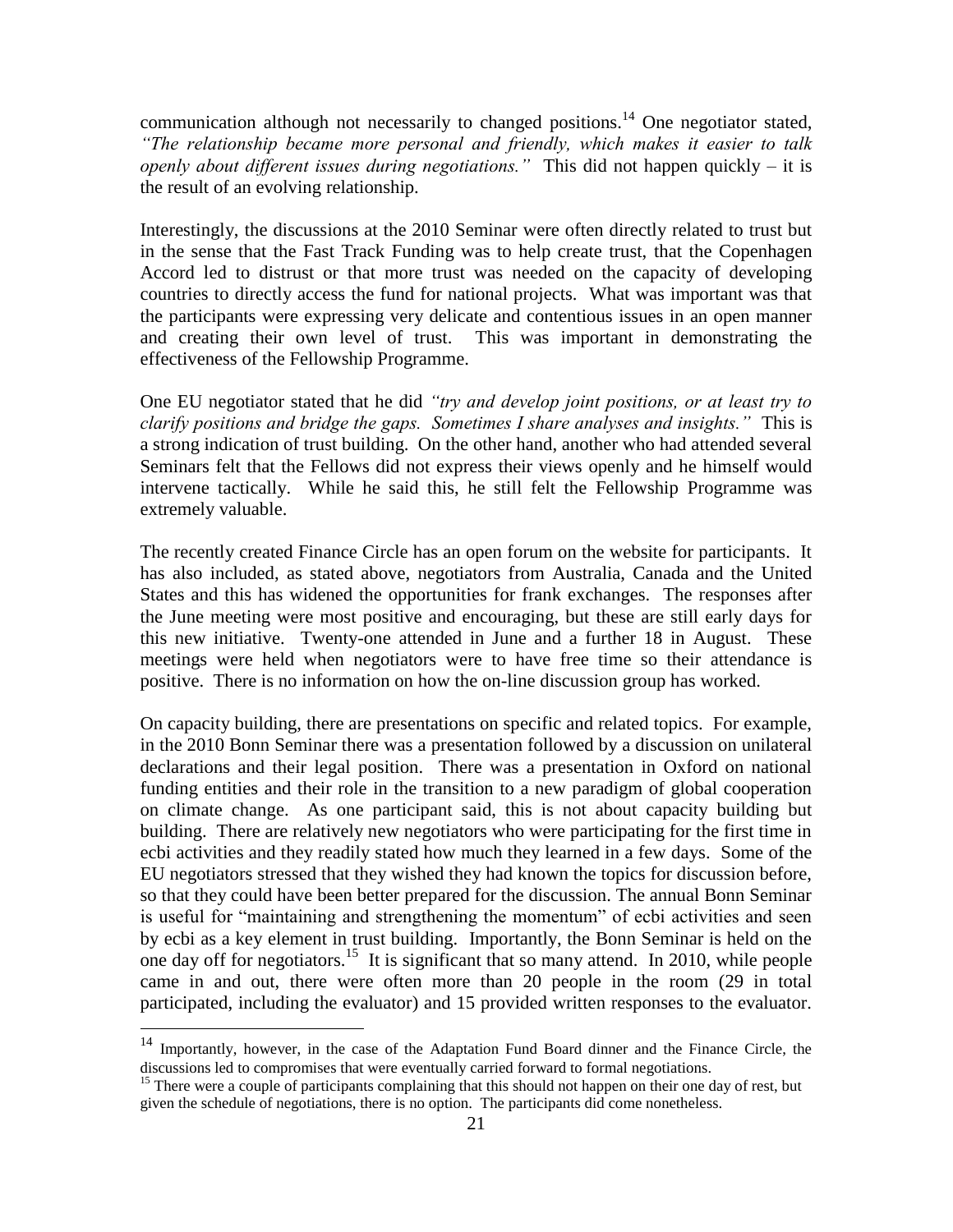At that Seminar, respondents stressed the importance of the discussion on the legal aspects of an outcome. As one respondent said, *"... a frank discussion amongst, not only negotiators, gives you a new perspective. Also understanding where people come from."* And another said that the discussions allowed him to air his views on the subject, an opportunity that did not come often.

At the 2010 Oxford Seminar, participants discussed the current negotiating text for Cancun to find common ground and to better understand where the differences were. This was considered by participants to be an important support for the current climate negotiation process. Discussing the text openly on Chatham House Rule showed a high level of trust.

It is difficult to know if it affected the effectiveness, but some raised the concerns that facilitation should have been more "neutral," not siding with the Fellows. There were also concerns that the chairing should have been more structured. Some felt this affected the overall discussion. Some also wanted more informal sessions away from the meetings and that there was a need for more novel ways for the Fellows and EU negotiators to meet over the two days.

The effectiveness of the Fellowship Programme can be demonstrated by the participants who choose to attend. The 2010 Fellowship and Seminar is a good example. Despite busy schedules leading up to COP 16 in Cancun, among the Fellows were the Chairs of the Ad Hoc Working Group on Long Term Cooperative Action, the Africa Group and the Adaptation Fund Board; and senior negotiators from many EU countries and the European Commission. They would not have participated if they did not see real value in the programme, or doubted its capacity to contribute to results in the formal negotiations. Importantly, 28 per cent of the Fellows in the past five years have been women. This compares with 12-15 per cent of Heads of Delegations at the COPs being women and women representing 30% in total at COP conferences.

Impact

#### **Impact: are we contributing to the achievement of overarching development results?**

Extent to which the project or programme is contributing to achieving the desired overarching objectives and producing other indirect development results.

Impact is difficult to measure at a single point in time and the Fellowship Programme has to be looked at over an extended period of years. There are some stated impacts, however:

One Fellow stated that the discussions at Oxford *"helped develop and move things forward on the creation of the Adaptation Fund Board."* The Board was established at Bali and an ecbi Opinion report prepared by Fellows in the year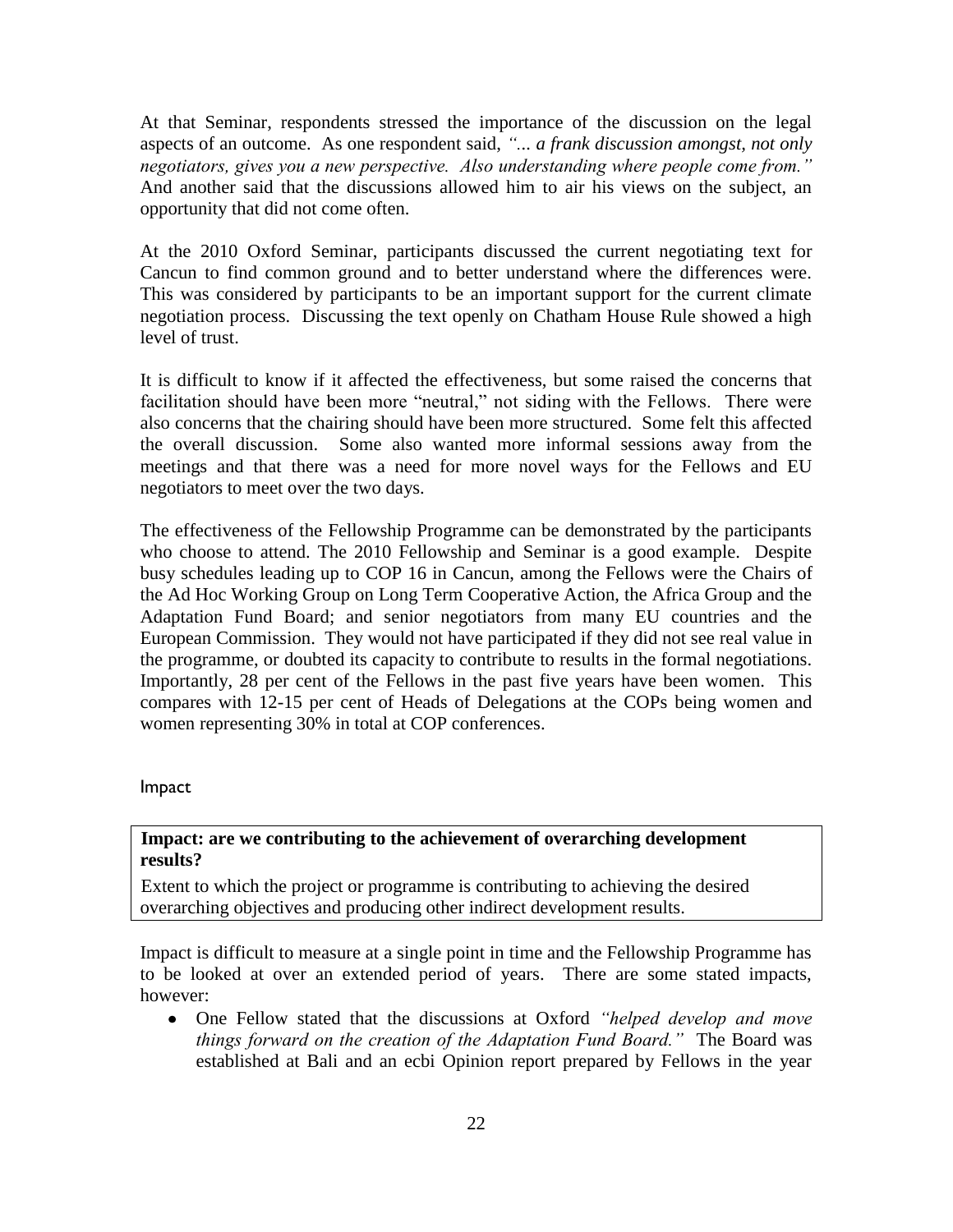prior to Bali was considered an important step leading to the Fund's creation.<sup>16</sup> The Fellowship Programme organised a special dinner for the AFB at its inaugural meeting in 2008 and has hosted dinners thereafter. This has provided an important trust building opportunity for the board members.<sup>17</sup>

In 2010, a proposal was developed by the Fellows concerning the governance of  $\bullet$ climate change finance within the COP – essentially a Standing Committee on Finance. This was discussed at length with EU counterparts. This proposal formed the basis of a presentation by one of the Fellows at the High Level Geneva Dialogue on Climate Finance. And the process has continued at the Tianjin climate change conference in October.<sup>18</sup>

There has also been an important impact of the draft policy reports on staffing numbers and on national funding entities. This has had the effect of changing the US position on direct access.

Following a discussion during the Fellowship, developing countries decided that instead of debating the merits and de-merits of specific institutions (a path which had already resulted in stalemate), they would put forward the necessary characteristics for such an operating entity, based on two principles: First, the decision-making processes of the AF should be flexible, transparent and uncomplicated. They should be balanced and reflect the needs of the developing country Parties to the Kyoto Protocol. Second, funding should be reliable and adequate and on a full adaptation cost basis.

The discussion at the Oxford Seminar with EU negotiators proved to be a turning point in the Adaptation Fund negotiations, and a key to the stalemate. The proposal discussed during the ecbi Fellowship and Seminar was adopted as a position in the UNFCCC negotiations by the Africa Group. At the formal negotiations that followed in Nairobi in November 2006, discussions were much more constructive as all key Parties agreed to focus on principle and general modalities, rather than on the "GEF or not GEF" controversy.

 $\overline{a}$ 

<sup>&</sup>lt;sup>16</sup> The report was authored by five Oxford Fellows: Enele Sopoaga (Tuvalu), Lydia Greyling (South Africa), David Lesolle (Botswana), Emily Massawa (Kenya), José Miguez (Brazil), "On the road to Bali: operationalising the Kyoto Protocol Adaptation Fund", IIED/ecbi Opinion, 2006. It should be added that the governance issue for the Fund was particularly contentious. One of the main points of contention was whether the Washington-based Global Environment Facility (GEF) should be managing the Fund or not. The European Union, Japan and other industrialised countries, saw GEF management as self-evident. Many developing countries were unhappy with the way the GEF had been managing climate change funding in general, and adaptation funding in particular, with the consequence that the negotiations were in an apparently insurmountable stalemate between the pro-GEF faction led by the EU, and the developing country Group of 77 and China, who rejected the idea of giving the management of the Adaptation Fund to the GEF.

<sup>17</sup> In a letter of appreciation, the first Chair of the Adaptation Fund Board says: *This process was far from easy, not least because the Board was completely new, and of extremely diverse expectations and representation, ranging from the poorest to the richest constituencies. The ecbi dinners for the Board on the first day of the sessions helped the members to get to know each other in a congenial atmosphere and build mutual understanding of the issues at stake in a more relaxed mood, which was helpful in the deliberations that followed. Indeed, these dinners have proven to be so useful that we hope we will be able to continue this tradition, of course voluntarily if you can still be able to cover the costs*.

<sup>&</sup>lt;sup>18</sup> The idea of a Standing Committee on Finance was adopted as the official position of the G77+China.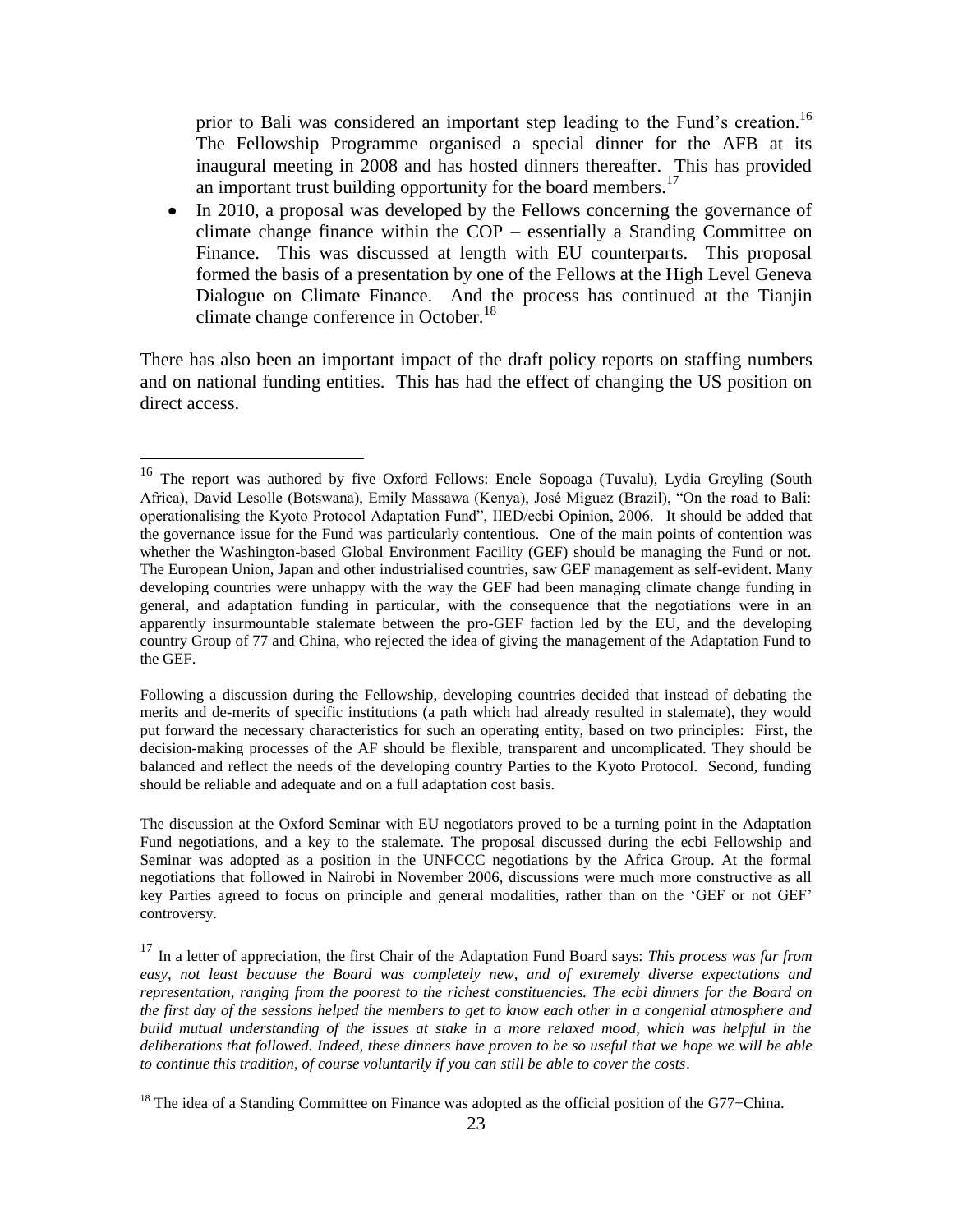From those who have participated in the past, there was a strong indication that the relationships developed during the Oxford Seminar or the Fellowship have had an impact over time. However, negotiators often fall back to their official positions during negotiations. As one said, "The fact is that when the people that almost had no problems in informal meetings come again to the negotiations, most switch again to be national negotiators with more or less rigid positions." And *"... the follow-up is difficult." Furthermore, "I wish that the positive influence would be stronger."*

As shown in the graph above in Section 3, it is important to have the big players at the table. Including Brazil, China, India and Mexico has been vitally important. And it has been important for the LDCs and other developing countries to also be there. This has had an important effect on such topics as adaptation that are more of a direct concern to LDCs.

Overwhelmingly, participants felt that the Fellowship Programme did have an impact, although it was not always tangible and it was definitely not immediate. Many stated that the discussion at the Bonn Seminar on legal aspects of an outcome really helped to clarify issues and that it would be reflected during negotiations leading to COP 16. The discussions at Bonn would prove useful for creating a conducive environment throughout the rest of the year.

#### **Efficiency**

#### **Efficiency: do we act cost-efficiently?**

A measure of the relationship between the resources invested (funds, expertise, time etc.) and the outputs and results achieved.

A detailed financial analysis of ecbi"s performance is beyond the scope of this evaluation. The total budget for the Fellowship Programme is £539,529, of which £275,719 is for labour and fixed costs. This appears to be reasonable. Outputs appear good, when compared to resource inputs but it is very difficult, if not impossible, to have a value for money spent in such a unique programme.

#### **Sustainability**

#### **Sustainability: are outcomes and impact durable?**

The probability that the desired development results of the project or programme are ensured beyond the end of assistance.

Any trust that is built as a result of the Fellowship should endure. The controversial negotiations leading up to the Copenhagen Accord at COP 15 shook trust, not necessarily person to person relationship but certainly relationships between regions (north-south but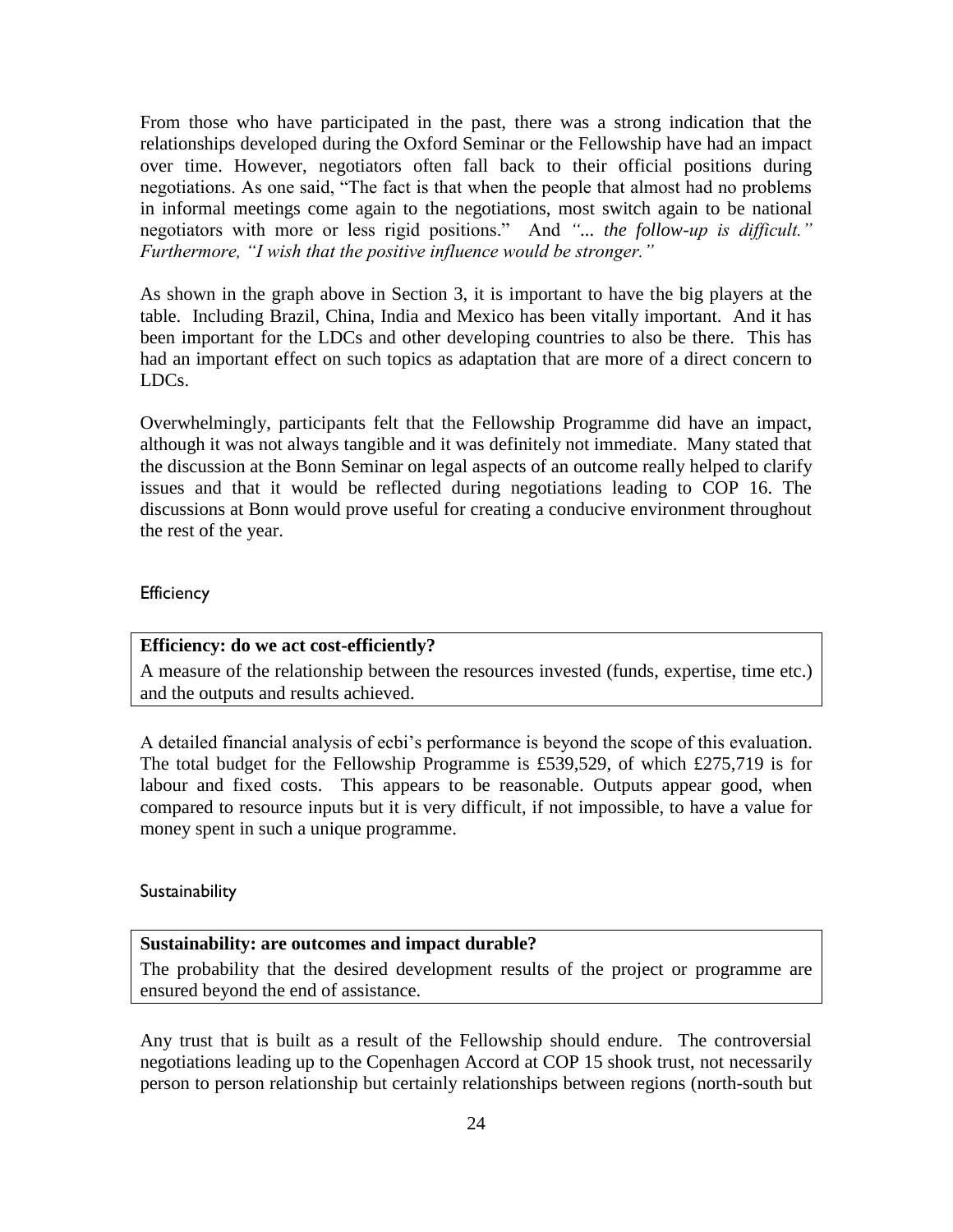also within the G77+China). While there were some sensitive and "honest" moments at the 2010 Oxford Seminar, there was no apparent breaking of trust amongst participants. It was a sign of trust that they could be so honest. Nevertheless, trust building has to be carefully monitored throughout the various ecbi activities, such as at the Seminar, the Finance Circle or the Adaptation Board dinners.

The question arises over the sustainability of ecbi and the Fellowship Programme. One Fellow suggested that ecbi should get a direct mandate from the UNFCCC to undertake specific assignments. He felt very strongly about the importance of ecbi to continue over the long run. Long-term funding is an issue for any programme, and particularly acute in the current financial situation. However, the structure, governance and networking of ecbi is such that the future does look sustainable. The foundation is there.

Because negotiators change regularly, there is a strong argument for the need for this ongoing dialogue and trust-building activities.

# 4.2 The Workshop Programme

#### **Relevance**

#### **Relevance: are we doing the right thing?**

The extent to which the objectives of the project or programme match the needs of the target groups, the policies of the cooperation country and partner institutions, the global development goals and the client"s basic development policy orientation.

The Workshop Programme is an important pillar of ecbi and has been a mainstay since the ecbi"s creation. Negotiators in developing countries need to strengthen their negotiating skills and they need to broaden the support from within their own administrations. This is particularly true in LDCs for two reasons. First, there are few negotiators in many of the LDCs. Second, the teams are small and they have a wide range of issues related to substance and process to understand.

The Regional Workshops bring together officials directly involved in climate negotiations together with those from line ministries such as ministries of finance to discuss current negotiation issues and better understand the global climate process underway. Broadening the knowledge base within capitals is key to better policies and decision-making because it also broadens the level of support from within the government administration. The regional workshops also try to foster regional solutions, be they regular meetings and networking, common positions or exchange of views. While designed for LDCs, the regional workshops are not restricted to them.

Pre-COP workshops are important to help selected negotiators from LDCs to better understand the process and issues. Often these are negotiators fairly new to the negotiations.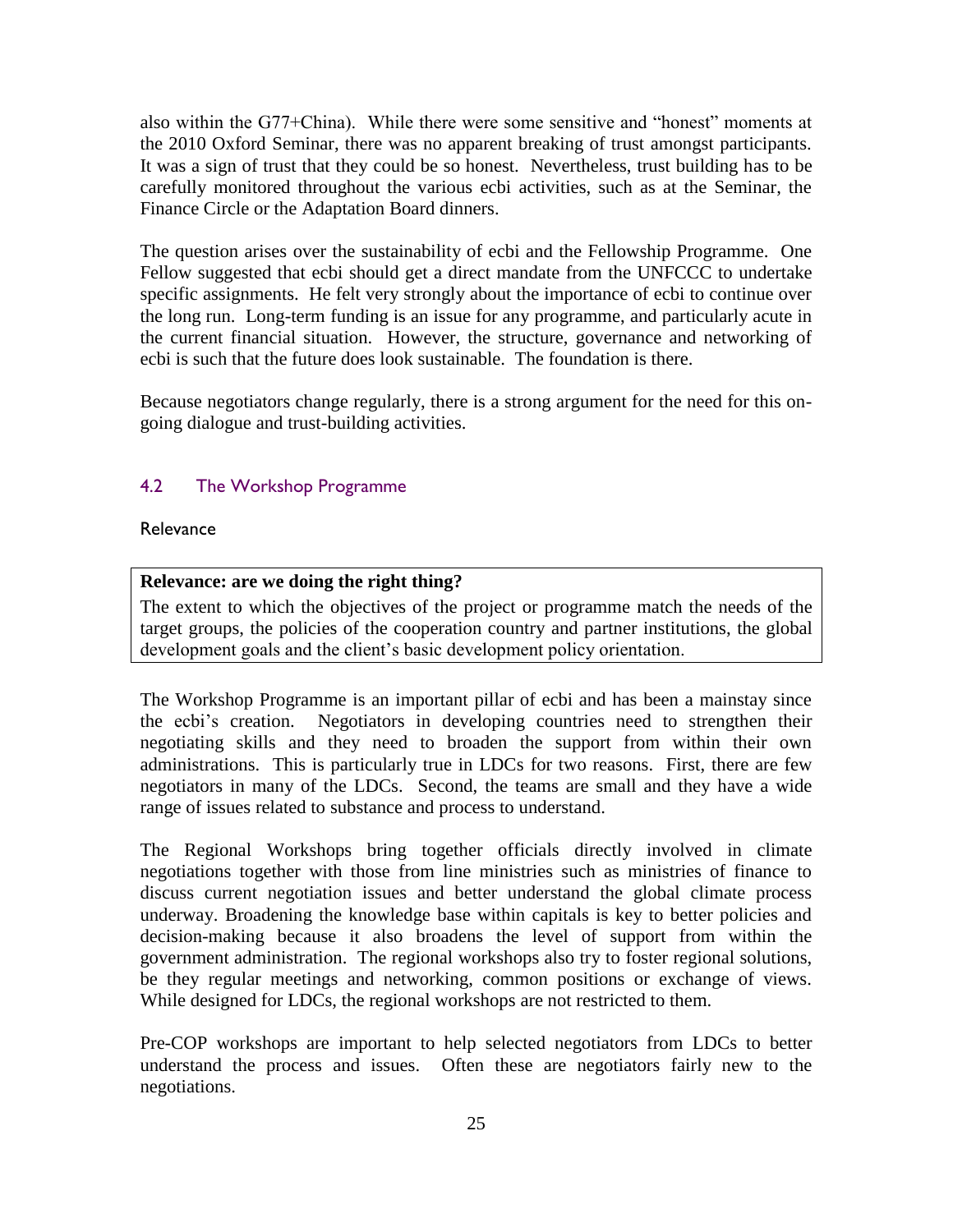Overall, the workshop programme is considered very relevant within the global climate negotiation context.

#### **Effectiveness**

# **Effectiveness: are we achieving the project/programme objectives?**

The extent to which the desired direct results are achieved and other direct results arise.

The regional workshops have been held in two African regions and Asia since 2007. In 2009 a Latin American workshop was added. In Africa, one of the workshops was held in French. The workshops generally have the sessions run by regional resource people and that has proven highly successful. Also, the workshops normally include representatives from the Ministry of Finance. While the evaluator received feedback from some participants, no representative of Ministry of Finance responded. However, one participant from West Africa said that he was surprised by the quality of the participants and the contributors and that included representatives from central ministries. This is reflected in the following table.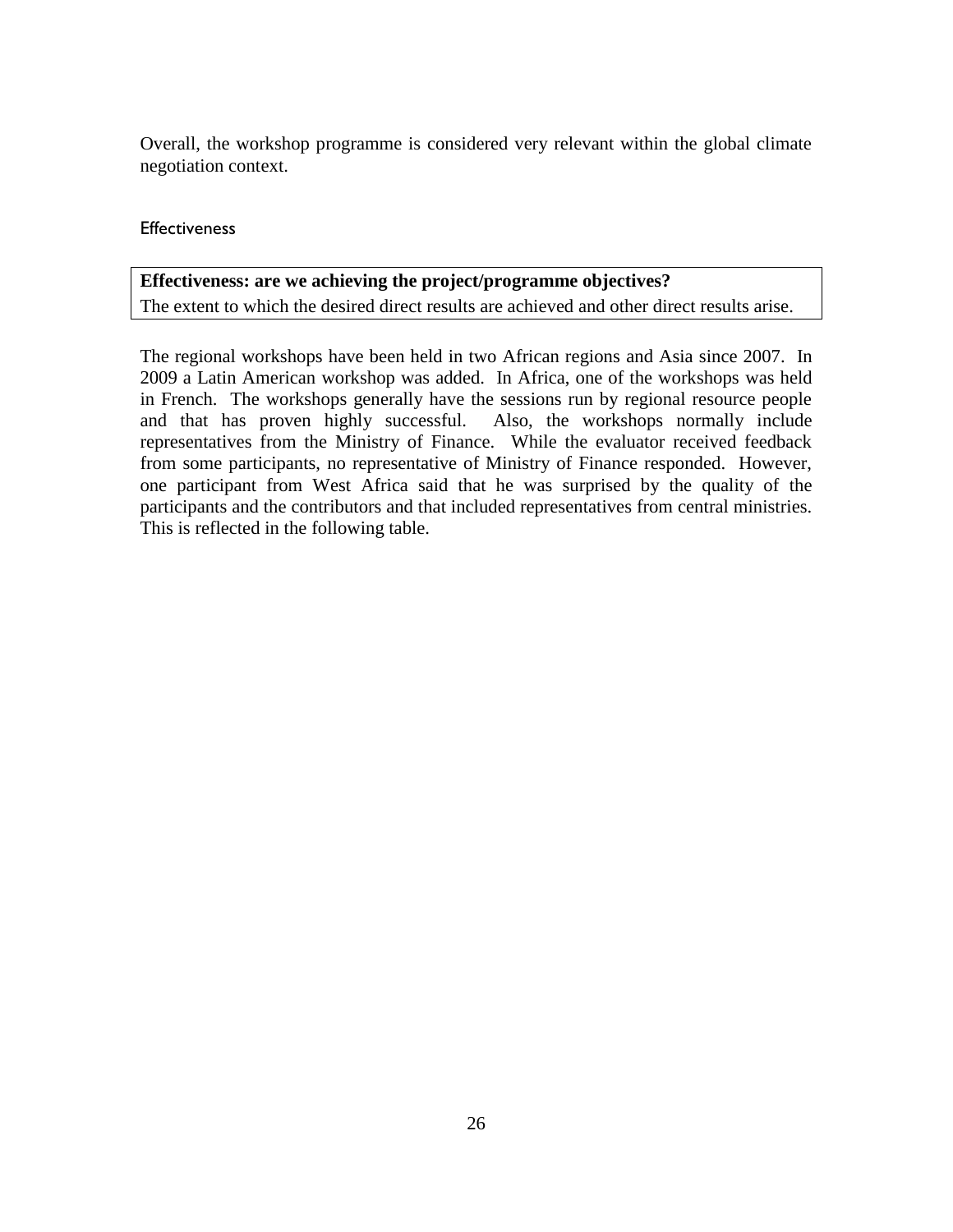| <b>Event</b>                      | 2007                                                                                     | 2008                                                                                     | 2009                                                                                     | 2010                                    |
|-----------------------------------|------------------------------------------------------------------------------------------|------------------------------------------------------------------------------------------|------------------------------------------------------------------------------------------|-----------------------------------------|
| South and<br>South-East Asia      | 13 participants<br>from 7 countries                                                      | 23 participants<br>from 7 countries                                                      | No workshop                                                                              | No workshop <sup>19</sup>               |
|                                   | includes 3 from<br>non-environment<br>ministries                                         | includes 5 from<br>non-environment<br>ministries                                         |                                                                                          |                                         |
| West and<br>Francophone<br>Africa | 23 participants<br>from 9 countries                                                      | 22 participants<br>from 13 countries<br>includes 11 from                                 | 30 participants<br>from 14 countries<br>includes 9 from                                  | 45 participants<br>from 14<br>countries |
|                                   |                                                                                          | non-environment<br>ministries                                                            | non-environment<br>ministries                                                            |                                         |
| Eastern and<br>Southern Africa    | 23 participants<br>from 10 countries<br>includes 6 from<br>non-environment<br>ministries | 29 participants<br>from 11 countries<br>includes 7 from<br>non-environment<br>ministries | 29 participants<br>from 12 countries<br>includes 4 from<br>non-environment<br>ministries | 25 participants                         |
| Latin America                     | No workshop                                                                              | No workshop                                                                              | 23 participants<br>from 12 countries<br>includes 9 from<br>non-environment<br>ministries | 19 participants                         |

#### **Table 3: Workshop Participants**

Over the past three years, a total of 326 participated in regional workshops and Pre-COP events. That is a significant number of people, many of whom would not attend a COP. Of the 326, 74 were women, representing 23 per cent of the total attendees. This varied by event, ranging from zero at a Pre-COP workshop at COP 14 to 61 per cent at a Latin American regional workshop.

The July 2010 francophone Africa regional workshop in Dakar, Senegal is an important example for effectiveness. It included more than 45 participants including UNFCCC negotiators, parliamentarians and representatives from ministries of finance from 14 countries. Topics covered included the Copenhagen Accord, Africa strategy, mitigation, adaptation, finance, legal issues, and technology transfer. ecbi prepared eight briefing papers for the workshop. Resulting from the workshop was the Dakar Resolution, initiated by the parliamentarians. This Resolution was unprecedented and reflected their growing understanding of what climate change was doing to their region. The resolution is from seven West African countries. The resolution stresses the importance of regional

 $\overline{a}$ 

<sup>&</sup>lt;sup>19</sup> Asians met at COP 16 instead of having a regional workshop. There were 20 participants from South and South-east Asia.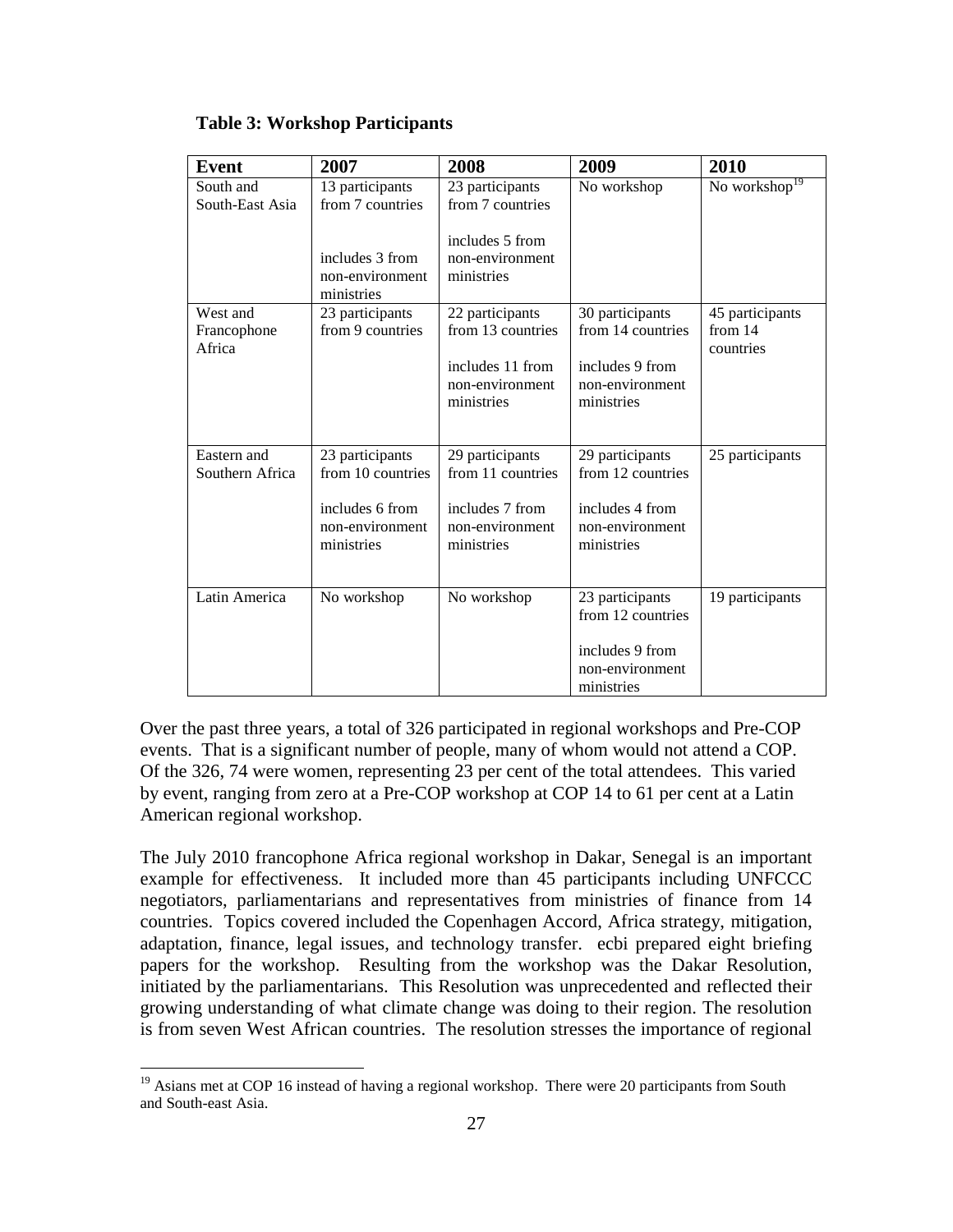co-operation in climate change recommends the development of a common regional position and calls for a concerted consultation between different levels of African representations to the Climate negotiations (Experts, Ministries, Heads of States, etc.) It calls for a regional network of parliamentarians to take an active role in the climate talks.

There has been synergy with the Fellowship programme because there have been examples of themes thoroughly discussed at the Oxford Seminar being used at the regional workshop as a follow on.

One respondent said he had attended three pre-COP workshops. The pre-COP, held directly before the COP, gather senior delegates from developing countries together discuss the relevant issues, to strategize and share views in preparation for the negotiations. Another respondent said he was very confused after the first pre-COP workshop because there was so much material and new information to absorb. But he said he became more confident over time and this has allowed him *"to contribute to my country as well as to the LDC group."*

# **Table 4: Pre-COP participants**

| Year                | 2005 | 2006 | 2007 | 2008      | 2009         | 2010 |
|---------------------|------|------|------|-----------|--------------|------|
| Number of           | 30   | 20   | 42   | ⌒ 1<br>∠⊥ | $\sim$<br>∠∠ | 38   |
| <i>narticipants</i> |      |      |      |           |              |      |

Concerning the bursaries that have been given to negotiators, many expressed the point that they would simply not be able to attend and participate at UNFCCC negotiating sessions without ecbi support. Several bursary holders have become becoming key players in the negotiations. For example, one bursary holder currently chairs a group on technology transfer. Moreover, ecbi has provided bursaries to Lesotho (LDC chair), Sudan (G77 Chair 2009) and Yemen (G77 Chair 2010).

Also, during the China intersessional meeting of the UNFCCC I October 2010, the UNFCCC secretariat invited IIED to present its efforts to meet the elements of the LDC work plan through ecbi among others. IIED was the only individual observer organisation that was invited to make a presentation at the meeting. Such invitations recognise the work of ecbi to support LDC negotiators, not only by LDC countries themselves but also by the UNFCCC secretariat.

Impact

# **Impact: are we contributing to the achievement of overarching development results?**

Extent to which the project or programme is contributing to achieving the desired overarching objectives and producing other indirect development results.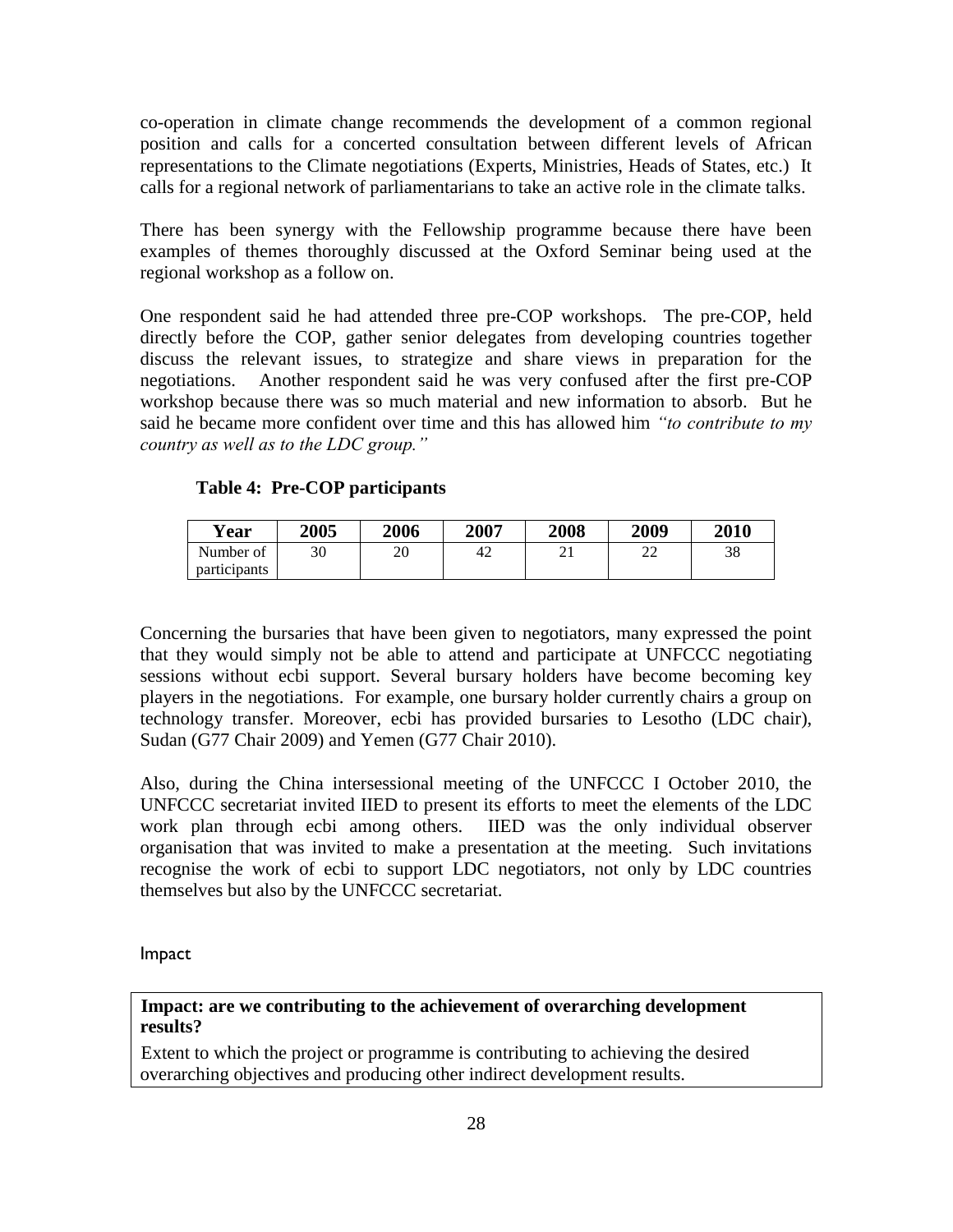The workshop programme has had a positive impact from the anecdotal information available and from a few direct interviews. For the LDCs, their ability to come to common positions and to argue their position effectively in UNFCCC negotiation sessions have been greatly enhanced. It has developed a new generation of negotiators with the tools to fully contribute to negotiations. It has also helped allow some skilled negotiators to continue to participate. It also helped develop regional positions on specific issues.

The workshop programme expanded beyond climate negotiators to ministries of finance or parliamentarians to create awareness of the climate issues and to mobilise support at the local, national and regional levels. This was designed to bring central ministries have a deeper understanding of climate change science, policies and international negotiations.

The Dakar Resolution, described above, is an important outcome of the Regional Workshop. This reflects the impact that ecbi is having.

The impact of the workshops will be felt for many years.

#### **Efficiency**

#### **Efficiency: do we act cost-efficiently?**

A measure of the relationship between the resources invested (funds, expertise, time etc.) and the outputs and results achieved.

No more can be said than what is explained above for the Fellowship Programme. ecbi appears to be very cost efficient.

#### **Sustainability**

#### **Sustainability: are outcomes and impact durable?**

The probability that the desired development results of the project or programme are ensured beyond the end of assistance.

As described above, the mobilisation of various stakeholders at the national and regional levels will only grow, even if ecbi were to stop. There are many who have been helped to learn the process and understand the issues. They will more and more be active in negotiations and they will be more effective.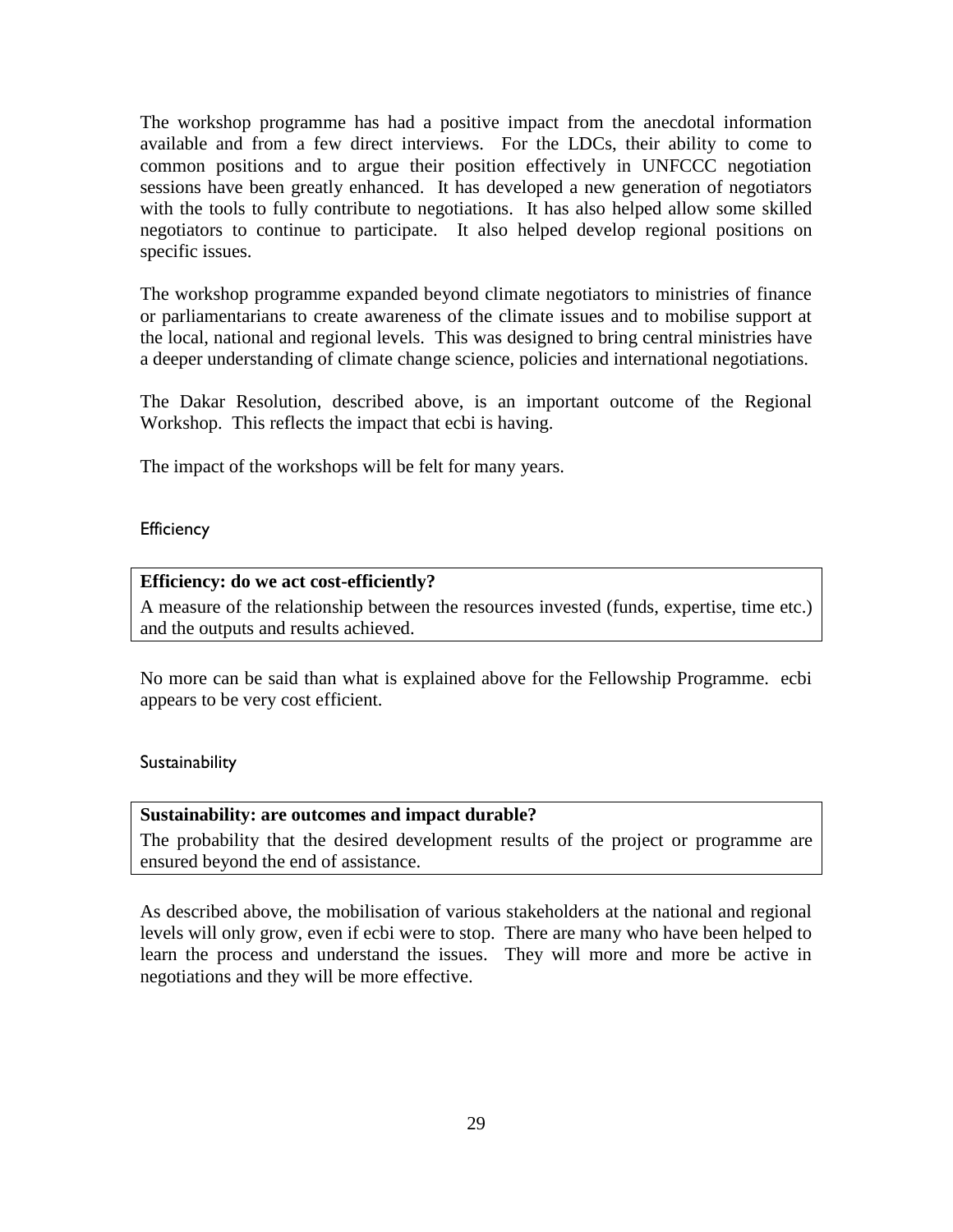#### 4.3 Common Activities

#### Relevance

#### **Relevance: are we doing the right thing?**

The extent to which the objectives of the project or programme match the needs of the target groups, the policies of the cooperation country and partner institutions, the global development goals and the client"s basic development policy orientation.

The common activities described in Section 3.3 above play a crucial role in linking the various elements of ecbi together and giving ecbi an outward expression, an ability to disseminate and share and an ability to gather together in a meaningful way. The policy analysis activity is vitally important to bring new ideas and new concepts to wider audiences. The reports, presentations, notes and articles cover the full range of climate change topics. There are general reports and then reports or notes prepared for specific events such as the Oxford Seminar, Bonn Seminar, individual Workshops and the other ecbi activities. Themes include, inter alia, funding and legal issues, finance architecture, unilateral declarations, climate finance after Tianjin and so on. All the documents are available on the website in a user-friendly manner.

The website is very important to help disseminate the products of ecbi and to explain what ecbi does and why it is doing so. It is also important as a resource tool for users, particularly for LDC negotiators and other stakeholders who have had dealings with ecbi through such as workshops. The website is also an important resource for all the partners in the ecbi activities. The section on the finance circle allows participants to discuss issues on-line.

#### **Effectiveness**

# **Effectiveness: are we achieving the project/programme objectives?**

The extent to which the desired direct results are achieved and other direct results arise.

The evaluator reviewed the studies and policy briefs that ecbi produced. The policy briefs indicate an ability to produce documents "on demand," which is quite important. The documents are useful for stimulating discussion. As stated above, they cover a wide range of topics. Some are prepared by ecbi and some reports are prepared by external experts. Looked at in its entirety, the list of reports and briefing documents is impressive. From the few responses received, participants at workshops said they were very useful. Many of the documents were available in French for the West African workshops. Many of the Fellows said that they did not use the website but now, having attended the Oxford event, they planned to. Bursary recipients generally said that they found the documents and the website very useful. One ecbi participant stated that there are few real documentation centres on climate change and thus he found ecbi"s archives very useful.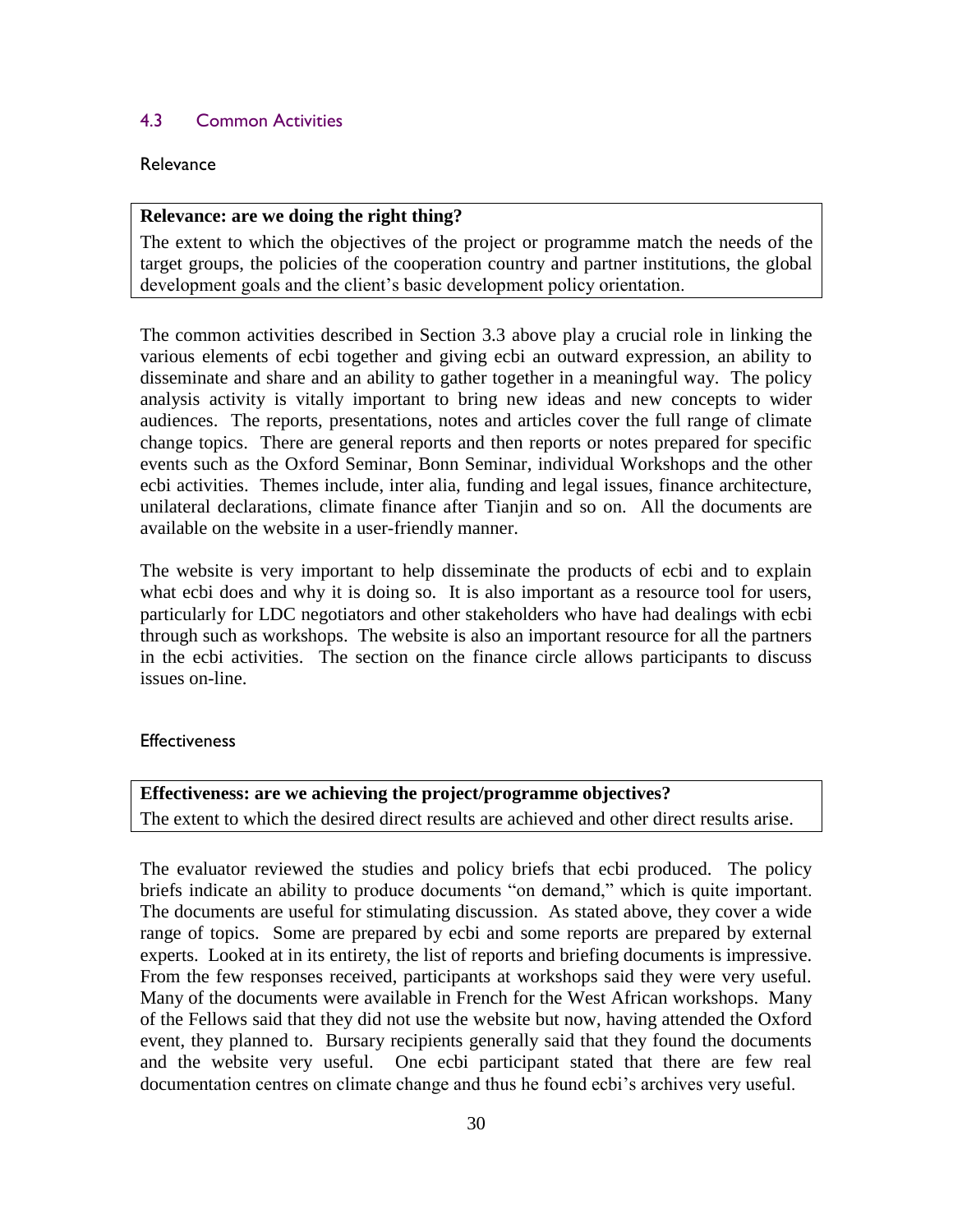The events bring people together and that is very important. This has given a certain stature to ecbi that is important to establish and maintain. Its public profile is strong and positive.

It was good that the redesign of the website was based on a user survey at ecbi events. The new site is very manageable and has received positive feedback during the evaluation process. There is every indication that the interactive forum for the finance circle will be valuable.

The bursary programme allowed several negotiators from developing countries to attend COPs and other UNFCCC sessions. Without the support of ecbi, many of them would not have found national funding to attend. This greatly increased the capacity within certain countries to participate more effectively in the negotiations.

The common activities are seen as very effective.

Impact

**Impact: are we contributing to the achievement of overarching development results?**

Extent to which the project or programme is contributing to achieving the desired overarching objectives and producing other indirect development results.

It was difficult in this evaluation to fully appreciate the impact. Respondents said that they knew of the reports and appreciated them. Some of the reports were used in discussions that led to capacity building and trust building. The website was revamped and is quite user friendly. It will be important to see how the Finance Circle uses the website as a tool for on-going discussions. ecbi reports have had an impact as seen above under the Fellowship discussion. The impact was further expressed in 2010, for example, with an ecbi Policy Brief on creating a Transitional Expert Panel concerning financing. This Policy Brief was the basis for discussions at COP 16. The reports regularly prepared reflect immediate issues and are useful in providing a factual base together with issues to stimulate dialogue. It was also important that many documents were available in French or Spanish for regional workshops. The website's archives include all the reports and presentations made at the various ecbi events. This has proven particularly important for new negotiators because it gives them an opportunity to easily improve their knowledge and understand the on-going process.

As stated under effectiveness, the bursary programme allowed several negotiators to attend. This increased dramatically the capacity within their national delegation to negotiate more effectively and with more confidence.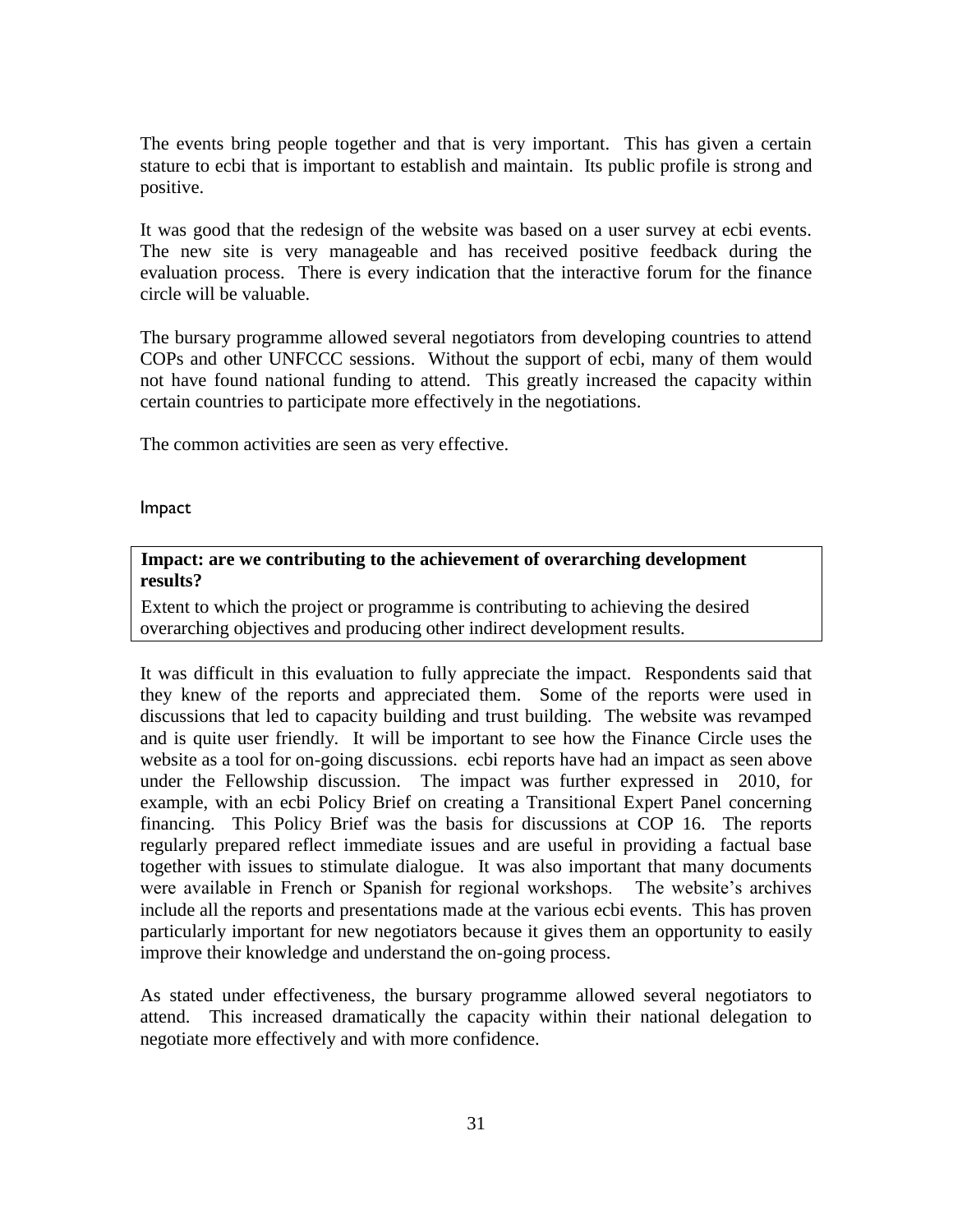#### **Efficiency**

#### **Efficiency: do we act cost-efficient?**

A measure of the relationship between the resources invested (funds, expertise, time etc.) and the outputs and results achieved.

No more can be said than what is explained above for the Fellowship Programme. ecbi appears to be very cost efficient.

#### **Sustainability**

#### **Sustainability: are outcomes and impact durable?**

The probability that the desired development results of the project or programme are ensured beyond the end of assistance.

Most of the reports and briefing notes are for immediate needs. They can be useful as archives. As stated above under impact, the archives will have an on-going benefit, particularly to new negotiators, because there are few real documentation centres on climate change.

# 5 Implementation Status

The ecbi is currently implementing its 2010-2011 strategy published in April 2010.

The strategy consists of:

#### **Fellowship Programme (trust building activities, OCP)**

- Oxford Fellowship and Seminar (August/September);
- Bonn Seminar (6 June);
- Finance Circle meetings (three in total in June, August and October);
- Annual General Meeting (7 June);
- Pre-COP Seminar (December);
- Ad-hoc meetings (to be approved by Steering Committee).

#### **Common Activities**

- 4 Policy Reports or 8 Policy Briefs or a mixture thereof;
- Translation of all policy briefs;
- Bursary reports from Bonn II and Bonn III intersessional meetings;  $\bullet$
- ecbi evaluation (June December).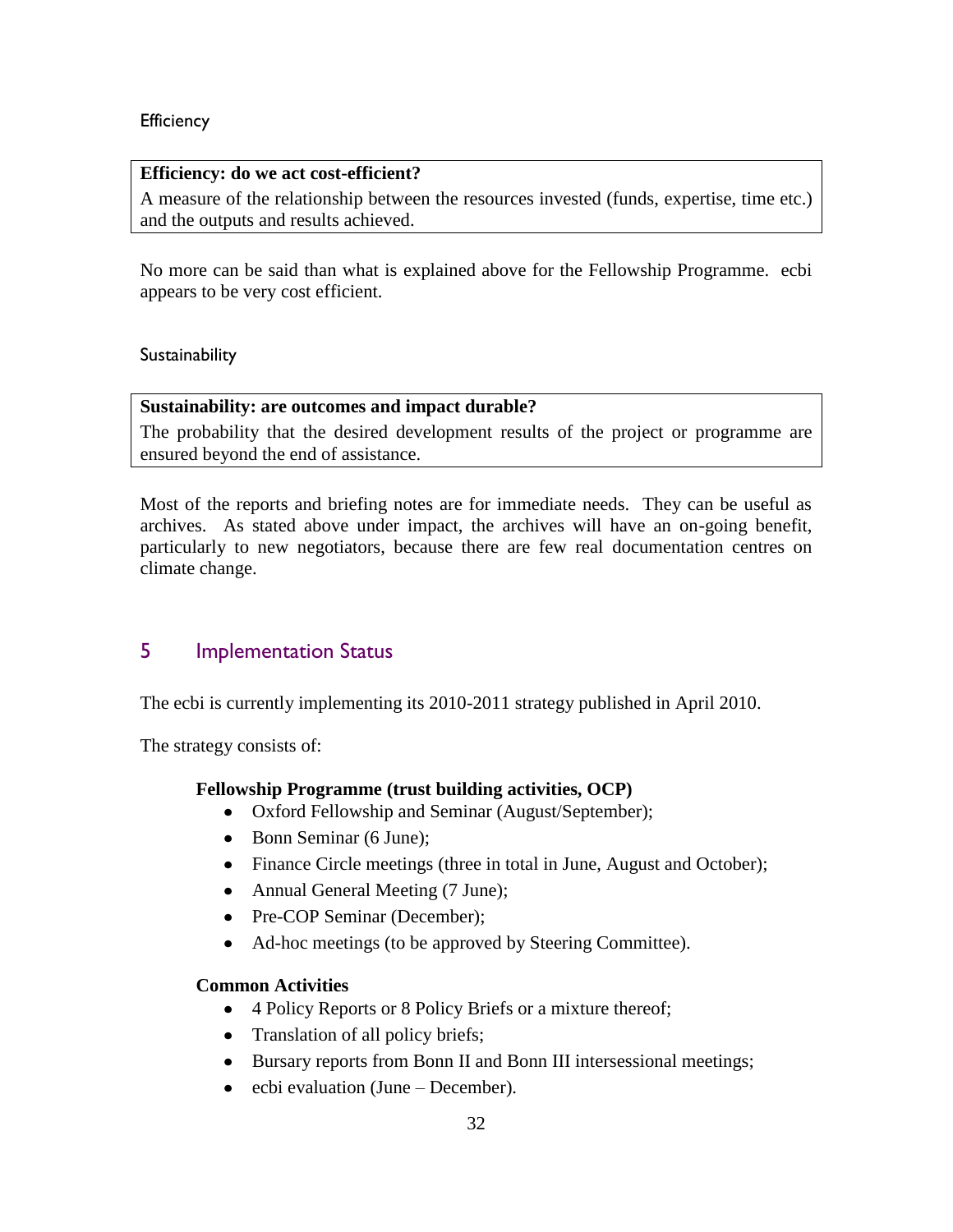# **Workshop Programme (capacity building, IIED)**

- Regional Workshops: East and Southern Africa (March); West Africa (July), South Asia (February), Latin America (February);
- pre-COP LDC Workshop (November);
- Bursaries (8 in total), for LDC negotiators to participate in UNFCCC negotiation sessions.

Every indication shows that ecbi is on track to complete the strategy for 2010.<sup>20</sup>

 $\overline{a}$  $20$  As of October 2010.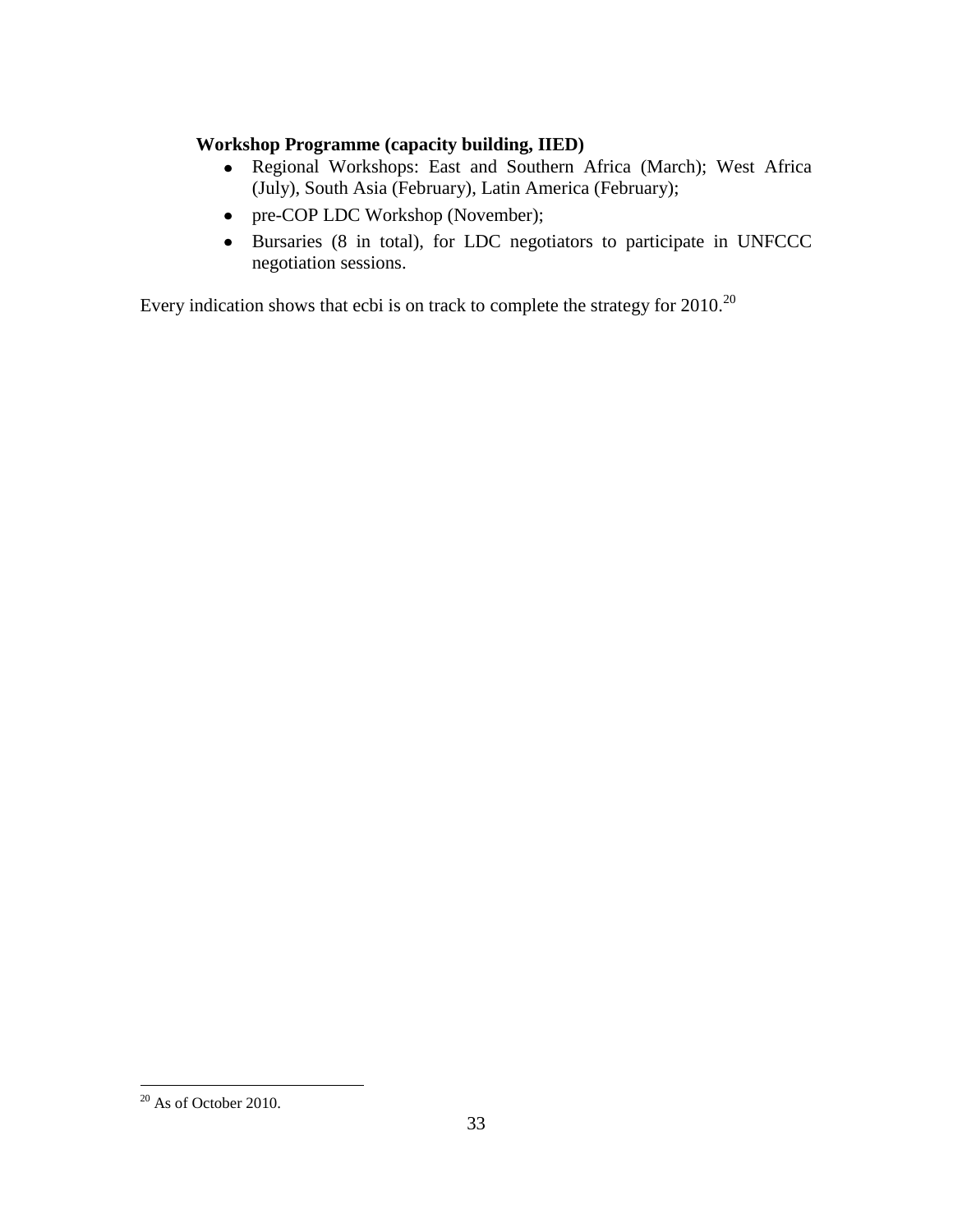# Annex 1 Conclusions and Recommendations from 2007 Evaluation

#### **Conclusions**

 $\overline{a}$ 

ECBI has been around for two years. It has not stood still and is constantly being assessed to improve it to make it more effective. The management should be congratulated for that. It is an interesting, quite effective programme.

The main conclusions from the performance of the ECBI during the first two years are $^{21}$ :

- It is necessary to regularly review the needs of the developing countries as they participate in the climate negotiations. This also means having a firm understanding of the climate issues that will impact on them over the upcoming years and providing robust analysis that will help the developing countries set priorities for negotiations. And this means that strong policy analysis is needed.
- Even though the ECBI is relatively small, it can have a big impact. Many participants – including Fellows who are senior negotiators in their own countries – look up to ECBI for help and guidance. This is very valuable. It is important to keep those linkages and to maintain that confidence.
- It is important to remain as transparent as possible, allowing the participants to give as much input into the agenda and priority-setting, as possible. It is important that the ECBI continues to be seen as providing an important link between the South and Europe.
- Trust building is a process and, while the ECBI cannot 'guarantee' trust is created, it can provide the right conditions for it to occur. Furthermore, it is valuable to regularly assess how well the trust building is occurring and to ensure certain sessions are facilitated by experts in trust building.
- The regular gatherings of participants at social functions at COPs or wherever are very important for maintaining the personal contacts, renewing friends, building networks and trust building.
- It is important that group positions, such as occurred in 2006 for the adaptation fund, are seen as a group 'product,' with the ECBI acting as the facilitator. It is fundamental that the participants have "ownership" of the concepts worked on

<sup>&</sup>lt;sup>21</sup> There is a further discussion on the financial management of the ECBI, prepared by the evaluator, available February 2007. It further elaborates on some of the financial management issues to improve the ECBI.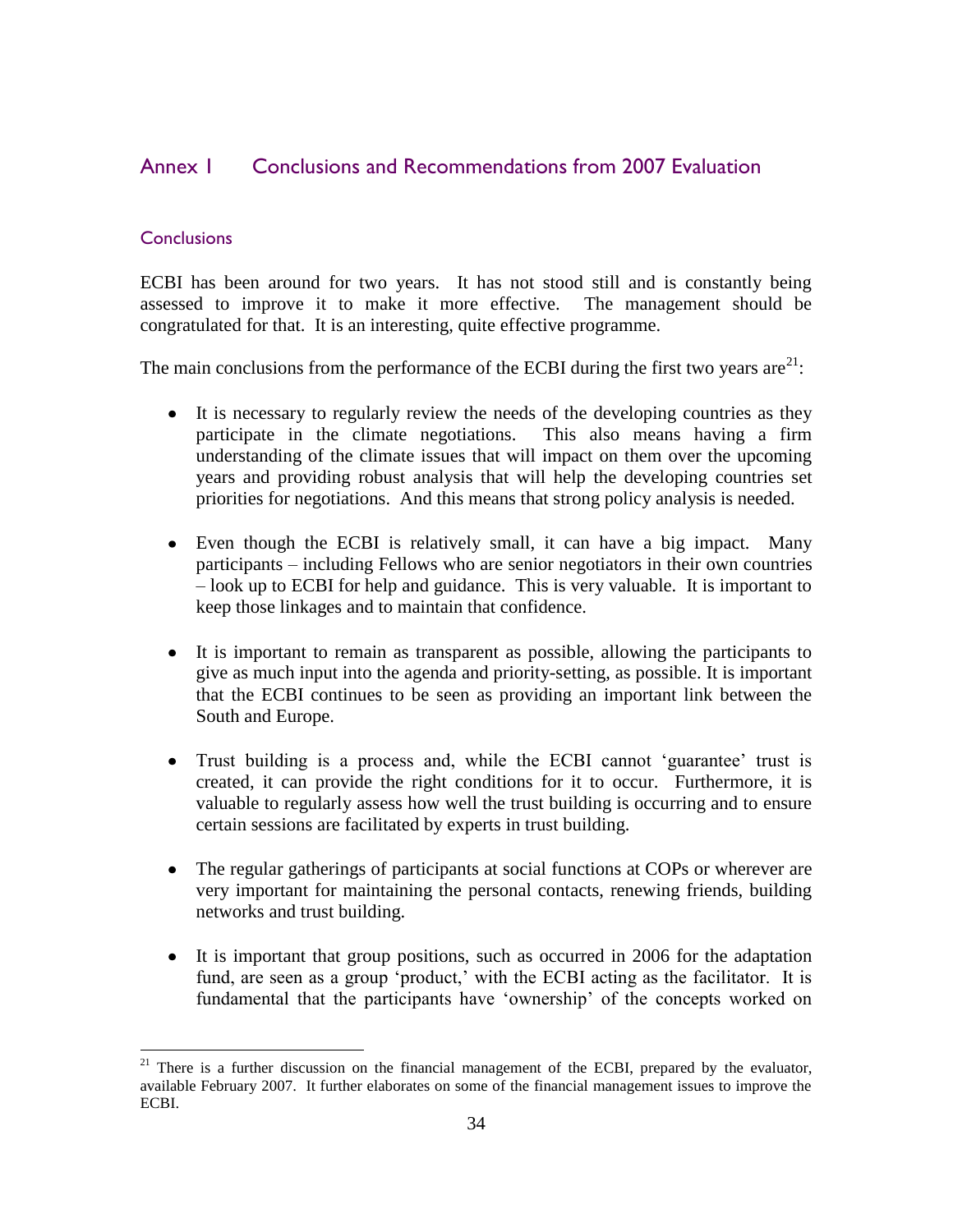and, as was the case for the proposal on the adaptation fund, that worked its way through the LDC and G77 groups prior to and at COP12.

- It is important to have a balanced approach, with all three arms of ECBI functioning smoothly together. Only this ensures that the initiative can reach its full potential.
- While the working language of negotiations is English, the Fellowship and Workshop Programmes have been affected by language. There is no simple solution. While negotiations may take place in English, regional workshops, for example, do not only include negotiators. And there are many negotiators, the juniors in particular, who have a poor grasp of English. Fundamentally, however, the working language must be English, as it is for the negotiations. The exception for ECBI can be the regional workshop held in francophone Africa, since there are many non-negotiators in attendance.
- It is important to stay flexible and responsive to the needs of the participants. The LDCs, but also the developing countries as a whole, are really evolving in their negotiating approach. ECBI is an important contributor to them and, as their needs change, the ECBI needs to have the flexibility, within certain boundaries of course, to support them.
- It is important to pay attention to detail, whether in reports, flyers, scheduling, providing accommodation and other logistics and so on. Participants are a very special group and they have often grown accustomed to "the best." ECBI has done a very good job in the organisation of the Fellowship and the workshops, for the most part, and this has been very important in gaining the confidence of the participants.

#### Recommendations

The following recommendations are made:

#### *Overall*

- Improve the integration of the three components of ECBI to have a better synergy effect and improve impact.
- Maintain 'country driven-ness' in all aspects of ECBI. Needs assessment should be an on-going process.
- Ensure that the website is effective for the needs of the ECBI participants. It needs regular monitoring for usage, relevance and effectiveness.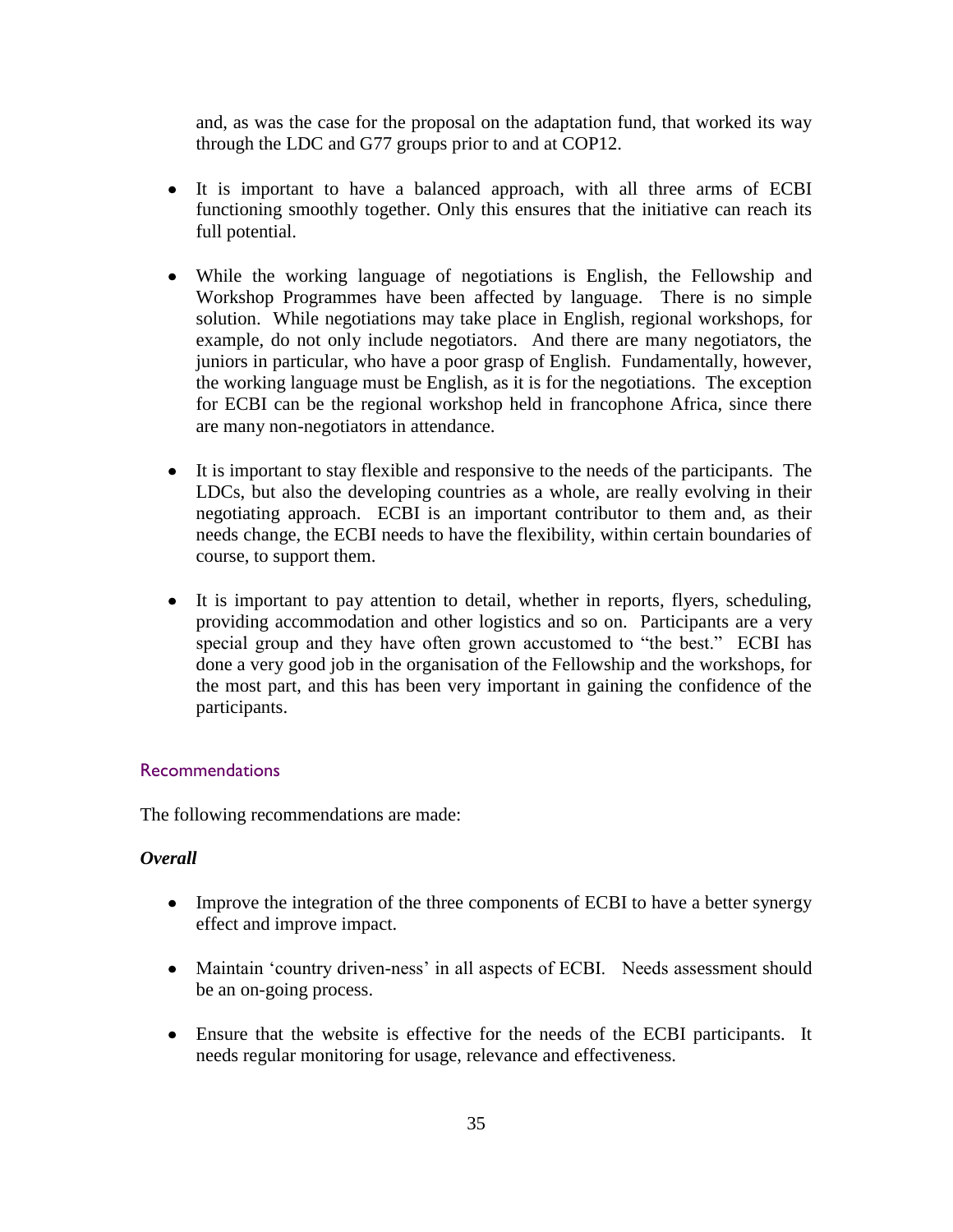- Concerning the website, care must be given to ensure that there is a balance on climate change issues, even if it is mainly related to ecbi-news. Currently, the home page is almost entirely on adaptation topics. ECBI needs to ensure that it is seen to provide a balanced view on all relevant climate change issues.
- Continue to promote, through the website and other types of flyers, etc., ideas and proposals that arise from the Fellows" discussions.
- Develop and maintain strong linkages with other related organisations and programmes 22 .
- Since it is a relatively small programme, ensure that management does not get too rigid or complex. Ensure that management costs remain fairly small.
- The ECBI Handbook, which is the principal document on management, should be finalised as soon as possible.

#### *Fellowship Programme*

- Discussions, country-driven, should be well focussed and based on strong analysis that is available ahead of the meetings.
- While it is important to have a full programme, care should be given to give time and/or group activities to allow for good networking and bonding.
- Consideration should be given to experimenting with an external facilitator, who may be familiar with trust building techniques, to chair a session, possibly even the Seminar.
- Give special attention to the large regional countries, in order to get the best candidates possible to participate.

#### *Workshop Programme*

 $\overline{a}$ 

- Consider including current or former negotiators as part of the facilitation/training team for the regional workshops, as is done for the pre-COP workshop.
- Consider strategic partnerships with organisations (such as UNITAR or l"Institut de l"énergie et de l"environnement de la francophonie (IEPF)) that are already undertaking training in aspects of climate change, although different than this

<sup>&</sup>lt;sup>22</sup> These could include, for example, various UN bodies (such as UNITAR), the International Institute for Sustainable Development, l"Institut de l"énergie et de l"environnement de la francophonie (IEPF) and many others including bilateral agencies.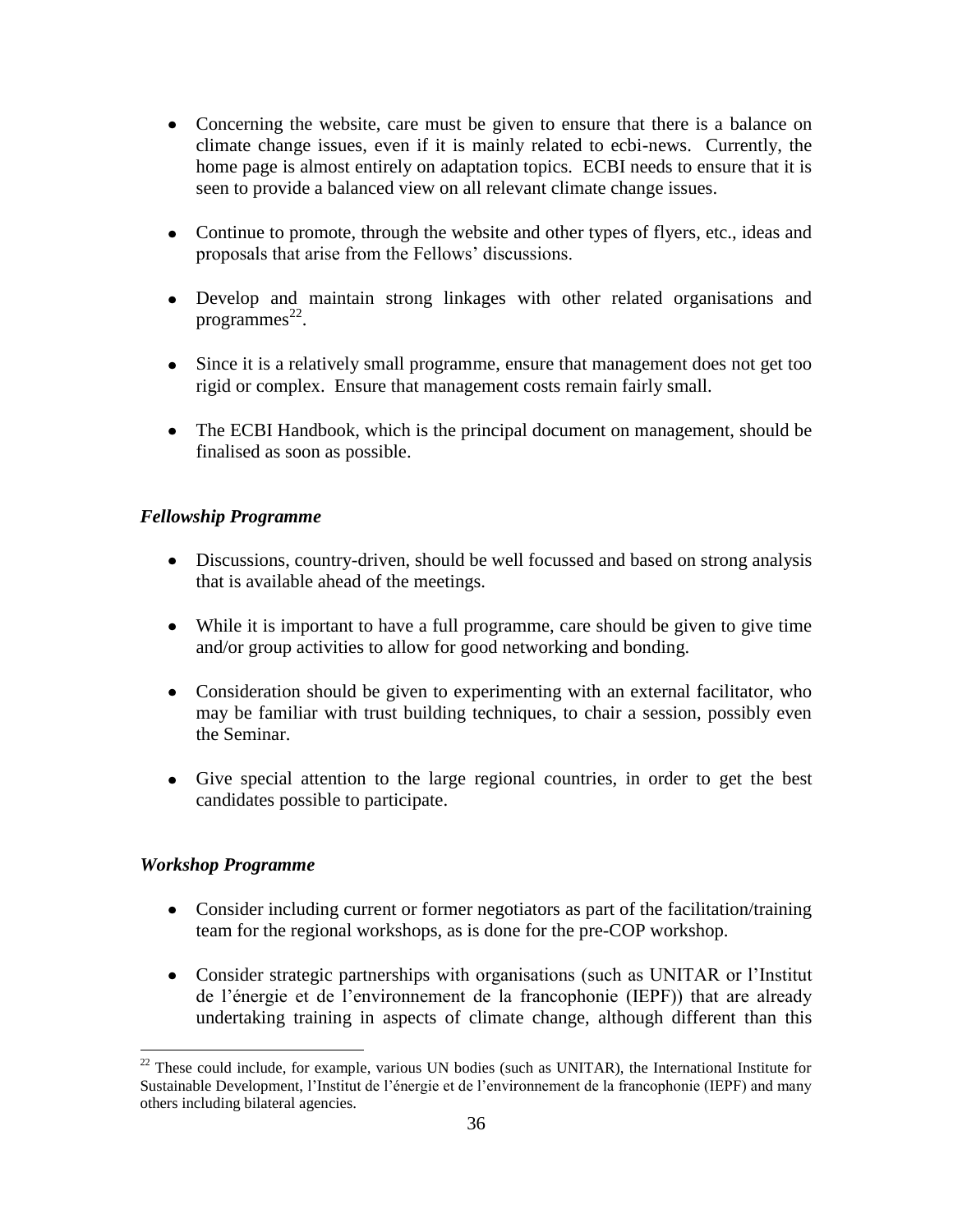programme. This could avoid future overlap and could create an important synergy effect.

- Ensure that training materials are available well in advance of workshops whenever possible.
- Consider expanding the regional workshops into Latin America, preferably with a partner who is already working within the region.
- Since this programme pre-dated the creation of ECBI, it is important that it be identified with ECBI and not IIED, which is the institute managing this programme.

# *Policy Analysis Programme*

- Consider re-launching this programme with a new head. There is a new need for a more focussed and supportive policy analysis programme for all of ECBI.
- Ensure that the programme is country-driven, with the maximum use of policy institutes from developing countries.
- Ensure that the studies undertaken are relevant, credible, analytically rigorous and can feed directly into developing negotiating positions.
- Ensure that they are perceived as studies by the South, for the South.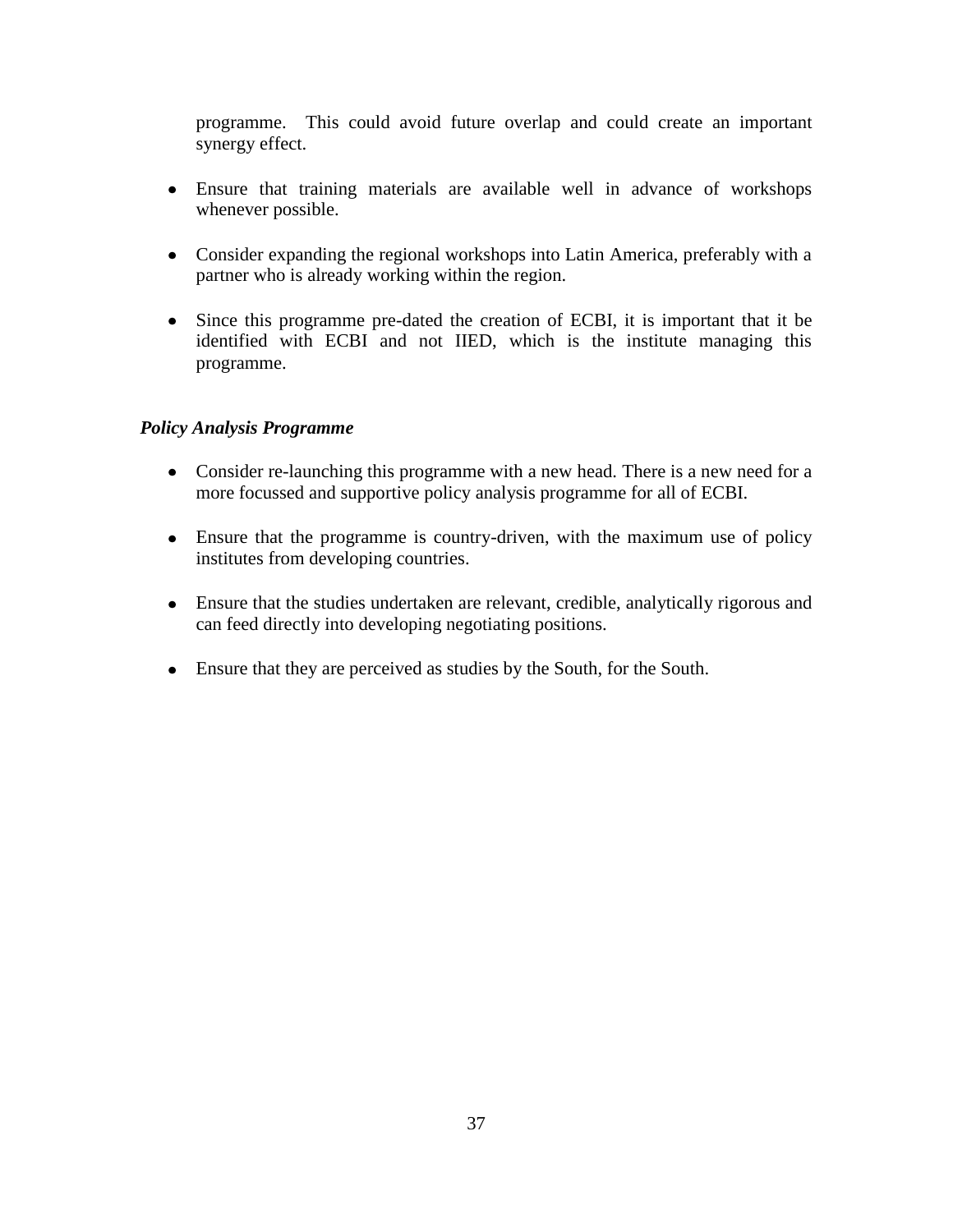# Annex 2 Terms of Reference for 2010 Evaluation

#### **Terms of Reference: Independent Evaluation of the European Capacity Building Initiative (ecbi)**

#### **Introduction**

The European Capacity Building Initiative (ecbi) is an initiative for sustained capacity building in support of international climate change negotiations. The ecbi aims to promote a more level playing field between government delegations to the international climate change negotiations, and to facilitate mutual understanding and trust - both between European and developing countries and among the developing countries.

A key limitation of the UN climate change negotiations is the lack of a level playing field between delegations, both North-South, and South-South. Other major obstacles to successful outcomes are mutual misunderstanding and lack of trust, particularly between industrialised and developing countries.

The European Capacity Building Initiative (ecbi) is aimed at overcoming these limitations and obstacles through a number of capacity and trust building activities, subsumed under three types of activities:

- a primarily trust-building Oxford Fellowship Programme with an informal (high level) exchange of views and ideas;
- a Workshop Programme to enhance negotiating skills; and
- Policy Analysis that provides open, general briefings to more focused and confidential analyses at the request of individual countries.

The European Capacity Building Initiative (ecbi) was launched in May 2005 during the  $22<sup>nd</sup>$  Meeting of the UNFCCC Subsidiary Bodies (SB) in Bonn. An initial evaluation was published in May 2007, two years after its inception.

As stated in its Phase 2 business plan (2008-12), "the ecbi is not only focused on capacity building for developing countries**.** It is an initiative for both trust and capacity building by and for and between countries from Europe (in the geographical sense) and the developing world. It is aimed at moving forward the UN climate change negotiations by supporting delegates and other stakeholders from targeted developing countries to enhance their capacity to participate effectively in the FCCC negotiations and by bringing them together with their European colleagues in informal meetings to foster better mutual understanding of each others" positions and constraints and to help build trust between them. In this sense, the ecbi is as much a trust and indeed capacity building initiative *for*  as by Europeans."

An external evaluation ecbi activities is planned for the second half of 2010, midway into the current business plan (2008-12). This includes the Oxford Fellowship which is normally held towards the end of August or beginning of September and the other activities managed by Oxford Climate Policy.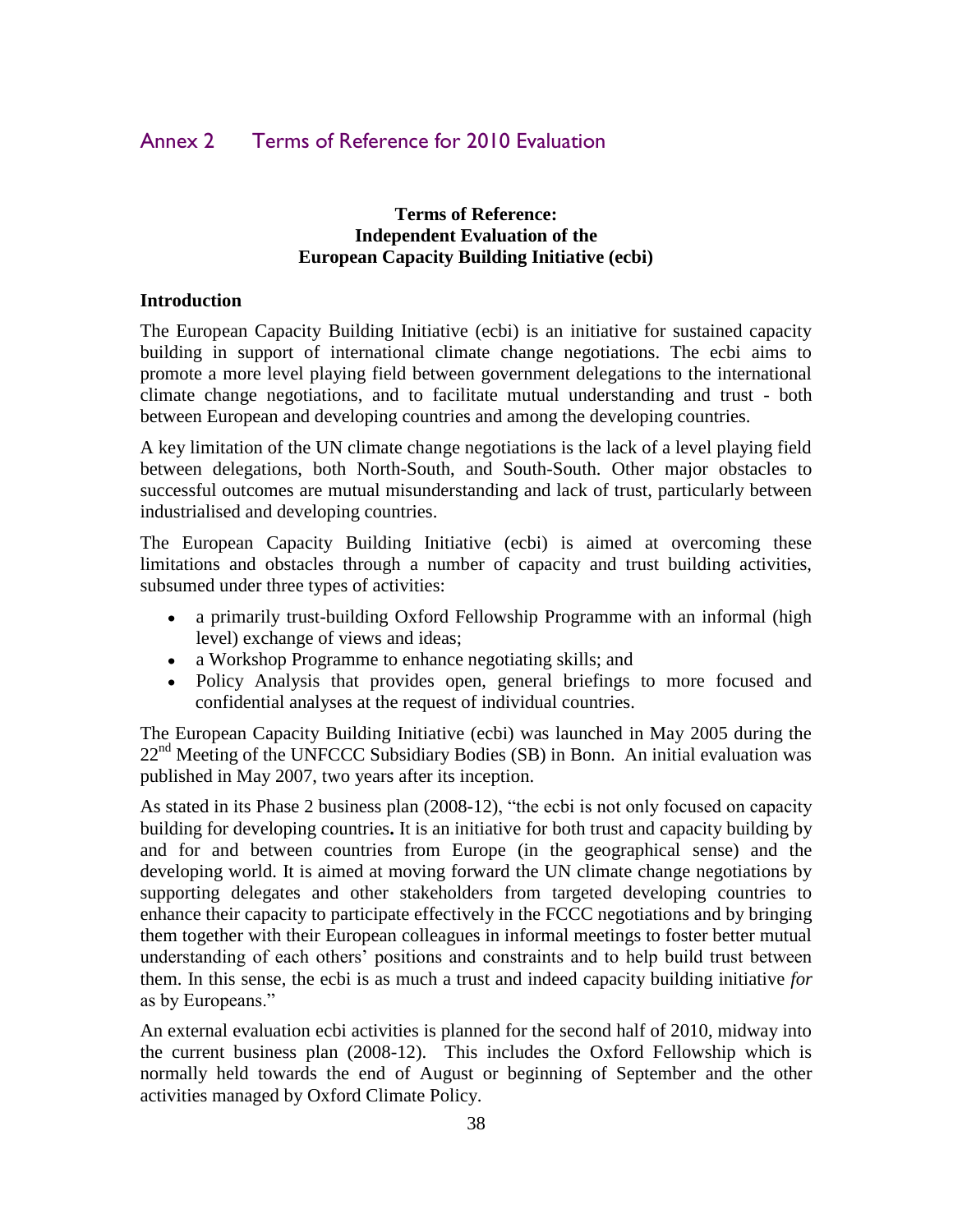# **Purpose and Objectives of Evaluation**

The timing of the evaluation is important in two respects. Being mid-way through the current business plan cycle allows for reflection on whether the goals are being achieved and what can be done to improve the delivery of the programme. Being at the end of the current Sida Agreement with Oxford Climate Policy (No. 73000926), the evaluation will also serve as the *In-depth Evaluation* mandated in Art. 7.4 of that Agreement.

The external evaluation has several objectives:

- to provide feedback to ecbi management on results to date and how to improve the initiative;
- to critically take stock of achievements and challenges facing ecbi;
- to assess whether trust building is taking place and how that is being manifest.

#### **Scope of the Evaluation**

The overall goal of the evaluation is to report on the effectiveness and the efficiency of the ecbi implementation and to make recommendations in the light of its findings. The consultant will follow guidelines for evaluations as established by Sida. The scope will include:

- Examining the approach and performance of the different activities that ecbi has implemented. Special attention will be given to their relevance, effectiveness, efficiency, impact and sustainability. The consultant will be expected to outline the key achievements of the different activities and to highlight the reasons for their success, but also analyse and explain failures .
- Assessing the range of activities undertaken by ecbi including common activities such as website management -- and comment on their appropriateness, relevance to partners, effectiveness, impact and what contribution they are likely to make to realising ecbi"s overall objectives, as laid out in the Phase 2 Business Plan..
- Drawing lessons learned by ecbi since it was created in 2005 in terms of capacity buildings, establishing trust, effectiveness of negotiators at climate change.
- Providing recommendations about how to improve the operational efficiency of the ecbi and suggestions about possible directions that the ecbi may want to consider for the future.
- Propose indicators for outcome that can be monitored during program implementation.

# **Key Stakeholders**

Key stakeholders to the evaluation process will include:

- management team of ecbi
- members of the steering committee of ecbi
- partner organisations: ACTS, ENDA, IIED, FIELD, OCP
- Sida and other key donors of ecbi (GTZ, DfID)
- members of the ecbi partner network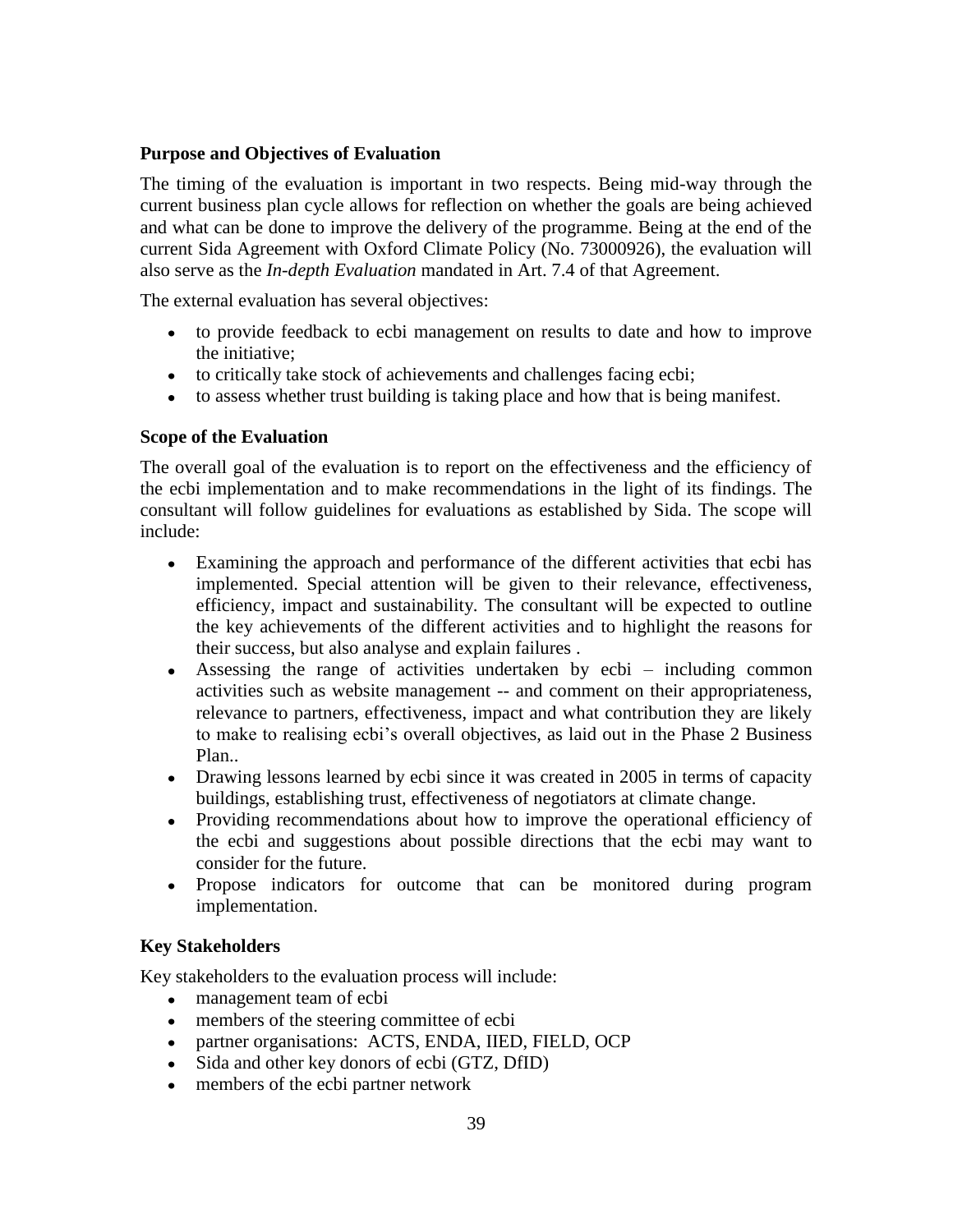European and developing country climate change negotiators who have participated in ecbi activities

## **Evaluation Approach and Methodology**

The consultant will follow guidelines for evaluations as established by Sida, built on the evaluation principles of the Development Assistance Committee (DAC) of the OECD. It is complemented by UTV"s Arbets- och beslutsordning (ABS), Sida"s Evaluation Manual, and the OECD/DAC Evaluation Quality Standards.

The principles underpinning the evaluation approach are: utility and use; credibility; and impartiality and independence.

The consultant will decide on the concrete evaluation methodology to be used. The following elements should be taken into account for the gathering and analysis of data:

- *Inception report:* the evaluator will prepare an inception report that describes how the evaluation will be carried out, bringing refinements, specificity and elaboration to this ToR. The inception report will thus include a detailed approach including framework of analyses, methodology, work plan, countries to be visited, and reporting outline.
- *Desk study of relevant documents*: the evaluation team will review and analyze reports and outputs related to the programme. These will include: programme documents related to the on-going work of ecbi.
- *Personal visits*: for budgetary reasons, the evaluator will restrict visits to activities taking place in Europe, such as the ones planned during the next meeting of the UNFCCC Subsidiary Bodies in Bonn (beginning of June 1020) and the Oxford Fellowships and Seminar (end of August 2010).
- *Other interviews:* the evaluator will interview the management team and members of the steering committee. A selected number of participants from the Oxford Seminar and workshops will be contacted. Some will be phoned and some will be contacted by email.
- *Evaluation report*: the evaluator will prepare a draft report to be submitted to ecbi management and Sida. The final report will be submitted to Sida and the ecbi management no longer than 10 days after the deadline for receiving comments on the draft report.

#### **Guidance and Support**

Sida desk officers and ecbi management will be readily available to provide any support necessary.

#### **Timing**

1 June to 15 October.

#### **Deliverables**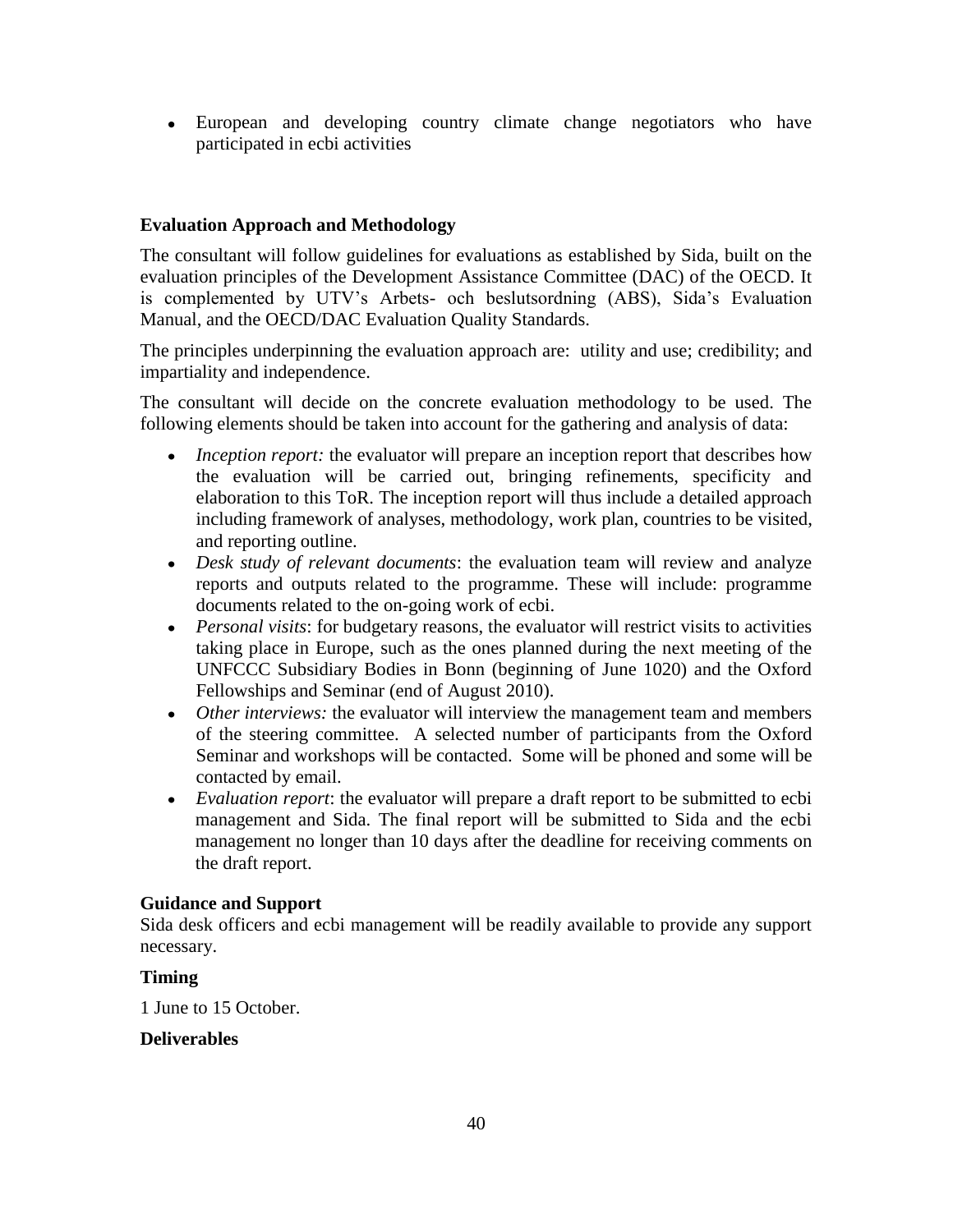Final inception report, outlining the proposed detailed approach including framework of analyses, methodology, reporting outline, work plan and budget to be submitted to OCP by 19th May 2010.

The draft final report including summary of activities, insights and analysis of the period covered to be submitted for discussion with ecbi management by 1 October 2010.

Final report that takes into account the comments and suggestions by ecbi management and by Sida to be submitted by 31 October.

The main Report is to be about 20 pages written in English, excluding a 2 page summary and Appendices, such as the Phase 2 Business Plan, and the TOR of the Evaluation.

A presentation to Sida on the overall findings to be arranged before 1 December 2010.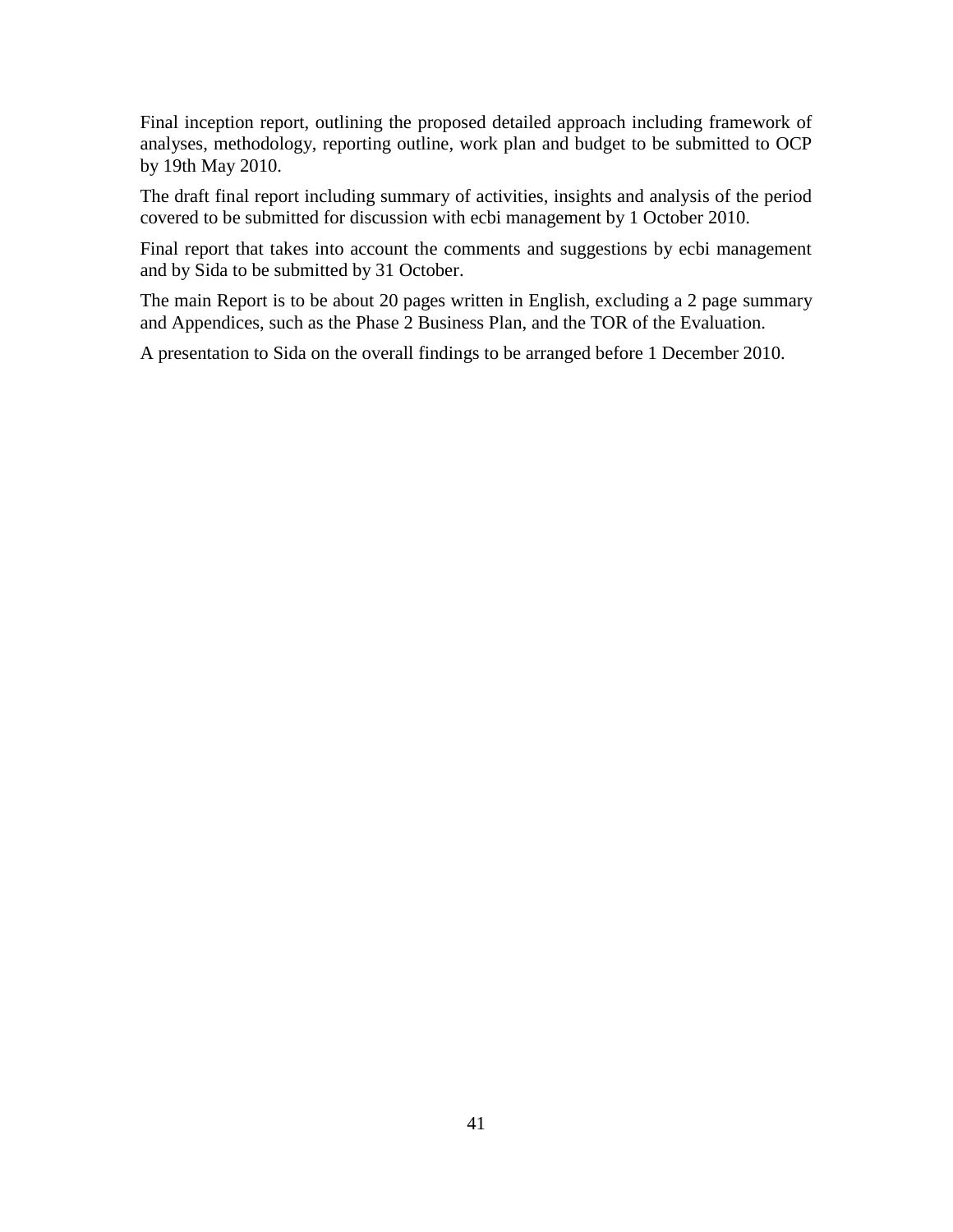# Annex 3 Phase II Expenditures

| ecbi                                                | £1,684,485 |
|-----------------------------------------------------|------------|
| <b>Fellowship Programme</b>                         | £539,519   |
| Fellowships                                         | £162,811   |
| <b>Bonn Seminar</b>                                 | £45,956    |
| Ad hoc Seminars                                     | £ 20,598   |
| OCP Staff travel                                    | £ 34,436   |
| <b>OCP Running Costs (labour &amp; fixed costs)</b> | £275,719   |
|                                                     |            |
| <b>Workshop Programme</b>                           | £943,199   |
| Workshops                                           | £643,236   |
| <b>IIED</b> Overheads                               | £145,499   |
| <i>Bursaries</i>                                    | £154,464   |
|                                                     |            |
| <b>Common Activities</b>                            | £201,766   |
| Policy Analysis                                     | £150,951   |
| CA Other                                            | £50,816    |
|                                                     |            |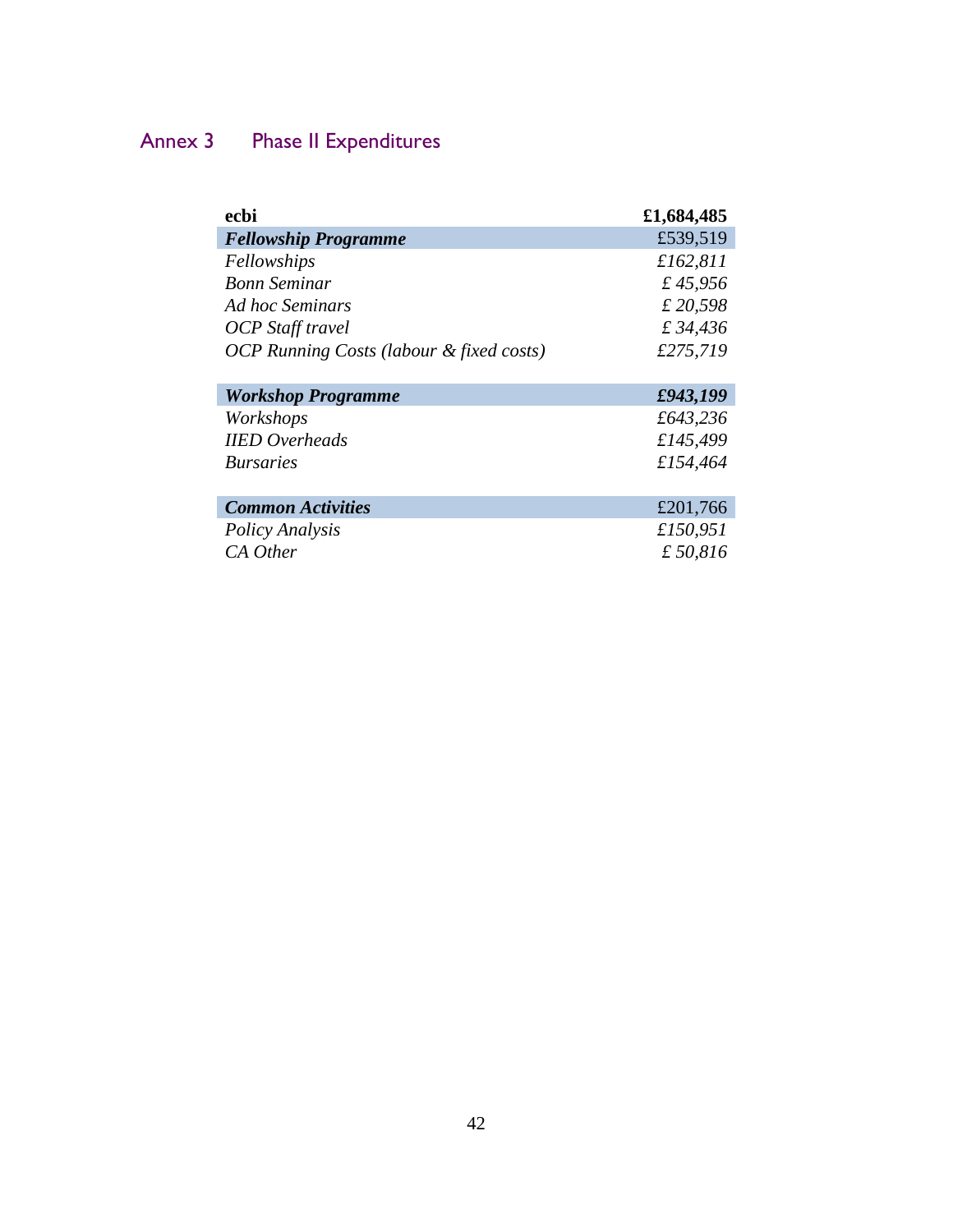# Annex 4 Management Response

The ecbi Executive Committee would like to thank the Swedish International Development Cooperation Agency (Sida) for having provided the funding to commission this independent Evaluation of the second "proof of concept" Phase of the ecbi, and to Rod Janssen for having accepted to do this for us.

We are pleased with the generally very positive result of the Evaluation. There is, of course, always room for improvement, but we believe the Evaluation confirms that the ecbi has clearly evolved into a proven concept, which we hope we will be able to continue in order to support the UNFCCC process.

The following sections contain our response to points and recommendations raised in the Evaluation (see Sections 1.3 and 1.4) which we can act upon to improve the quality of the initiative.

#### *Fellowship Programme*

One of the key ideas behind the Oxford Seminars has from the start been that it is the attending developing country Fellows who are in charge of the agenda and the proceedings. They are the conveners of the Seminar. This has proven to be extremely valuable in creating buy-in from senior developing country negotiators for the Seminar, and the Oxford Fellowships, in general. Following the Evaluation"s fifth Overall recommendation,<sup>23</sup> we believe this should be maintained, even if it means the European participants are unable to shape the agenda.

The key lesson for the Fellowship Programme from the specific recommendations is the need for professional facilitation during the Oxford Seminar. The Head of the Fellowship Programme has already started to identify potential facilitators for the 2011 Oxford Seminar, scheduled (funding permitting) for 4 to 10 September 2010.

As to the suggestion of trying out alternative formats for the Oxford Seminar, this is to be discussed with the facilitator. The decision, as mentioned above, however is ultimately with the Fellows who will be hosting the event.

We will continue to monitor each of the Oxford Fellowships, the Oxford and Bonn Seminars and are grateful for the evaluator"s offer to work with us in improving the feedback forms. We will also do our best to assess the impact of these activities. At the same time, we believe that a full-blown impact assessment is only really a viable option in the context of an independent evaluation.

#### *Workshop Programme*

 $\overline{a}$ 

The regional workshops are designed through consultations with senior negotiators including LDC and Africa group chairs. We will continue to engage with developing country negotiators in designing the agenda for the workshops.

 $23$  Ensure that activities are "driven", and are seen to be driven, by country needs. This can be accomplished in part through focus groups. Needs assessment should be an ongoing process. ecbi needs to be seen to be facilitating discussions and not driving the discussions and the agenda.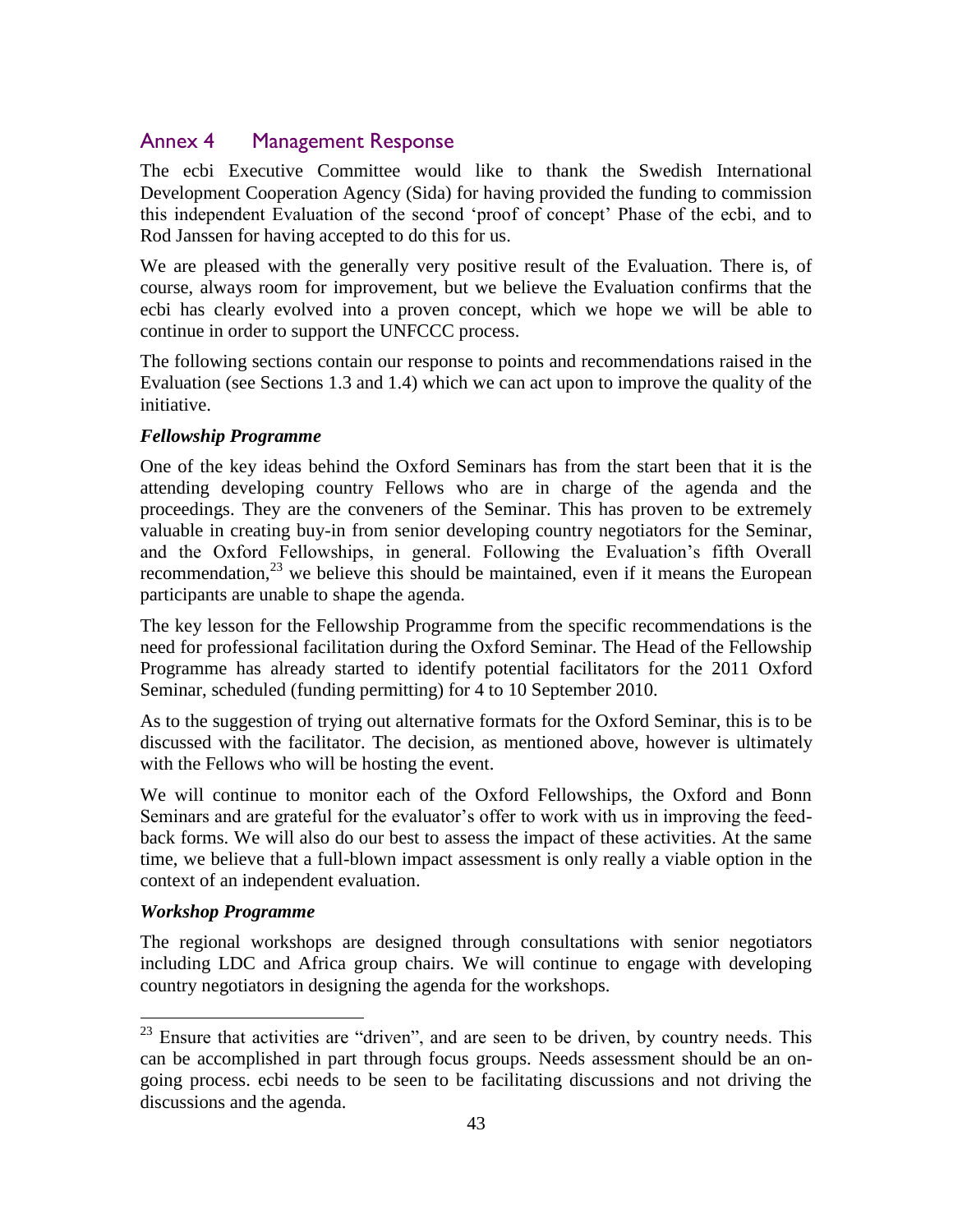We will continue to assess each of the workshops through feedbacks and monitoring. The feedbacks will also be used to format the workshops. We will also monitor the changes happening at the UNFCCC regime as well as regional and national levels to set the objectives for workshops.

One of the stakeholder groups for the regional workshops are representatives from ministries of finance and planning. We believe that it is important for the representatives from these national ministries to familiarise with international negotiations and decision making. This will help them to make informed national level policies and support better implementation of decisions. This will also help bridging the gap between international level negotiations and national level implementations.

A main strength of ecbi is its clear focus on one stakeholder group which is UNFCCC negotiators. It helps the participants to engage in focused discussions. It will also help the negotiators to feel comfortable, be honest and open to each other in the discussions. We believe that such openness is possible only when there is no civil society and media engaged.

The bursaries programme will continue in the phase III with increased number of beneficiaries. For the management purposes, it will be considered an activity that comes under the workshops programme.

The aim of the pre-COP workshops is to provide a friendly platform for the negotiators from developing countries to discuss their strategies for the upcoming COP meeting. The pre-COP workshops provide opportunities for negotiators to recognise their allies and differences. As recommended in the evaluation, we will continue monitoring the impacts of pre-COP workshops on both capacity and team building. Finally, the assessments of the pre-COP workshops will be used for further developments of the programme.

#### *Common Activities*

We are pleased that the Evaluation recognizes the importance of ecbi reports and briefings in, among other things, stimulating discussion amongst participants. A key strength of ecbi publications is that they have a powerful and direct audience – policy and decision-makers from developing countries and Europe participating in ecbi activities and events, with the mandate to act directly on outcomes. We constantly seek feedback from this "primary target" to gauge what issues are of immediate relevance to them, and ensure that ecbi publications meet their needs.

The second strength of ecbi publications has been their timeliness and direct relevance to the fast-paced UNFCCC negotiations. Both the Policy Briefs and Background Papers have a quick turn-around time, to keep up with the pace of the negotiations and provide fresh analysis that is currently relevant to the negotiators and policy makers.

Recognising these two strengths of the publications, and taking into account the recommendations of the most recent Evaluation, some changes are proposed to the production of ecbi publications in Phase III.

It is proposed that one person is given the task of managing the ecbi production cycle including seeking suggestions for topics from the target audience; presenting them to the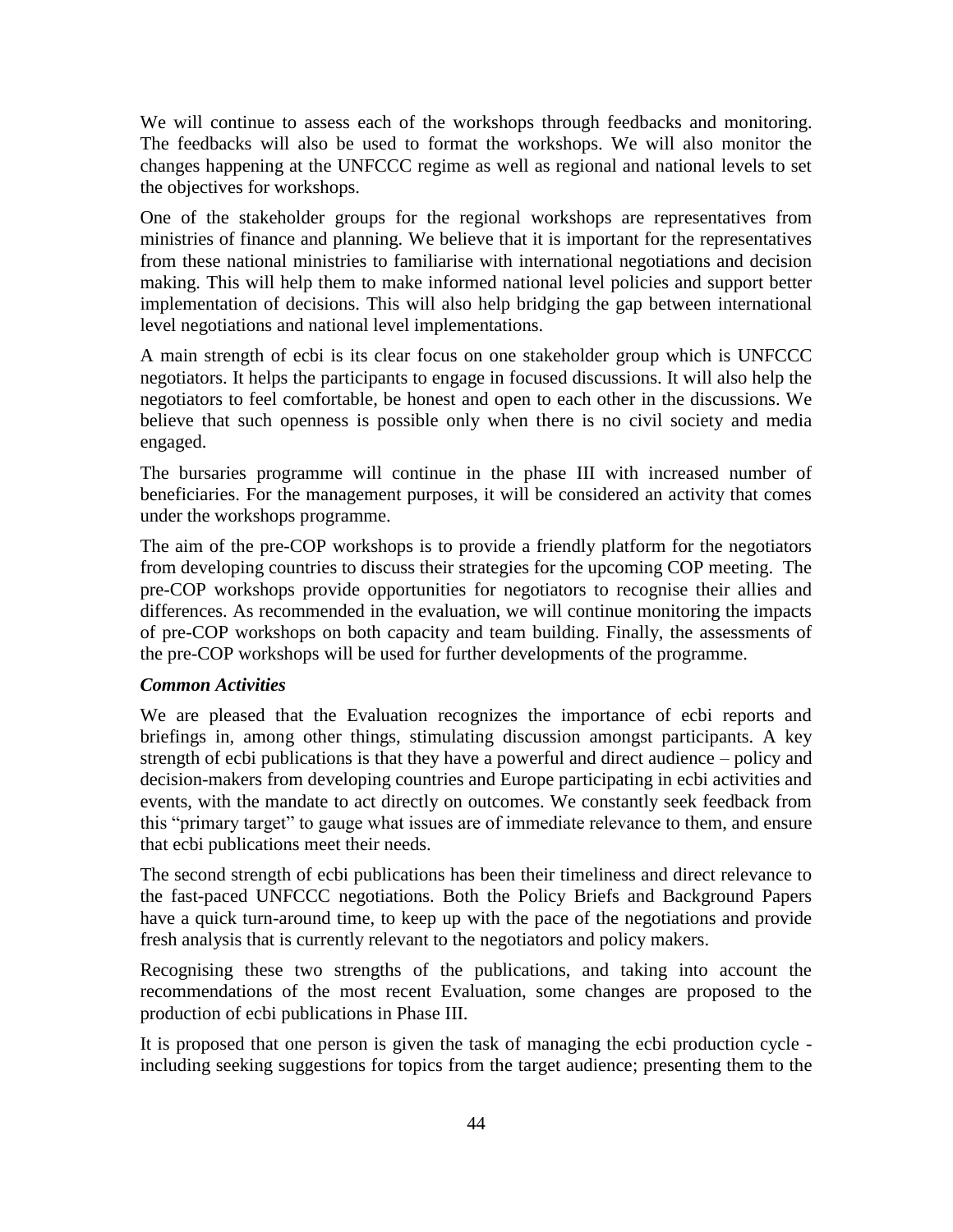Executive Committee for final decision; commissioning; production; review; outreach and overall monitoring.

In addition to these activities, the individual will be tasked to ensure that information already existing in Background Papers is tailored – rather than regenerated – to different regions; and to ensure that information and analysis generated at the regional levels is assimilated to reflect its implications for the international negotiations.

The individual would also be tasked with ensuring that the process of identifying issues and generating the analysis is streamlined, to ensure that issues of immediate relevance to the negotiations are "fast-tracked" in the production process. This will ensure that the publications continue to be timely.

The primary target audience (policy makers who are part of the ecbi community) will be widely consulted in the process of identifying issues to be covered, and in the review process. The usefulness of the Policy Briefs and Background Papers will also be regularly monitored, particularly through the Stakeholder Forums.

Above all, the process will be tailored to ensure that the target audience **trust** ecbi Policy Briefs and Background papers, as adequately reflecting their views and concerns.

Finally, it is proposed that as part of the outreach process and in consultation with the users, the website will be made more widely accessible and user friendly. The proposed review of the ecbi Communications Strategy will be useful in throwing up ways to reach out to a wider audience.